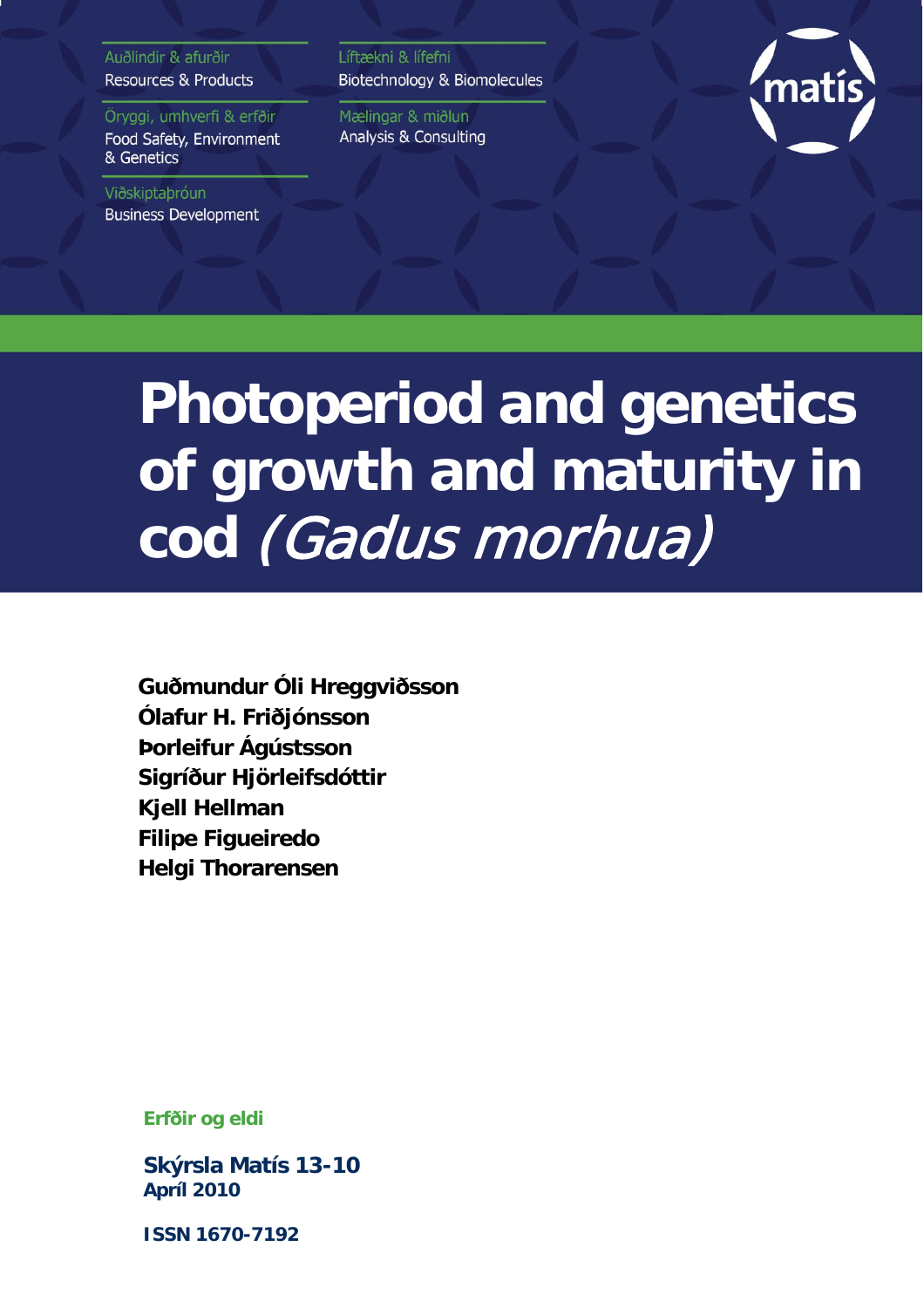## **Photoperiod and genetics of growth and maturity in cod (***Gadus morhua***)**

Apríl 2010

Guðmundur Óli Hreggviðsson $^{1,2)}$ 

Ólafur Friðjónsson $^{1)}$ 

Þorleifur Ágústsson<sup>1)</sup>

Sigríður Hjörleifsdóttir<sup>1)</sup>

Kjell Hellman $1$ 

Filipe Figueiredo $1)$ 

Helgi Thorarensen<sup>3)</sup>

 $1)$  Matís ohf, Vínlandsleið 12, 113 Reykjavík

2) Háskóli Íslands, Líffræðiskor, Askja, Sturlugata, 101 Reykajvík

<sup>3)</sup> Háskólinn á Hólum, 551 Sauðárkrókur







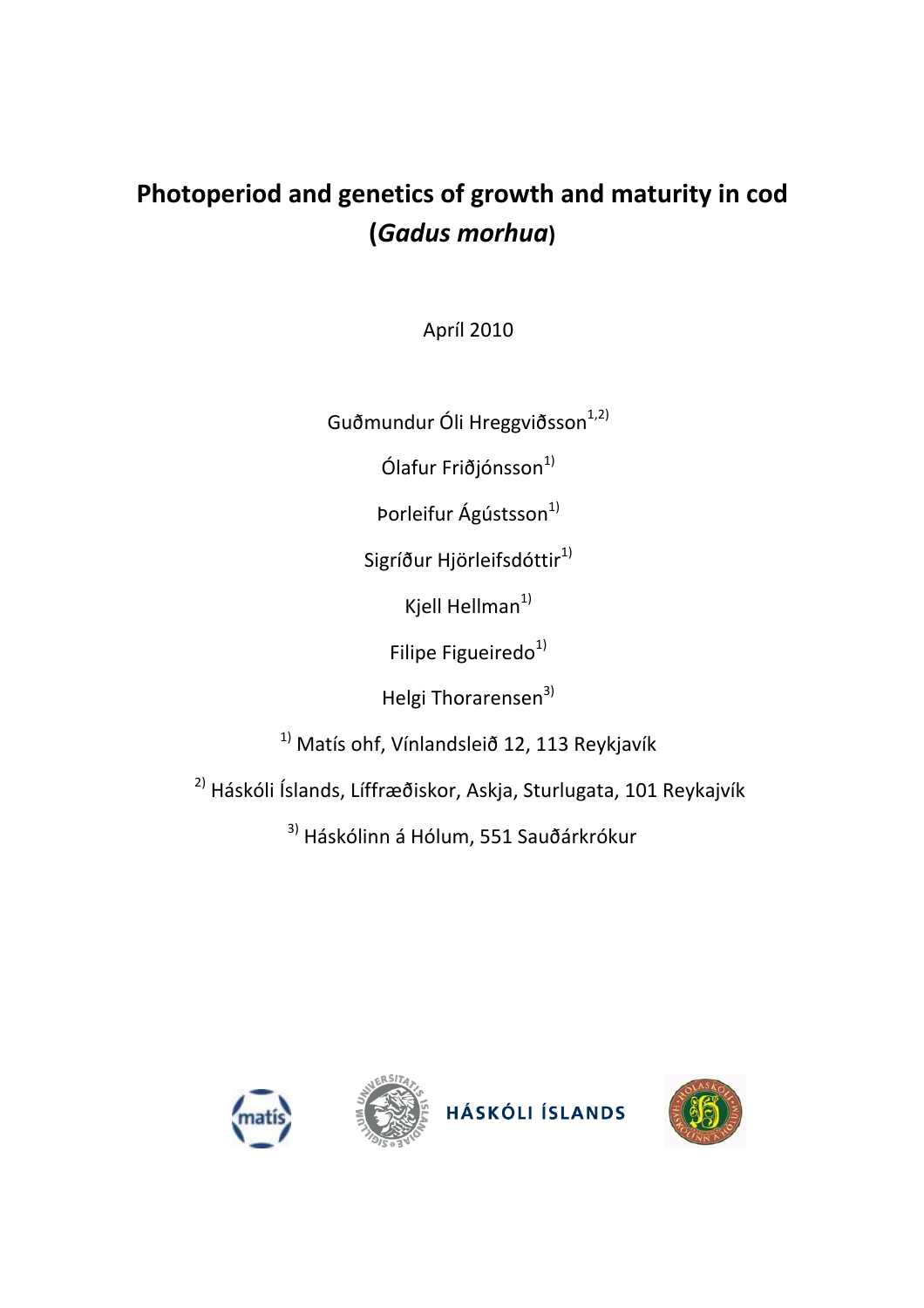# **Skýrsluágrip Matís ohf**<br>Icelandic Food and Biotech R&D



## **Report summary**

| Titill / Title            | Photoperiod and genetics of growth and maturity in cod (Gadus<br>morhua)                                                           |                                                                             |                                                                                                                                                                                                                                                                                                                                                                                                                                                                                                                                                                                                                                                                                                                                                                                                                                                                                                                                                                                                                                                                                                                                                                                                                                                                                                                                                                                                                                                                                                                                                                                                                                                                                                                                                                                                                                                                                                                                                                                                                                                                                                                                                                                                                                                                                                                                                                                                                                                                                                                                                                                                                                                                                                                                                                                                                                                                                                                                                                                                                                                                                                                                                                                                                               |
|---------------------------|------------------------------------------------------------------------------------------------------------------------------------|-----------------------------------------------------------------------------|-------------------------------------------------------------------------------------------------------------------------------------------------------------------------------------------------------------------------------------------------------------------------------------------------------------------------------------------------------------------------------------------------------------------------------------------------------------------------------------------------------------------------------------------------------------------------------------------------------------------------------------------------------------------------------------------------------------------------------------------------------------------------------------------------------------------------------------------------------------------------------------------------------------------------------------------------------------------------------------------------------------------------------------------------------------------------------------------------------------------------------------------------------------------------------------------------------------------------------------------------------------------------------------------------------------------------------------------------------------------------------------------------------------------------------------------------------------------------------------------------------------------------------------------------------------------------------------------------------------------------------------------------------------------------------------------------------------------------------------------------------------------------------------------------------------------------------------------------------------------------------------------------------------------------------------------------------------------------------------------------------------------------------------------------------------------------------------------------------------------------------------------------------------------------------------------------------------------------------------------------------------------------------------------------------------------------------------------------------------------------------------------------------------------------------------------------------------------------------------------------------------------------------------------------------------------------------------------------------------------------------------------------------------------------------------------------------------------------------------------------------------------------------------------------------------------------------------------------------------------------------------------------------------------------------------------------------------------------------------------------------------------------------------------------------------------------------------------------------------------------------------------------------------------------------------------------------------------------------|
| Höfundar / Authors        | Guðmundur Óli Hreggviðsson <sup>1,2)</sup> , Ólafur H. Friðjónsson <sup>1)</sup> , Þorleifur<br>Helgi Thorarensen <sup>3)</sup> .  | <sup>1)</sup> Matís, <sup>2)</sup> Háskóli Íslands, <sup>3)</sup> Hólaskóli | Ágústsson <sup>1)</sup> , Sigríður Hjörleifsdóttir <sup>1)</sup> , Kjell Hellman <sup>1)</sup> , Filipe Figueiredo <sup>1</sup> ),                                                                                                                                                                                                                                                                                                                                                                                                                                                                                                                                                                                                                                                                                                                                                                                                                                                                                                                                                                                                                                                                                                                                                                                                                                                                                                                                                                                                                                                                                                                                                                                                                                                                                                                                                                                                                                                                                                                                                                                                                                                                                                                                                                                                                                                                                                                                                                                                                                                                                                                                                                                                                                                                                                                                                                                                                                                                                                                                                                                                                                                                                            |
| Skýrsla / Report no.      | $13 - 10$                                                                                                                          | Útgáfudagur / Date:                                                         | Apríl 2010                                                                                                                                                                                                                                                                                                                                                                                                                                                                                                                                                                                                                                                                                                                                                                                                                                                                                                                                                                                                                                                                                                                                                                                                                                                                                                                                                                                                                                                                                                                                                                                                                                                                                                                                                                                                                                                                                                                                                                                                                                                                                                                                                                                                                                                                                                                                                                                                                                                                                                                                                                                                                                                                                                                                                                                                                                                                                                                                                                                                                                                                                                                                                                                                                    |
| Verknr. / project no.     | 3011 - 1842                                                                                                                        |                                                                             |                                                                                                                                                                                                                                                                                                                                                                                                                                                                                                                                                                                                                                                                                                                                                                                                                                                                                                                                                                                                                                                                                                                                                                                                                                                                                                                                                                                                                                                                                                                                                                                                                                                                                                                                                                                                                                                                                                                                                                                                                                                                                                                                                                                                                                                                                                                                                                                                                                                                                                                                                                                                                                                                                                                                                                                                                                                                                                                                                                                                                                                                                                                                                                                                                               |
| Styrktaraðilar / funding: | Technology Development Fund, The Icelandic Centre for Research                                                                     |                                                                             |                                                                                                                                                                                                                                                                                                                                                                                                                                                                                                                                                                                                                                                                                                                                                                                                                                                                                                                                                                                                                                                                                                                                                                                                                                                                                                                                                                                                                                                                                                                                                                                                                                                                                                                                                                                                                                                                                                                                                                                                                                                                                                                                                                                                                                                                                                                                                                                                                                                                                                                                                                                                                                                                                                                                                                                                                                                                                                                                                                                                                                                                                                                                                                                                                               |
| Ágrip á íslensku:         | fjölskyldulægir eiginleikar.<br>næmari fyrir áhrifum CCL ljóss á sjókvíastigi. Svo reyndist ekki vera.<br>mældir voru á sama tíma. |                                                                             | Eitt af megin vandamálum þorskeldis er ótímabær kynþroski sem leiðir af sér<br>hægari vöxt og mun lengri eldistíma. Forrannsóknir sem framkvæmdar voru í<br>kerjum á landi bentu til þess að ný tegund ljósa, svonefndra CC ljósa, sem varpa<br>ljósi af einni bylgjulengd (grænt ljós) hefði mun meiri áhrif á vöxt (allt að 60%<br>vaxtaraukning) og tímasetningu kynþroska en hefðbundin halógen ljós. Í þessari<br>rannsókn var kannaður hver væri þáttur arfgerðar og tjáningu ákveðinna lykilgena<br>í svörun við ljóslotu, ákvörðun ótímabærs kynþroska og tengsl við aukinn vöxt<br>þorsks í eldi. Kannað var hvort, líkamsstærð, þyngd og ótímabær kynþroski væru<br>Að loknu sex mánaða innanhúss foreldi frá klaki við tvenns konar lýsingu, annars<br>vegar við hvítt halógen ljós og hins vegar við samfellt CC-ljós var þorskurinn<br>stríðalinn í sjókvíum. Í sjókvíunum var hann einnig undir mismunandi<br>ljóslotumeðferð annars vegar við samfellt CC-ljós og hins vegar við náttúrlegt ljós.<br>Að loknu tveggja ára sjóeldi var fisknum slátrað, svipgerðir vaxtar og kynþroska<br>ákvarðaðar og hann greindur í systkinahópa, alls u.þ.b. 2000 fiskar úr hvorri<br>meðferð fyrir sig. Í ljós kom að CCL ljós hafði greinleg áhrif til seinkunar kynþroska<br>og var það mun meira áberandi hjá hængum. Kynkyrtlar þroskuðust verulega<br>hægar og alls ekki til fulls miðað við þorsk sem var alinn við náttúrulega ljóslotu á<br>sama tíma. Þá var nokkur breytileiki milli systkinahópa hvað varðaði áhrif ljóss á<br>þroskun kynkyrtla. Á hinn bóginn gætti þessarar seinkunar kynþroska ekki í<br>auknum vaxtarhraða svo nokkru næmi. Fjölskyldulægni vaxtarsvipgerða var einnig<br>könnuð og kom fram greinlegur munur á meðalþyngd milli systkinahópa. Svörun<br>við CCL meðferðar var hins vegar mjög misvísandi og virtist breytileg milli<br>systkinahópa. Virtist CCL meðferð auka vaxtarhraða í sumum hópum en hægja á<br>vaxtarhraða í öðrum. Þetta gat svo verið breytilegt eftir kynjum. Þá var kannað<br>hvort formeðhöndlun seyða með CCL ljósi á strandeldiskeiði gerði þorskinn<br>Einangruð voru ákveðin lykilgen í vaxtar- og kynþroskastýringu ásamt innröðum<br>þeirra að nokkru eða öllu leyti. Þetta voru gen fyrir vaxtarhormón (GH), viðtaka<br>vaxtarhormóns, viðtaka fyrir vakningarþátt vaxtarhormóns (Growth hormone<br>releasing factor (GHRF)) og viðataka insúlínlíks vaxtarþáttar2 (IGF2). Í innröðum<br>þriggja þessara gena, GH, GHR og IGF2, fundust breytilegar stuttraðir og var<br>þróuð aðferð til erfðamarkagreiningar sem byggði á þessum röðum. Áhrif ljóslotu<br>á vaxtarsvipgerð voru einnig metin með mælingum á tjáningu tveggja þessara<br>gena, GH og GHR. Hlutfallsleg tjáning GHR reyndist ekki vera meiri í stærri fiski og<br>ekki fannst neitt samband milli seinkunnar á kynþroska af völdum CCL og<br>tjáningar á GHR. Tjáning GH var einnig könnuð í fiski á sjókvíastiginu. Marktækur<br>munur í tjáningu GH mældist einungis í einum sýnatökupunkti, snemma á fyrsta<br>ári í sjókvíunum í hópnum sem hlaut CCL meðferð. Þessi aukning átti sér ekki stað<br>í tilsvarandi breytingum í þeim sviðgerðareinginleikum vaxtar og kynþroska sem |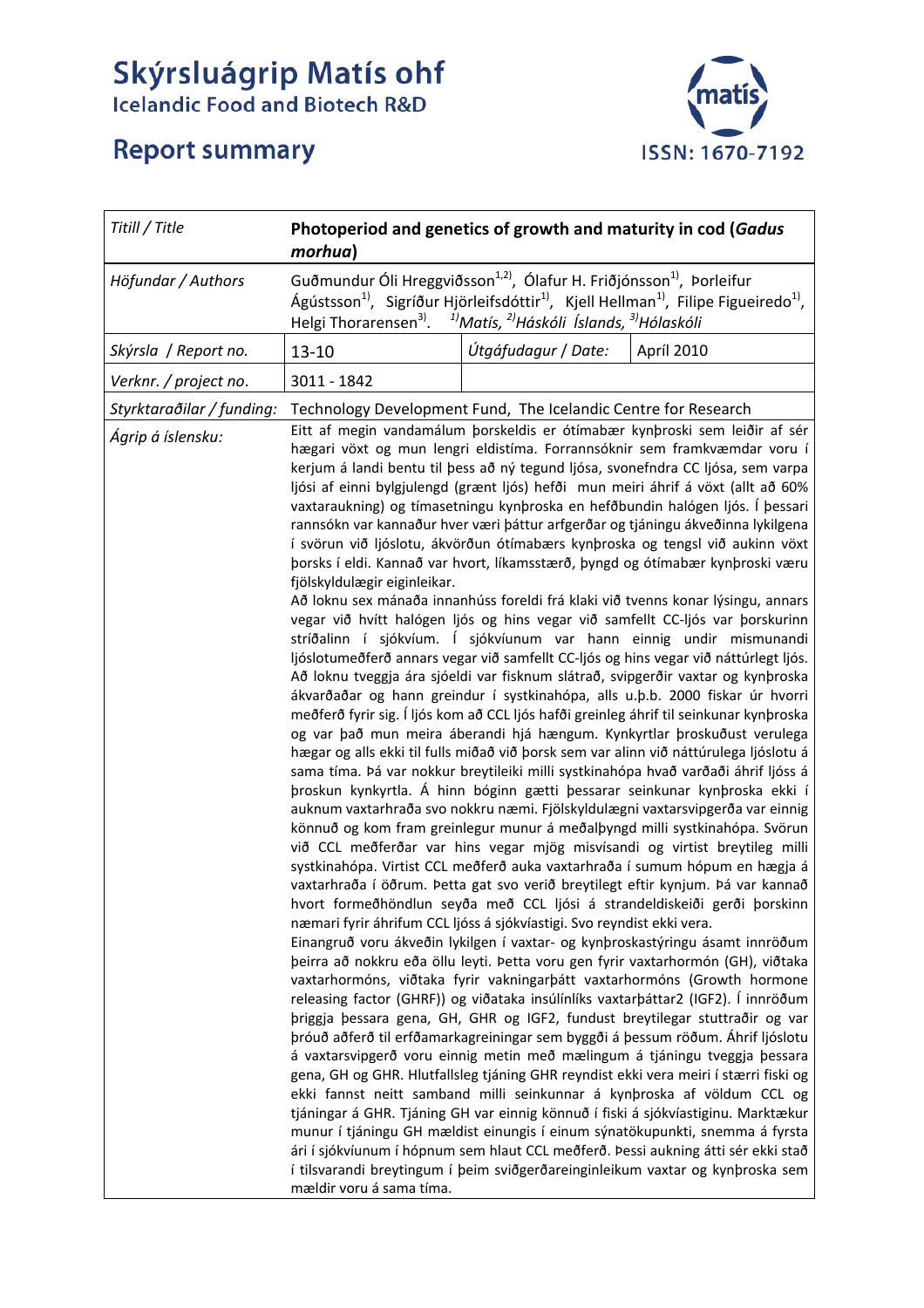| Lykilorð á íslensku:       | Ljóslota, kynþroski , borskur, vaxtarhormón, erfðir CC-ljós                                                                                                                                                                                                                                                                                                                                                                                                                                                                                                                                                                                                                                                                                                                                                                                                                                                                                                                                                                                                                                                                                                                                                                                                                                                                                                                                                                                                                                                                                                                                                                                                                                                                                                                                                                                                                                                                                                                                                                                                                                                                                                                                                                                                                                                                                                                                                                                                                   |
|----------------------------|-------------------------------------------------------------------------------------------------------------------------------------------------------------------------------------------------------------------------------------------------------------------------------------------------------------------------------------------------------------------------------------------------------------------------------------------------------------------------------------------------------------------------------------------------------------------------------------------------------------------------------------------------------------------------------------------------------------------------------------------------------------------------------------------------------------------------------------------------------------------------------------------------------------------------------------------------------------------------------------------------------------------------------------------------------------------------------------------------------------------------------------------------------------------------------------------------------------------------------------------------------------------------------------------------------------------------------------------------------------------------------------------------------------------------------------------------------------------------------------------------------------------------------------------------------------------------------------------------------------------------------------------------------------------------------------------------------------------------------------------------------------------------------------------------------------------------------------------------------------------------------------------------------------------------------------------------------------------------------------------------------------------------------------------------------------------------------------------------------------------------------------------------------------------------------------------------------------------------------------------------------------------------------------------------------------------------------------------------------------------------------------------------------------------------------------------------------------------------------|
| <b>Summary in English:</b> | Light and photoperiod is a powerful environmental regulator of growth and<br>sexual maturation in fish. Initial studies had indicated that a new type of lights,<br>Cold Cathode-lights (CCL), had much greater effect on growth and sexual<br>development than white halogen light traditionally used in fish farming. In this<br>study we investigated selected candidate gene expression in cod in response to<br>CC-light photoperiod treatment and possible genetic contribution to this<br>response. This effect was evaluated by quantitatively comparing phenotypic traits<br>under the different treatments. On December 2008 ("*"), significant differences<br>were foundd fish farmed under natural light, in combination with gene expression<br>studies and genotypic family assignments.<br>After hatching the fish was reared from 6 months in indoor tanks under two<br>different light regimes, white halogen light and CC-light. The fish was then<br>transported to sea cages and divided into two groups, one that received<br>continuous CC-light and another that received only natural light treatment. The<br>fish was reared in these sea cages for additional two years until harvesting.<br>Approximately 2000 individuals from each treatment were genotyped and<br>assigned to different full sib groups. Total body weight, length and gonadal<br>weight were also measured for all individuals.<br>Physiologically, the fish responded clearly to CCL treatment regarding maturity<br>related traits, with less gonadal development in the CCL treated fish. The<br>difference was substantial and the same trend could be observed in all families.<br>The degree of response however differed somewhat between families to some<br>which may signify underlying genetic differences.<br>The effect of CCL treatment on growth related traits was less clear. Apparent<br>growth responses to CCL treatment varied greatly between families and they<br>appeared to be either negative or positive, depending on family and sex.<br>Opposite effect were even observed within families on different sexes.<br>In this project genes associated with growth and maturity were retrieved partly<br>or completely from cod (Gadus morhua). These genes were: Growth hormone<br>(GH), growth hormone receptor (GHR), growth hormone releasing factor (GHR F)<br>and insulin like growth factor 2 receptor (IGF2R). A number of their introns were |
|                            | also obtained and variable microsatellite regions could be identified in intron<br>regions of three of these genes, GH, GHR F, and IGF2R. A method was developed<br>based on the GH and GHR gene sequences to amplify and evaluate expression of<br>these genes in different tissues of cod. GHR expression levels were measured at<br>different sampling points both during the indoor stage where different size<br>groups and treatments were compared and at the outdoor stage where different<br>light treatments were mainly compared. Differences in expression levels between<br>different size groups and between different light treatment groups were<br>insignificant. The light influence is on the GH gene expression, was only observed<br>in the beginning of March early at the sea cage stage and could not be associated                                                                                                                                                                                                                                                                                                                                                                                                                                                                                                                                                                                                                                                                                                                                                                                                                                                                                                                                                                                                                                                                                                                                                                                                                                                                                                                                                                                                                                                                                                                                                                                                                                   |
|                            | with increased growth or delayed reproductive development.<br>The CCL (Cold-Cathode Light) has a single green wavelength that diffuses more<br>effectively throughout the water column than white light. It may therefore mask<br>natural light more efficiently. Still it may be necessary to train fish for the CCL<br>lights and at the indoor stage one half of the juveniles received CCL treatment<br>before transportation to the sea cages. When imprinted and not imprinted were<br>compared negligible difference in gonadal development were, however, observed<br>strongly indicating that prior imprinting to sea cage rearing had no effect.                                                                                                                                                                                                                                                                                                                                                                                                                                                                                                                                                                                                                                                                                                                                                                                                                                                                                                                                                                                                                                                                                                                                                                                                                                                                                                                                                                                                                                                                                                                                                                                                                                                                                                                                                                                                                    |
| English keywords:          | photoperiod, secular maturity, growth hormone, CC-light                                                                                                                                                                                                                                                                                                                                                                                                                                                                                                                                                                                                                                                                                                                                                                                                                                                                                                                                                                                                                                                                                                                                                                                                                                                                                                                                                                                                                                                                                                                                                                                                                                                                                                                                                                                                                                                                                                                                                                                                                                                                                                                                                                                                                                                                                                                                                                                                                       |

© Copyright Matís ohf / Matis ‐ Food Research, Innovation & Safety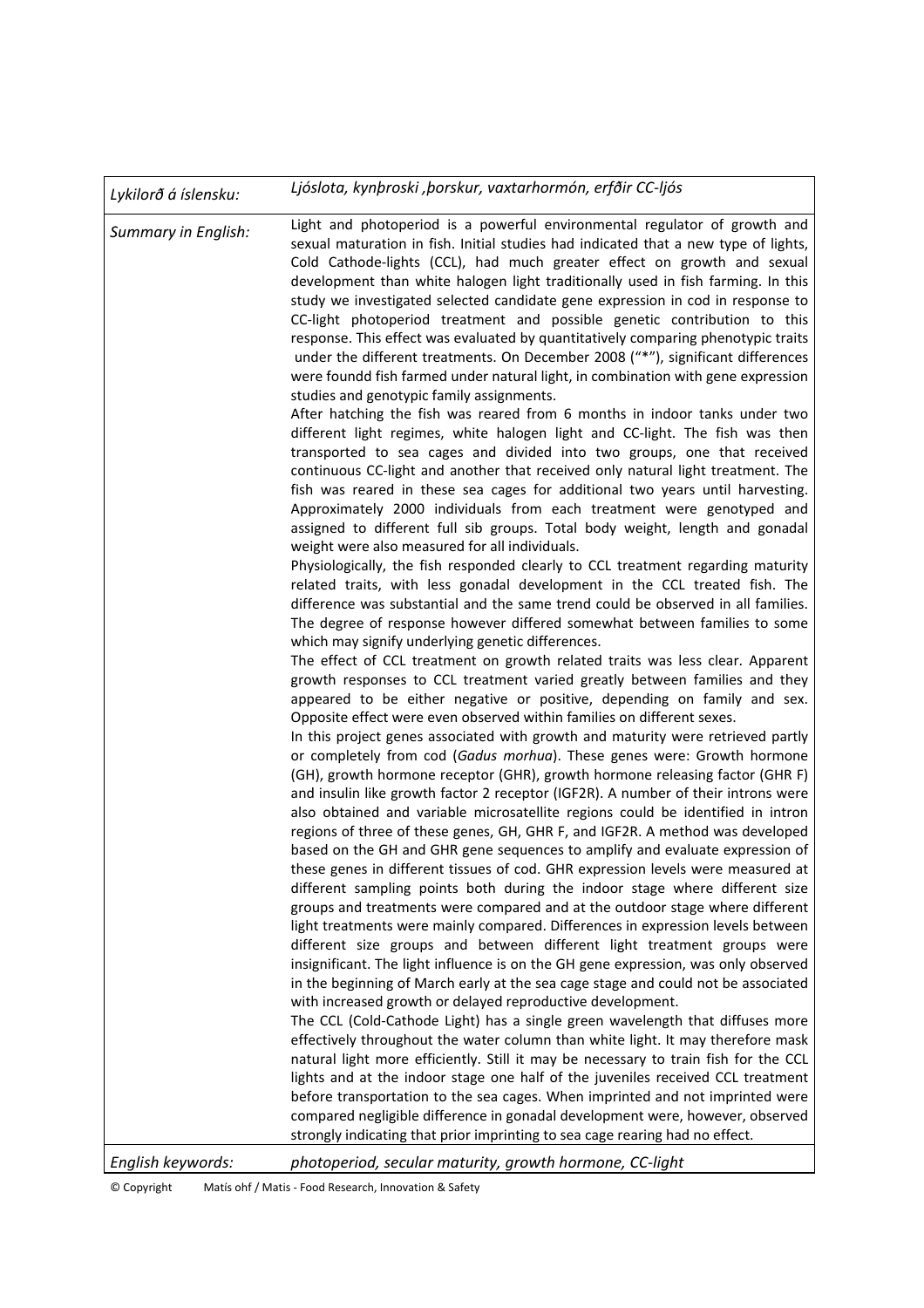## **Contents**

| 1.5 Project overview, funding, participants, management and time scale.  6                |  |
|-------------------------------------------------------------------------------------------|--|
|                                                                                           |  |
|                                                                                           |  |
|                                                                                           |  |
|                                                                                           |  |
|                                                                                           |  |
|                                                                                           |  |
|                                                                                           |  |
| 2.2. Methods used in isolation and analysis of candidate genes associated with growth and |  |
|                                                                                           |  |
|                                                                                           |  |
|                                                                                           |  |
| 2.2.4. Conserved-region PCR amplification with CODEHOP primers.  12                       |  |
|                                                                                           |  |
|                                                                                           |  |
|                                                                                           |  |
|                                                                                           |  |
| 2.3.2. Phenotypic measurements and selection of samples for gene expression analysis 14   |  |
|                                                                                           |  |
|                                                                                           |  |
|                                                                                           |  |
|                                                                                           |  |
|                                                                                           |  |
|                                                                                           |  |
| 2.4. Material and methods used in Genotypic and phenotypic anlysis of cod families reared |  |
|                                                                                           |  |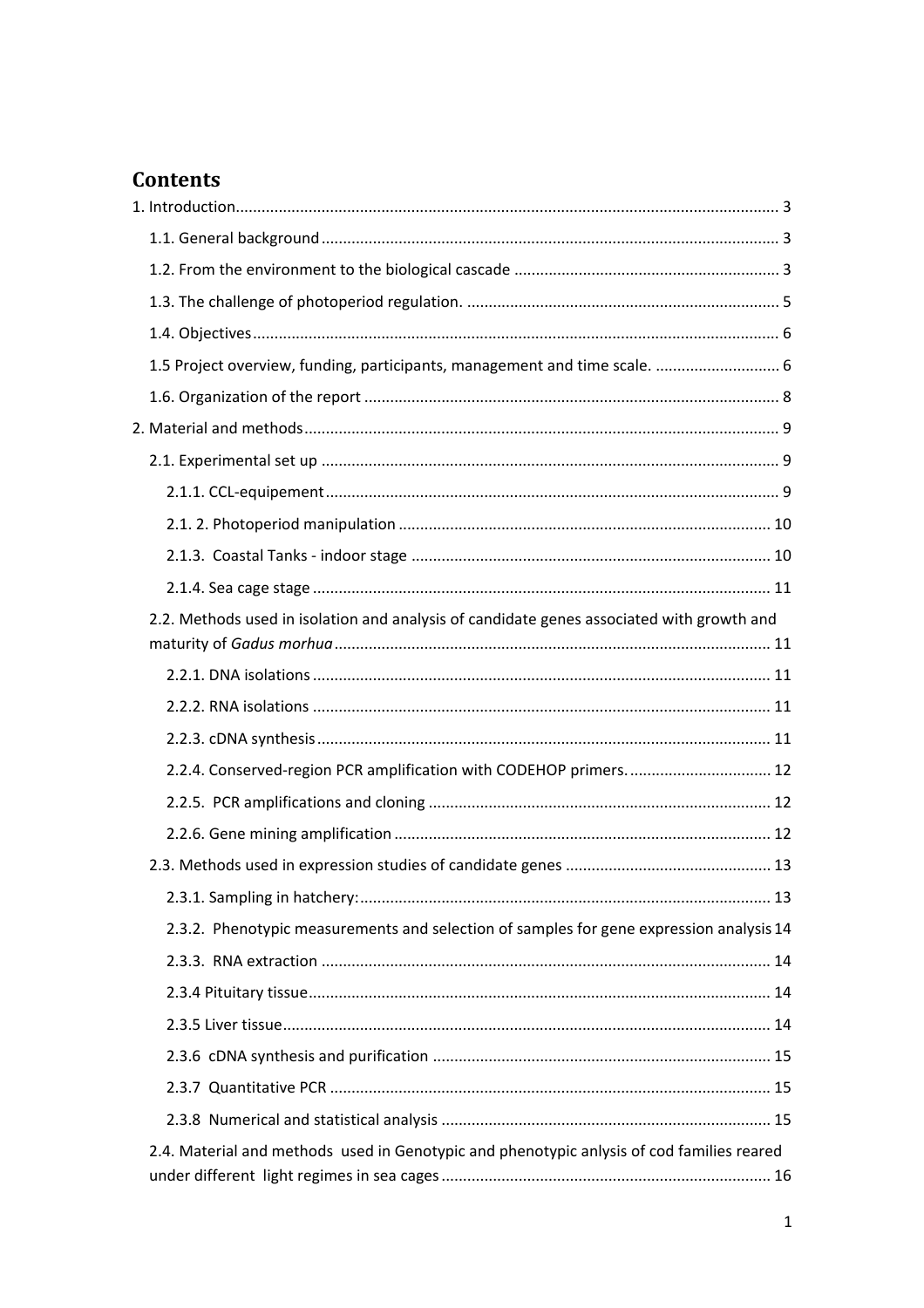| 3.1. Isolation and analysis of candidate genes associated with growth and maturity of Gadus |  |
|---------------------------------------------------------------------------------------------|--|
|                                                                                             |  |
|                                                                                             |  |
|                                                                                             |  |
|                                                                                             |  |
| 3.2 Analysis of candidate gene expression of selected candidate genes under different light |  |
|                                                                                             |  |
|                                                                                             |  |
|                                                                                             |  |
|                                                                                             |  |
|                                                                                             |  |
|                                                                                             |  |
| 3.3. Genotypic and phenotypic analysis of cod families reared under different light regimes |  |
|                                                                                             |  |
|                                                                                             |  |
|                                                                                             |  |
|                                                                                             |  |
|                                                                                             |  |
|                                                                                             |  |
|                                                                                             |  |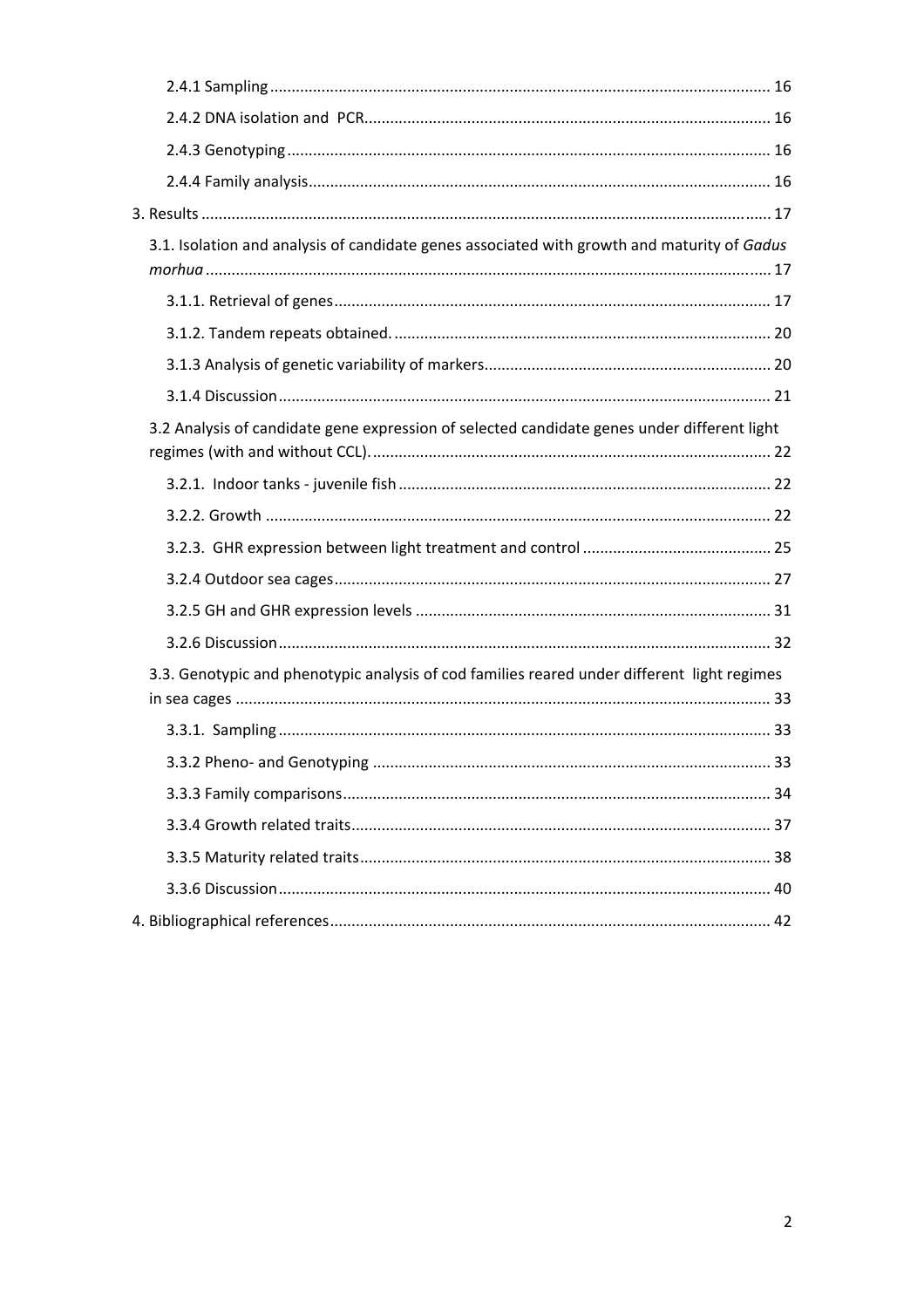## **1. Introduction**

### **1.1. General background**

Atlantic cod is predicted to become economically important for the European aquaculture industry. Global production figures (in excess of 4000 tons in 2004, and predictions close to 7000 tons in 2005: Pricket, 2004) are relatively low, however, industry analysts predicted annual harvests of 175,000 tons (just under 20% of present consumption rates) by 2010 (Rosenlund and Skretting, 2004). This would represent (at first point of sale) an industry with gross value of around 880 million Euro (at present market prices). The industry is presently focusing on identifying and addressing production bottlenecks that limit the later stages of the production cycle i.e. those experienced during the on‐growing phase (rearing from juvenile to harvestable adult).

The single most important bottleneck identified in all countries where farming is already performed is that of sexual maturation during the grow-out cycle. Cod raised in culture conditions will mature at 2 years of age, prior to the attainment of a profitable harvest weight. Once a stock has matured it will do so each year thereafter until harvested. Sexual maturation in cod as with most species, suppresses growth, has significant impacts on flesh composition/quality and causes the release of fertilized gametes into the surrounding environment which leads to genetic pollution of local native populations. Over and above the numerous environmental concerns that this brings, the main economic impact is a minimum extension of 10 months to the targeted 29 month production cycle. To date there has been only very limited success in the regulation of maturation in commercial scale farming conditions.

## **1.2. From the environment to the biological cascade**

The physiological cascade leading to reproductive maturation has been characterized in many species. However, differentiation between genetic components and plasticity responses to environmental conditions and the mechanisms involved in triggering puberty is mostly not known in the cod and needs further investigation.

The growth process of animals is controlled by a number of physiological pathways that regulate amongst other, energy metabolism, muscle growth and reproductive development. The most important pathways are the somatotropic axis, brain‐pituitary‐gonad axis and pathways mediating structural development. Somatogenesis is consequently a polygenic trait and involves a multitude of interacting genes and gene products.

The main hormones of the somatotropic axes are growth hormone (GH) secreted from the pituitary gland, and insulin like growth factor I (IGF‐I), secreted from the liver in response to GH binding to its hepatic growth hormone receptors (GHRs) , but also expressed locally in many other tissues. Growth hormone expression/secretion is under complex regulatory control, both stimulatory by e.g. dopamine and ghrelin, and inhibitory, in particular by somatomedin releasing inhibitory factor (somatostatin, SRIF) (for review, see Björnsson *et al* 2002). With a recent discovery (Leo *et al* 2007), the possibility that GH in fish is also under a stimulatory control by a GH‐releasing hormone (GHRH) has re‐emerged. Both GH and IGF‐I mediate their actions by binding to their membrane receptors, GHRs and IGFIRs, respectively. The GHR is highly expressed in the liver, but is to some extent expressed in all tissues. The GHR may be found in various splice variants, which may be differentially expressed in different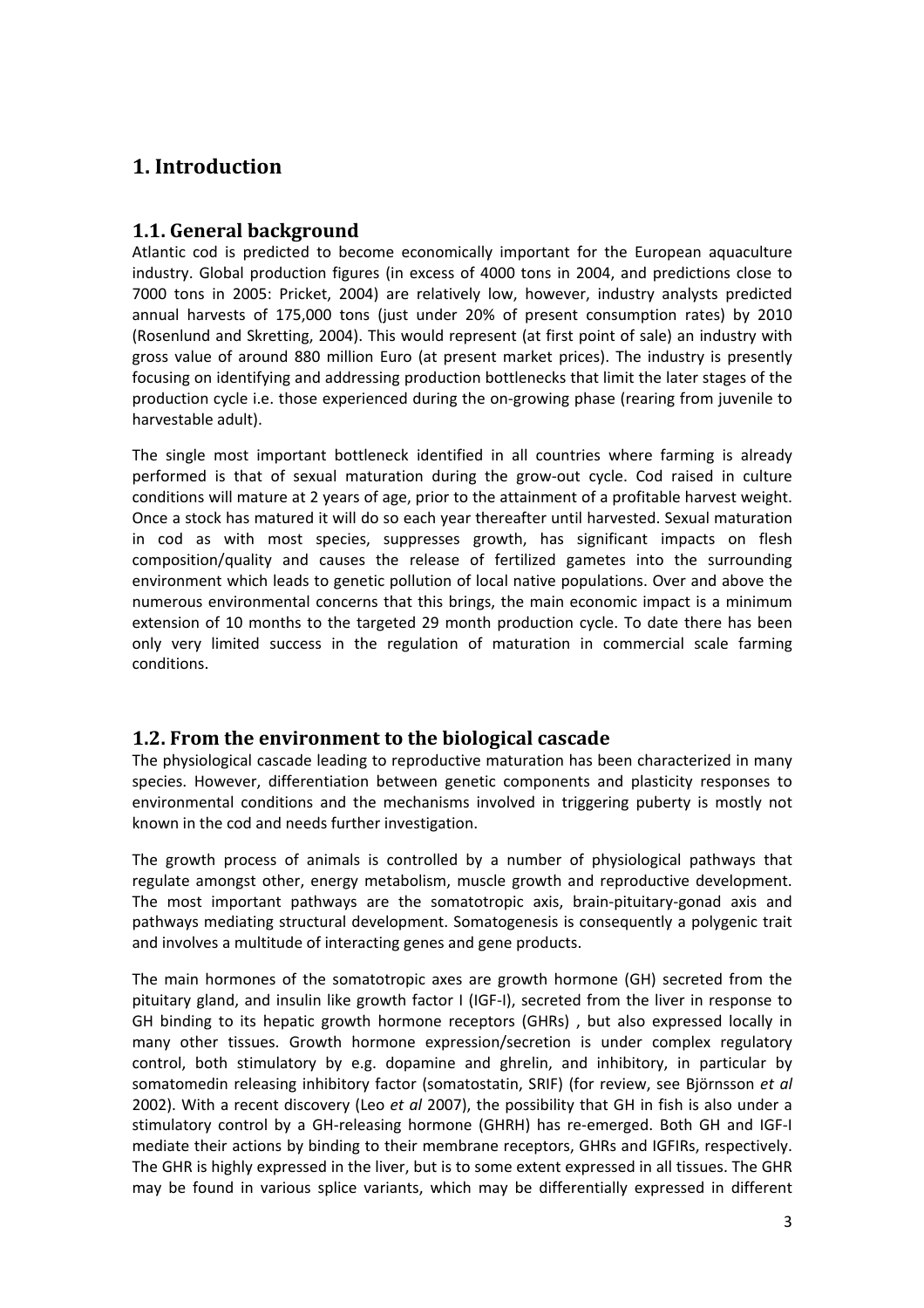tissues. Truncated isoforms may act as dominant negative forms by binding GH without eliciting intracellular signalling; other splice variants may give rise to a soluble form of the receptor which acts in plasma as a GH binding protein (GHBP). For IGF‐I, there are at least 4 different binding proteins (IGFIBPs) which are at least partly differentially regulated (for review, see Reinecke *et al* 2005).

Not only does GH have growth‐promoting effects in fish, but the hormone also has extensive metabolic actions, affecting metabolic rate and pathways (for review, see Rousseau and Defour 2007)

A number of growth‐regulating and/or metabolic hormones such as insulin, leptin, glucocorticoids and thyroid hormones interact on various levels with the GH‐IGF‐I system.

Puberty occurs following gonadal sex differentiation and is characterized by the onset of spermatogenesis in males and oogenesis in females. The hypothalamo-pituitary- gonadal (HPG) axis has a direct influence on this process. Gonadotropin‐releasing hormone (GnRH) expressed in the hypothalamus stimulates the synthesis and release of the gonadotropins, follicle‐stimulating hormone (FSH), luteinizing hormone (LH) and aromatase from the anterior pituitary which act on the gonads to induce oogenesis and spermatogenesis by stimulating production of sex steroids. The axis also consists of other gene/gene-products that modulate their expression and availability. The release of GnRH is itself governed by the interplay of excitatory and inhibitory signals (neurohormones and neurotransmitters) acting at the level of the hypothalamus (De‐Santis, Dean R. Jerry. 2007, Filby *et al*, 2008)).

The onset of puberty can be modulated by regulation of environmental conditions such as the period, intensity and wavelength of light and it is likely that food availability and therefore growth rate plays a part. However, the physical or molecular triggers and genetic mechanisms involved in the activation of puberty are not known for any fish species. A few candidate genes have been identified that may respond to or mediate environmental stimuli such as kisspeptin and its receptor in mammals. A possible involvement of this protein in triggering maturation has recently been demonstrated in *Pimephales promelas* (Filby *et al*, 2008)*.* Environmental signals triggering puberty may vary in importance for different species of fish and responsiveness may be genetically determined, and vary between and within species.

Research into relationship between specific candidate gene variability and phenotypic traits of teleosts associated with growth and maturity is sporadic and only few major genes have been investigated. Relationship has been found for GHRH –in arctic char that explains 9, 4% of early growth (Tao and Boulding, 2003), for GH and growth of salmon (Gross and Nilsson, 1999) the flounder *Paralichthys olivaceus* (Kang et al.. 2002) *Sparus aurata*, (Almuly et al., 2005) ) and in "Seabass" (*Lates clacarifer*) (Yue et al. 2001). It is also noteworthy that variability was found in the parvalbumin gene that explains 82% of differential growth in Seabass (Xu et.al. 2006).

Fish have a luminescent and chromatic response in the retina and pineal gland, the two principle light sensitive organs. This sensitivity is due to the molecular structures called opsins. Opsins are proteins which, when coupled to a chromophore (11‐*cis* retinal), form functioning photopigments. These photopigments are located in a number of regions in fish (including retina, pineal complex and brain) and provide the physical interaction between light and the subsequent endocrinological and physiological cascades that regulate e.g. maturation or growth. These vital photic structures remain largely uncharacterized in cod despite their obvious value. Both the pineal gland and retina have been demonstrated to regulate many of the crucial physiological life stages from hatching to the sexual maturation. It has been suggested in other teleosts that principally the pineal gland would play this regulatory role. This gland using the above described opsin proteins converts this environmental signal into a number of neuro‐endocrinological responses. It is believed at present that the principle one of interest is the hormone melatonin (Bromage NR, Porter MJR & Randall CF (2001). Aquaculture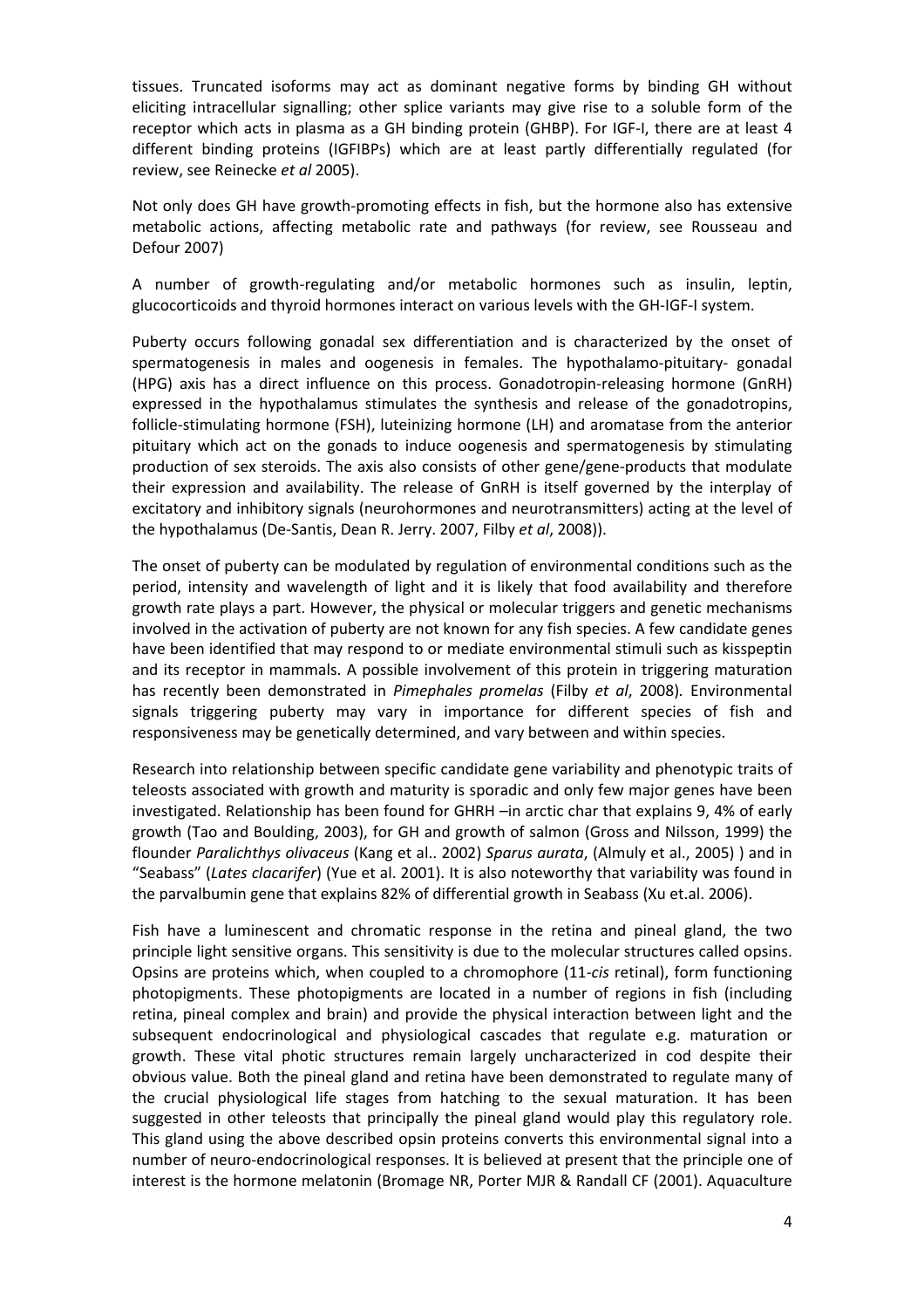197, 63‐98), which is released into the blood and cerebral spinal fluid by the pineal gland in direct response to the light‐dark cycle the fish is exposed to. Melatonin expression varies in direct response to the dial light cycle with raised levels during the dark phase and basal levels during the day. By introducing artificial light during the natural dark phase the night‐time melatonin levels are reduced in proportion to the spectral and intensity quotient of the illumination (Bayarri *et al*. 2002, Porter *et al.* 2000).

#### **1.3. The challenge of photoperiod regulation.**

When cod are held in intensive culture conditions they mature within 2 years from hatching (Hansen *et al* 2001, Davie 2005, Ágústsson et al 2008 unpublished data), much earlier than their wild counterparts (Godo and Moksness, 1987; Johansen *et al*., 2000; Rey and Junquera, 1998). This is a reflection of the favorable growing conditions in culture allowing the individuals to reach a suitable size several years in advance of wild counterparts. Such "early" maturation significantly impacts on potential production profitability as maturation reduces growth potential thus extending the production cycle (by a minimum of 6 months) and negatively impacts on product quality and farmed animal welfare. Furthermore allowing farmed stocks to mature in captivity also has significant environmental implications both in terms of the potential excessive environmental pollution through feed wastage and the unnecessary extension of the production cycle along with the genetic pollution through the mass release of fertilized gametes into the local environment. It is therefore clear that research into techniques that will allow the delay or cessation of maturation during on growing is of paramount importance to the industry.

The problem of unwanted maturation during the production cycle is not new to the aquaculture industry. It is common in a range of popular farmed species including Atlantic salmon, Rainbow trout, European Sea Bass and Oysters (Bromage *et al* 2001). As such a number of remediation techniques have already been successfully trailed in these species and are now routinely used in commercial operation worldwide. These are:

Single sex production: In cases where one sex matures later than the other, genetic manipulation of brood fish (e.g. the production of "neo males") allows the production of single sex populations for on growing, which can be harvested later with no maturation. (Such a system is used in the production of portion size Rainbow trout and Tilapia spp.)

Ploidy manipulation: In cases where neither sex show a preferential performance, temperature or pressure shock treatments of fertilized gametes produces "triploid" individuals which are characterized as animals which retain a  $3<sup>rd</sup>$  set of chromosomes. Such animals are physiologically incapable of sexually maturing allowing extension of the grow‐out cycle. ( Such a system is used in the production of Oysters and large sized Rainbow trout)

Photoperiod manipulation: In cases where neither sex show a preferential performance, the application of artificial illumination overlaid on an ambient photoperiod signal can mask the ambient environmental cues which recruit individuals into sexual maturation so causing the population to "skip" maturation that year. (Such a system is used in the production of Atlantic salmon).

With regards to which strategy to adopt for farming of Atlantic cod, both the industry and scientific community have moved in favor of developing photoperiod manipulation techniques for a number of fundamental reasons. Under farmed conditions, while it is apparent that male cod may mature at a smaller size than females both are capable of maturing below 1kg in weight so the adoption of a single sex population is not appropriate. Then with regards to ploidy manipulation the technique itself is very time sensitive and modern cod juvenile production methods do not lend themselves to the application of the technique, furthermore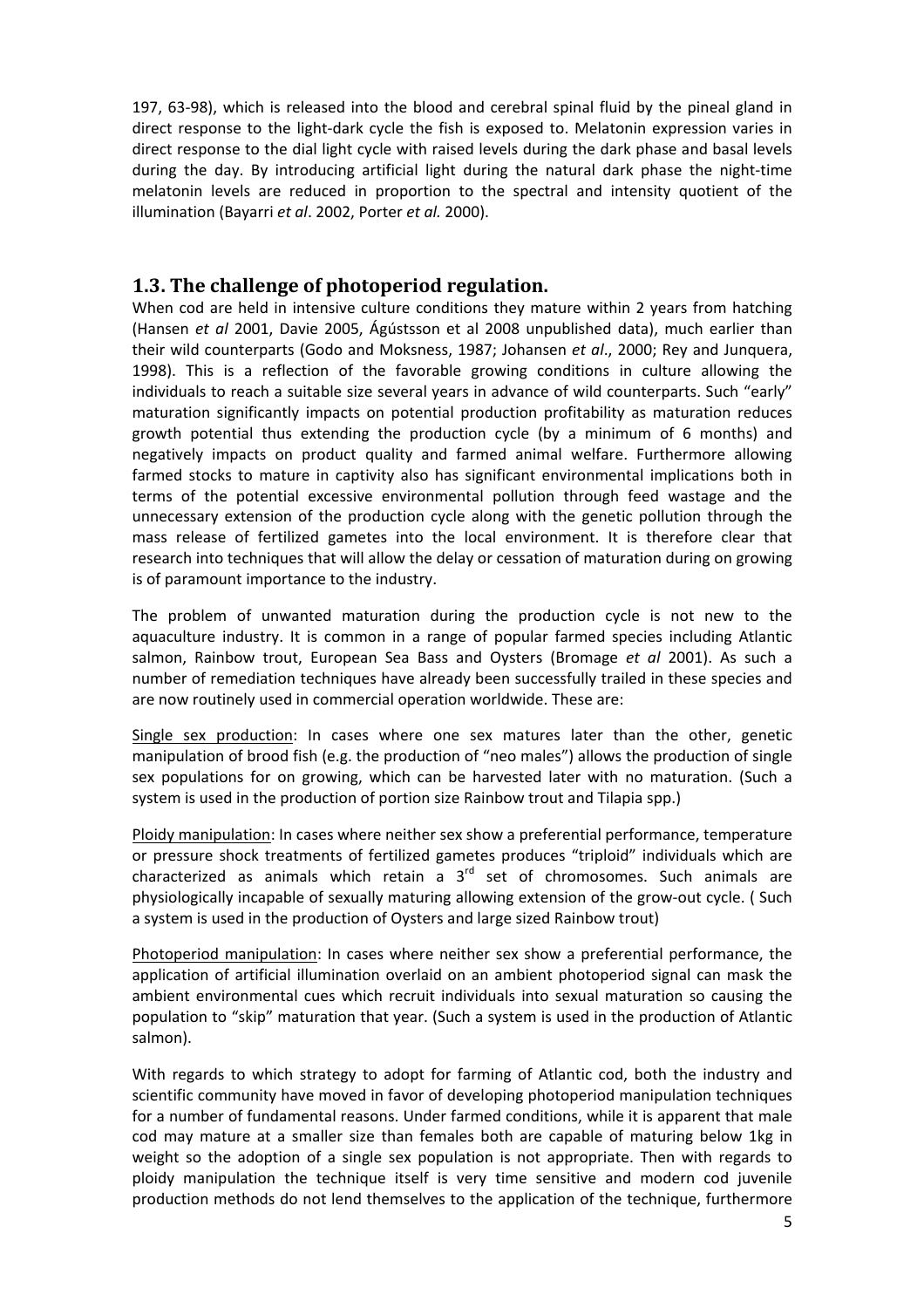the consumer acceptance of such "manipulated" individuals was felt to be lower than non manipulated stocks. Hence studies have been ongoing into the cessation of maturation during grow‐out using artificial photoperiod manipulation.

With regards to the entrainment of reproduction in Atlantic cod specifically, there have been a number of recent studies (Dahle *et al*., 2000; Karlsen *et al*., 2000; Hansen *et al.,* 2001; Davie *et al*., 2003, 2004; Kristoffersen, *et al*., 2004; Taranger, *et al*., 2004; Davie 2005). Together these works have been able to define the natural photoperiod cycle which entrains reproduction in cod (Davie 2005) and furthermore have also consistently demonstrated in laboratory based studies how reproduction can therefore be prevented for up to two additional years (i.e. up to 4 years of age).

An understanding of light transmission and perception by fish has led to the recent developments in the use of new lighting technologies. A number of novel technologies have been investigated for their potential use in the aquaculture industry. These include Light emitting diodes (LED) and Cold cathode ray tubes (CCRT). Benefits of such systems will include:‐

- The ability to produce unfiltered narrow bandwidth light as required in comparison to standard metal halogen bulb currently used within the aquaculture industry.
- Lower power requirements which will entail lower electrical running costs
- Increased durability
- Improved lamp life (up to 20 times the life of incandescent bulbs).
- The CCL narrow green bandwidth light penetrates water more effectively and is better perceived by the fish compared to the best practice metal halide lights (Northmore and Muntz 1970; Ziv *et al.,* 2007).

## **1.4. Objectives**

Previous studies have shown that fish species respond differently to photoperiod manipulation and that results cannot be directly transferred from ones species to another without evaluating key phenotypic properties. In this study the effect of CCL on cod growth and maturation of cod was investigated. The main objectives were to

- Evaluate the effect of CCL on sexual maturation of cod in sea cage farming.
- Evaluate the effect of CCL on growth rate in sea cage farming
- Investigate if significant variation could be observed between families regarding growth traits indicating genetically based differences
- Investigate if significant variation could be observed between families regarding onset of sexual maturity indicating genetically based differences
- Investigate if differences could be observed between families in response to light treatment (e.g. delay of sexual maturity or direct effect on growth traits independent of the onset of sexual maturity or "inherent" family growth‐ phenotype).

#### **1.5 Project overview, funding, participants, management and time scale.**

Light and photoperiod is a powerful environmental regulator of growth and sexual maturation in fish. The project goal is to delay sexual maturation and obtain improved growth rate by using novel light source and to evaluate the genetic contribution to the determination of these phenotypes. The use of novel cold cathode light (CCL), which emits a single wavelength with improved distribution pattern in water compared with normal light, will allow for manipulation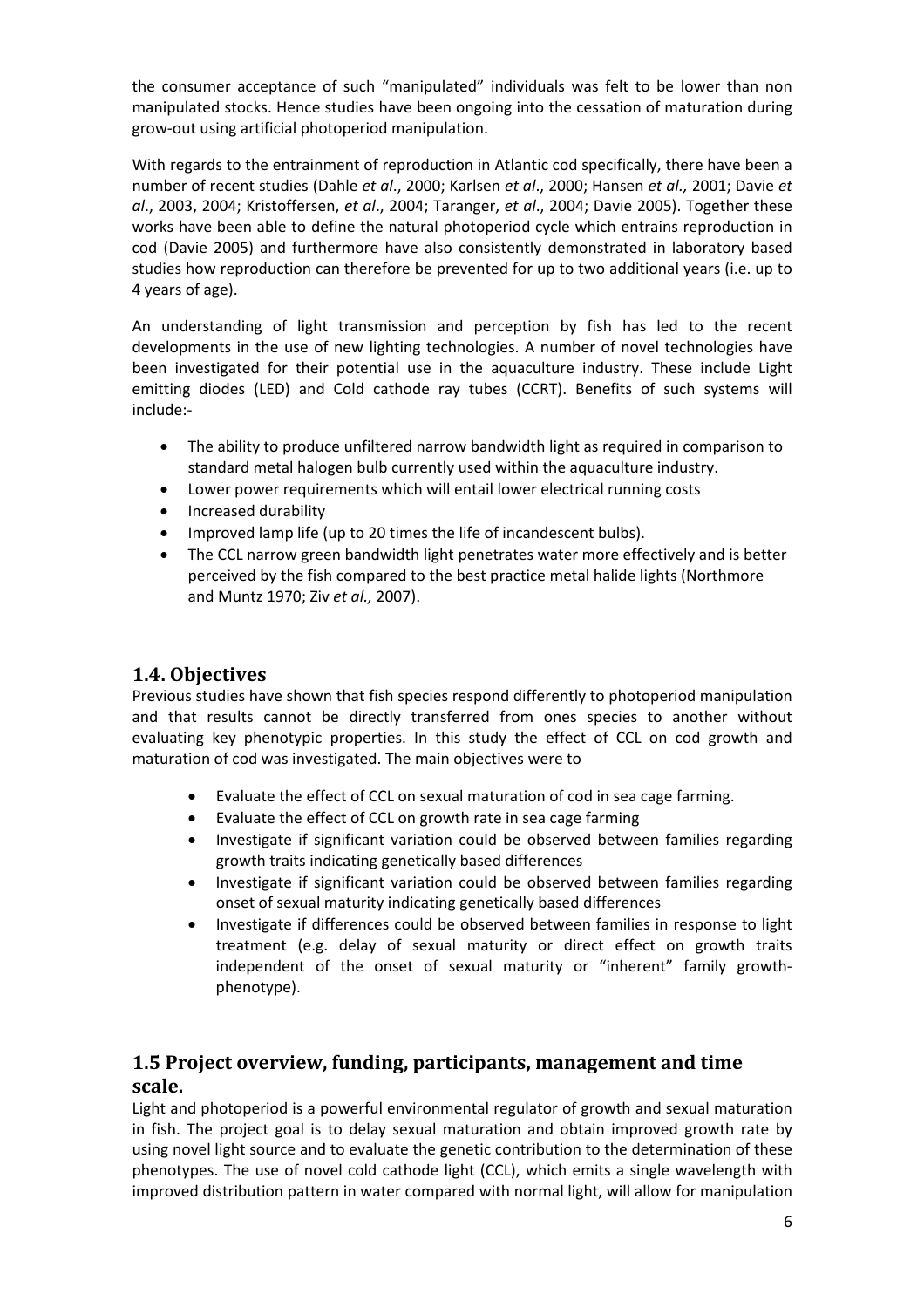of key developmental processes during sea cage culture of cod. Light induced stimulation of growth will improve feed utilization and shorten the production cycle, as well as decreasing the environmental impact of sae cage culture. The delay or inhibition of sexual maturation will improve product quality and taken together, the project will contribute to increased efficiency and profitability of industrial cod farming. The study reported herein was a part of a larger investigation set up for investigating the potential benefits of CCL-technology in cod farming and consisted of three interrelated parts that were funded by different funding bodies.

#### *Project overview and funding*

**Part 1,** '*Cod‐Light‐Tech*' was a 6th framework EU, Craft‐project. Development of efficient light regulation in fish farming. (Year: 1, 2, 3): To ensure optimal dispersion of the light in sea cages and to solve pertinent technical and practical problems related to structural features (Size and shape) and placement of equipment in sea-cages. Results published in the final report June 2009.

**Part 2**, "ÞRÓUN IÐNAÐARVÆDDS ÞORSKELDIS: Stjórn vaxtar og kynþroska með háþróuðum ljósabúnaði", was funded by the Icelandic funding body: AVS rannsóknasjóður í sjávarútvegi. Investigation of the biological effects of photoperiod manipulations on cod. The aim was to evaluate the effect of light manipulation on sexual maturity (Year 2, 3)Measurements of Steroid levels in blood: Evaluation of gonad development (Year 2, 3)the effect of light manipulation on growth traits (Year 1, 2 ,3) Measurements of Growth Factor concentrations in blood (Ár 1,2, 3). Results published in the final report June 2009.

**Part 3**, "*Inheritance of photoperiod and sexual maturation in cod"* which is reported herein was funded by The Technical Development Fund of the Icelandic Research Council. This part is built upon the other two (**Objectives 1.4**)

#### *Participants*

The Project was carried out in cooperation between Matís ohf (Þorleifur Ágústsson, Rannveig Björnsdóttir, Guðmundur Óli Hreggviðsson, Ólafur H. Friðjónsson), Hraðfrystihússins Gunnvarar hf. (Kristján Jóakimsson), Hafrannsóknastofnunar (Agnar Steinarsson), The University of Göteborg (Björn Þrándur Björnsson) and University of Hólar, (Helgi Thorarensen).

The Matis division of Genetics and Breeding of (formerly: Rannsóknastofnun fiskiðnaðarins) had the overall management of the project, development of light regulation technology, sampling and phenotypic measurements (length, weight, and gonad development) and carried out the investigation of biological/physiological effects of light treatments. Hafrannsóknastofnun provided broodstock and carried out the initial hatching work and subsequent initial rearing of larvae and juvenile cod. The biotechnology division of Matis (formerly Prokaria) had the overall management of genetic work (Part III), the gene isolations, the genetic analysis and family assignments, and supervised the analysis of selected growth factor gene expression. Professor Björn Þrándur Björnsson from the University of Goteborg served as a consultant to the project at the early stages and Dr. Helgi Thorarensen from the University of Hólar oversaw the statistical data analysis. Hraðfrystihúsið Gunnvör, under the management of Kristján Jóakimsson, supervised work related to the sea‐cage and CCL‐ equipment operation and maintenance.

Two M.Sc. students at the University of Hólar worked in the project: Kjell Hellmann (Provisional title of thesis: *Effect of continuous light on Expression of Growth hormone and Growth hormone receptor in cod*, MSc degree estimated end of spring 2010) and Filipe Figueiredo (Provisional title of thesis: *Influence of continuous light on the sexual maturation and growth of Atlantic cod*, MSc finish estimated end of spring 2010).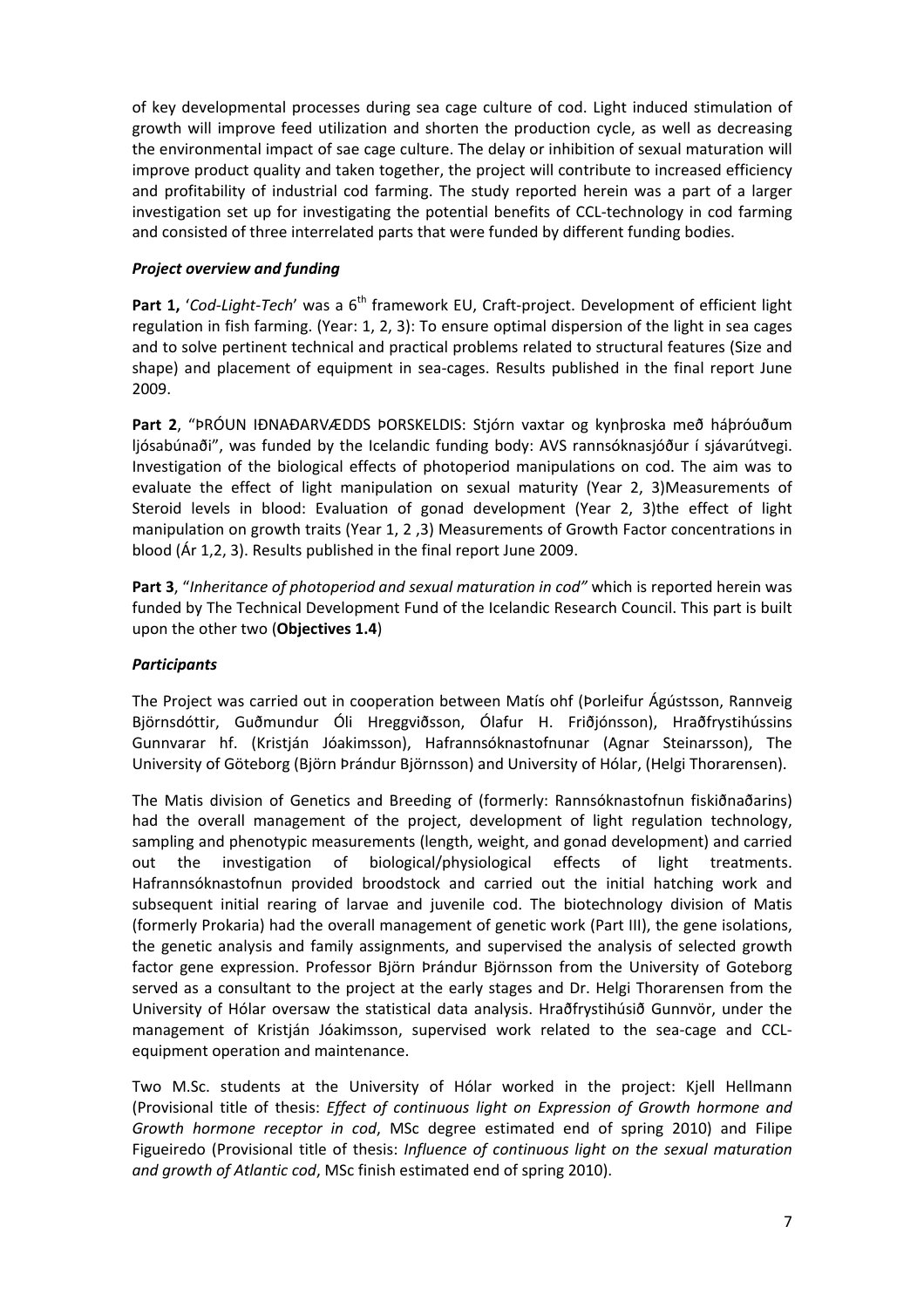#### *Time scale*

The project took approximately one year more than planned in the as setting up the breeding/farming experiments.

- 1. The project started after having received funding in April 2006, with the genetic work of isolating candidate genes from the cod.
- 2. Farming experiments started in August 2006
- 3. Harvesting was in the end of the year 2008 and beginning of the year 2010
- 4. Expression studies in the years 2007 and 2008
- 5. Genotyping work and analysis was done in the year 2009

#### **1.6. Organization of the report**

Besides introduction and chapter on materials and methods the study is divided into three interrelated parts and the report is organized accordingly. There are three separate results chapters including discussion of obtained results. Following the results chapters are conclusions.

The three results chapters are following, each with discussion at the end of results:

Isolation of previously unknown selected candidate genes associated with growth and maturity in cod and identification of variable genetic markers associated with those candidate genes.

Analysis of candidate gene expression of selected candidate genes under different light regimes (with and without CCL).

Genotypic and phenotypic analysis of cod families reared under different light regimes in sea cages (with and without CCL).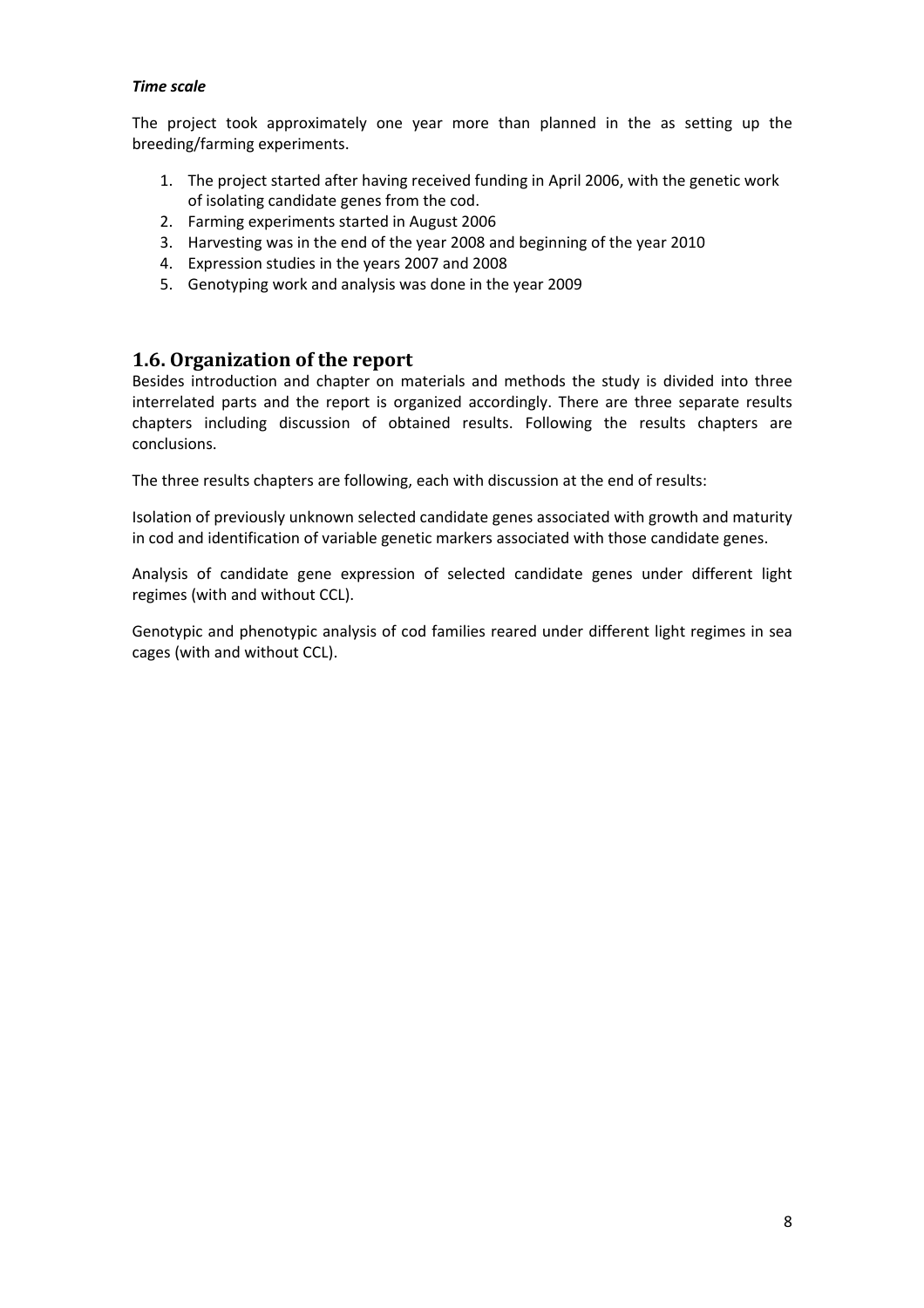## **2. Material and methods**

## **2.1. Experimental set up**

#### **2.1.1. CCLequipment**

Recent years innovations and developments in narrow bandwidth light sources have led to a series of new and highly intense light sources. The main area of innovation is within the area of high intensity LEDs (Light emitting diodes) – where new generations of bright LEDs has found new applications within products ranging from the auto industry, to biotechnology and medicine. Intravision has for example experienced recent success using the brightest LEDs developed by the industries innovation leader Lumileds Lighting Ltd; Netherlands (EUREKA 3232) in developing advanced light systems for production of natural plant carotenoids (Unpublished). However using high intensity LEDs in a system for creating an even light field in a large commercial sea cage for production of cod – will result in an extremely expensive light system. Intravision developed in 2002 a series of narrow bandwidth lights for use in salmon farming – using a light source named Cold Cathode Light Tubes. The CCL technology is related both to the better known Neon light and the standard Hot Cathode light tubes currently dominating indoor office lighting. The salmon test using the low energy CCL system did compete evenly with high power Metal Halides in the depression of Melatonin (Migaud et al – unpublished). Intravision therefore established a cooperation with the leading supplier of materials to the CCL industry (Masonlite Ltd, England), while experiencing with different light tube constructions, materials and a slight increase in power consume the first generation of new CCL tubes (2005) resulted in a new system with and improved light intensity of 240% compared to the old salmon light setup, and a production price of estimated only  $10 - 15\%$  of a LED setup of similar intensity. The problem of making an even light field in a sea cage however is far more complex than choosing between light sources. The CCL light tubes are easily arranged in columns making it easier to establish an even light field sea‐cages.

Results from the first year of the Codlight Tech project that was carried out in parallel to this project revealed that little or moderate light intensity had little effect on growth and maturation of the fish. It was therefore decided to use only the greatest intensity in the CCL regime and compare its effect to natural photoperiod.

Two 180cm long CCL light-tubes were connected and placed in three locations within each sea cage (Figure 1). The higher light tube was 50 cm below the sea surface and the lower light tube was 3 m below the surface.



**Figure 1: Placement of light tubes in the sea cages**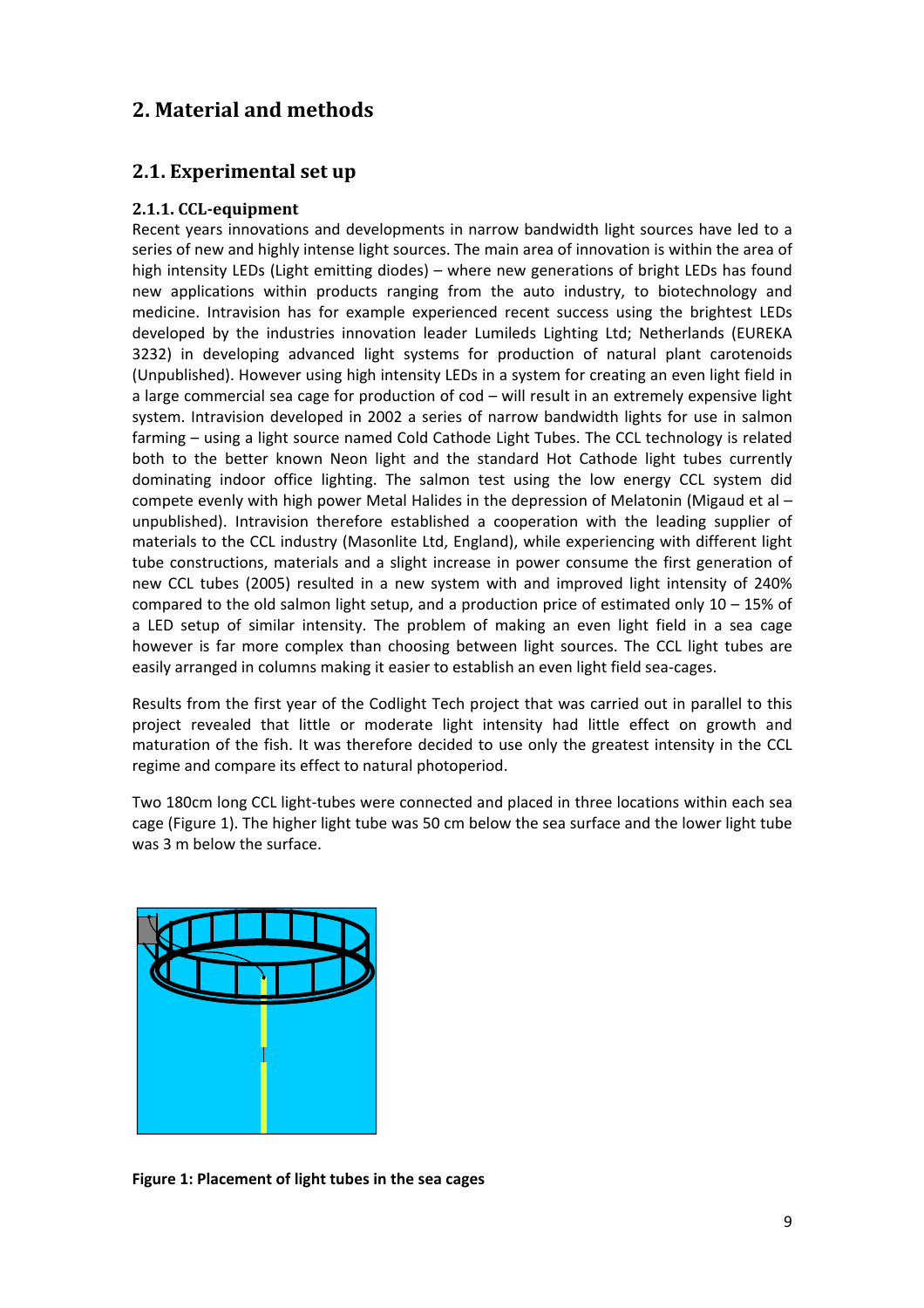#### **2.1. 2. Photoperiod manipulation**

The project started 1. August 2006 and the first 7th months of the work was carried out at the Hatchery of Hafrannsóknastofnun Íslands at Staður in Grindavik under the supervision of Agnar Steinarsson, where the larvae and juvenile cod was reared under different photoperiod regimes in indoors in tanks. In May 2007 the fish were transported to sea cages in Súðavík. Figure 2 gives a schematic overall presentation of the experimental set up.

Coastal tank stage – indoor rearing of juveniles from hatching to approx. 160 g.

Sea cage stage -outdoor rearing of the fish after transfer to sea from approx. 160 g to harvesting size



**Figure 2: Schematic representation of the experimental set up for the photoperiod manipulation study**

#### **2.1.3. Coastal Tanks indoor stage**

The brood fish were wild cod caught in the Ísafjarðardjúp and reared from juvenile size to slaughter size in sea cages at Súðavík. Sexually mature individuals that were selected on basis of large size were transported to the Hatchery in Staður in Grindavík at the south coast of Iceland, where they were used for producing fish for the experiment. 33 sibling groups were produced. (One sibling group: offsprings of one male and two females). The eggs hatched on 1 May 2006 and feeding started 4th May. The larvae were reared under continuous light.

At the average weight of 25 g the fish (n= 72 000) were distributed randomly into 6 rearing tanks (see Figure 1.) of 3  $m^3$  (~12 000 fish per tank) and reared under continuous light. Three of the tanks had traditional lights (700 lux at the surface, 200 lux at 20 cm depth, 150 at 40 cm depth) and the other three CC-lights from Intravison (4000 lux 5 cm from the tube, 1000 lux 20 cm from the tube, 500 lux 40 cm from the tube). After 14 weeks, prior to transportation to sea cages, the fish in each of the group were transferred to a  $30m<sup>3</sup>$  tank (i mars 2007) and kept under the same light regime until the date of transportation.

Samples were taken each month from November 2006 to April 2007. Each time 100 individuals were weighted from each tank and thereof 30 measured for length. 10 individuals were put to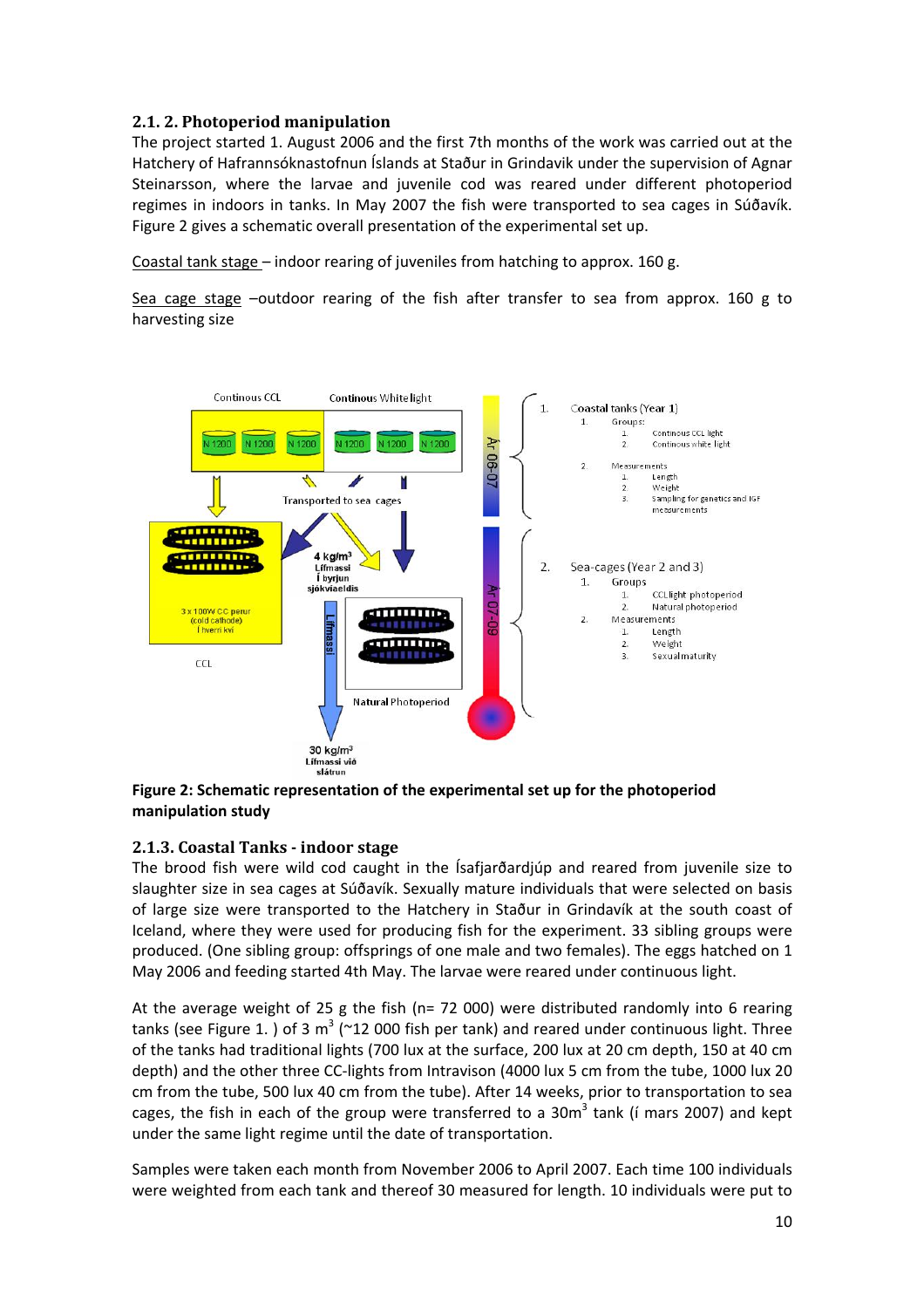sleep and blood and tissue samples, (liver, brain, pituitary gland, muscle and gills) taken for IGF measurements and RNA and DNA for sibling group assignment, and growth factor gene expression studies. Three times in the period from January to April 2007 30 fish were tagged then captured again 8 weeks later for specific growth rate measurements; (SGR). More detailed information on the sampling procedures can be found in MSc thesis of Guðbjörg Stella Árnadóttir (*The effects of cold cathode lights on growth of juvenile Atlantic cod, (Gadus morhua L).: use of IGF‐I as an indicator of growth*", MSc from University of Akureyri November 2008)

#### **2.1.4. Sea cage stage**

The fish was transported to sea cages on 6 May 2007. The average weight was 166 g (150±30g). A total of 19.880 fish were transported to Álftafjörður in Westfjords and placed in four circular sea cages, (each 155 m<sup>3</sup>, 6 meters in diameter and 5-6 meters deep). In two of the cages was natural light but the other two were under CCL illumination, each with 2 x 3 CCL tubes (a total of 6 lights) from Intravision (263W cage<sup>-1</sup>). The fish was randomly distributed into the sea cages (approximately 5 000 juveniles per cage. The fish that had been reared under CCL from hatching was fin‐clipped to distinguish it from fish that had been reared under white light. Density was rather low or 5 kg  $m^{-3}$ .

The sea cages in Álftafjöður were located 200 m offshore in two separated places (N 66°01.522' ‐ W22° 58.906' og 66°01.519' ‐ W 22°58.776') at the depth below the cages were 40-50 meters. Samples were taken every second or third month until final harvesting in January 2009.

## **2.2. Methods used in isolation and analysis of candidate genes associated with growth and maturity of** *Gadus morhua*

#### **2.2.1. DNA isolations**

Chromosomal DNA was isolated from cod fins using isolation kits and protocols according to manufacturers' instructions from Macherey‐Nagel (Nucleospin 96 Tissue) from Agowa GmbH (Magnetic bead kit).

#### **2.2.2. RNA isolations**

The RNA extraction was carried out using Trizol reagent as follows; 500 µl were added to the samples which were vortexed to carry out tissue homogenization. After vortexing, 500 µl of Trizol were added, making a total volume of 1 ml. Samples were then incubated for 5 min at room temperature after which 200 µl of chloroform were added and mixed in the tube by shaking. Samples were again incubated for 5 min, at room temperature, followed by a centrifugation for 15 min. The aqueous phase was transferred into a new tube, and 500 µl of isopropyl alcohol were added. Samples were incubated for 15 min, at room temperature, followed by a centrifugation for 10 min. The RNA formed a gel-like pellet at this stage. The aqueous phase was discarded. 1 ml of 75% ethanol was added, followed by a short vortexing. Samples were centrifuged for 5 min. Supernatant was discarded, and the pellet was allowed to air-dry for 5-10 min. Pellet was dissolved in 100 µl RNase free water, and incubated for 10 min at 57ºC. All centrifugations at this stage were performed at a speed of 12000 g, and at a 4ºC temperature. Sample final volumes were of 100 µl.

#### **2.2.3. cDNA synthesis**

cDNA was synthesized from the extracted RNA, using iScrip™t cDNA synthesis Kit (BioRad). 4 µl of 5x iScript™, 1 µl of iScript™ reverse‐transcriptase, RNA template contenting approximately 500 ng of template RNA, and RNAse free water were added, performing a total volume of 20 µl per well. Thermo cycler protocol was as follows: 5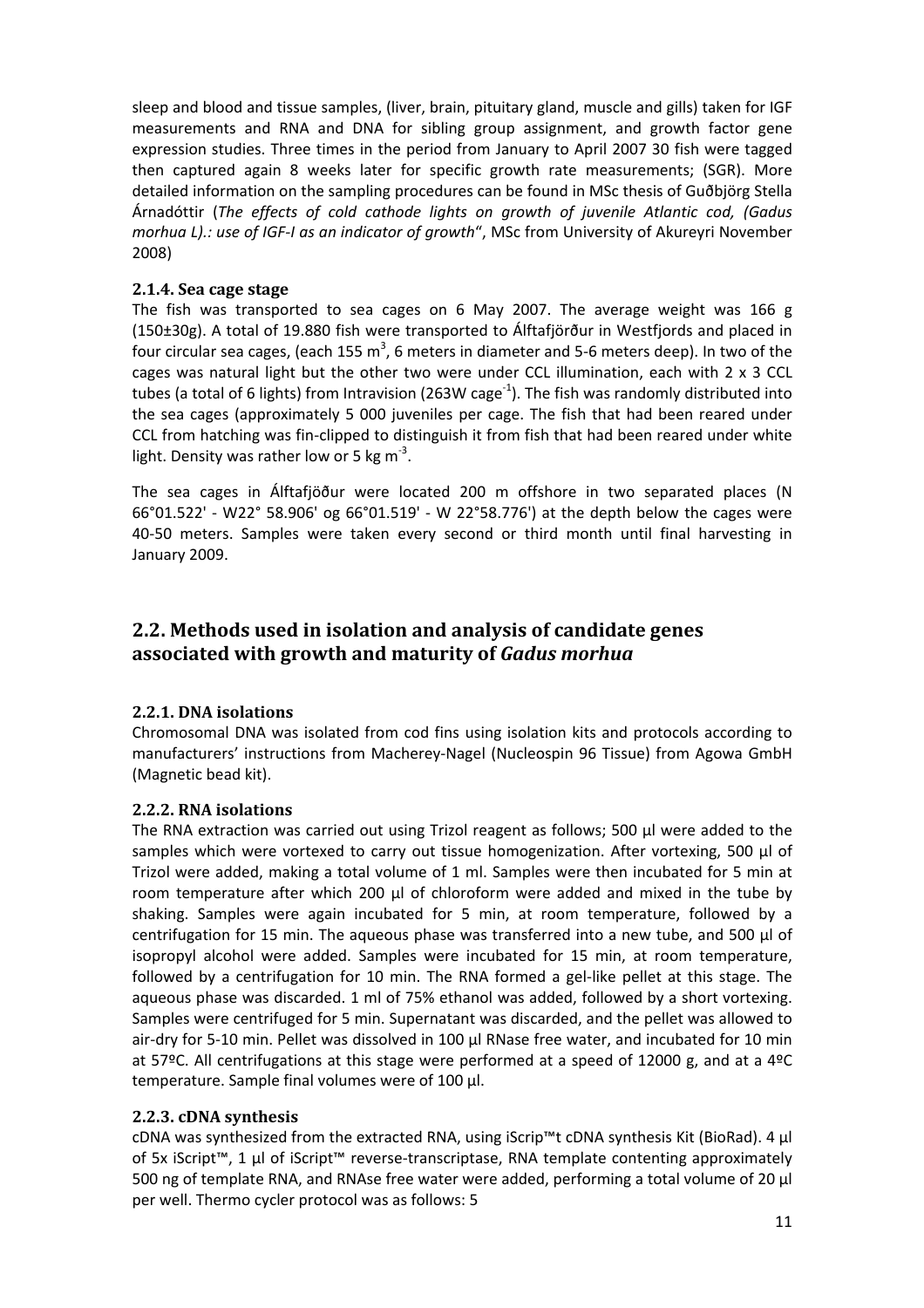The cDNA purification was performed using the illustra™ GFX PCR DNA and Gel Band purification kit (GE Healthcare). Manufacturer protocol was used, and is as follows:

- 1. 500 µl of buffer 1 were added to the sample
- 2. The capture buffer‐sample mix was then transferred to a GFX column, followed by centrifugation (13000rpm, 30s)
- 3. flow‐trough was discarded and 500µl of buffer 2 were added (using same collecting tube), followed by centrifugation (13000rpm, 30s)
- 4. Collecting tube was discarded, and the GFX column was transferred to a 1,5ml centrifuge tube (not supplied)
- 5. 50 µl of elution buffer 3A were added directly on top of the glass fibre matrix
- 6. Sample was incubated at room temperature, for 1 min, and then centrifuged (13000rpm, 1min).
- 7. The RNA clean‐up from reaction mixtures was carried out using NucleoSpin® RNA II. Manufacturer protocol was followed, and is as described: cDNA was isolated

#### **2.2.4. Conservedregion PCR amplification with CODEHOP primers**

For the primer construction, amino acid sequences of various growth factor genes were retrieved from protein sequence databases and aligned using CLUSTAL\_X version 1.8. A number of different forward primers reverse primers, aimed to target sequences encoding conserved amino acid sequence regions were constructed. The primers were designed according to the CODEHOP strategy: They were degenerate at a 3' core region of 11 or 12 nucleotides, across four codons encoding highly conserved amino acids in regions A and B. In contrast, they were non‐degenerate at a 5' region (consensus clamp region) of 18 to 25 nucleotides, with the most probable nucleotide predicted for each position. The degeneracy of the primer pools ranged from 8‐fold to 16‐fold, and the primers were 29 to 32 bp in length. The primers were used in a matrix of PCRs where every forward primer was used with every reverse primer.

#### **2.2.5. PCR amplifications and cloning**

The PCR was carried out with DyNAzyme DNA polymerase (Finnzymes, Espoo, Finland) with a PTC‐0225 MJ Research thermal cycler. The reaction mixture was first denatured at 95°C for 5 min, followed by 30 cycles of denaturing at 95°C for 50 s, annealing at 52°C for 50 s, and extension at 72°C for 3 min and finally an extension for 7 min at 72°C to enhance formation of A overhangs. PCR products were separated on gels and purified using GFX spin columns (Amersham Biosciences, Piscataway, NJ). The gene fragments with sizes of 300 to 600 bp were selected and were cloned into conventional pUC-based sequencing vectors by the TA-cloning method (1). Eight to 12 clones from each bandwere sequenced with M13 forward and reverse primers on an ABI 3700 DNA sequencer, using a BigDye Terminator cycle sequencing ready reaction kit (PE Applied Biosystems, Foster City, CA). To ensure clarity a special nomenclature was adopted to keep track of gene fragments obtained and facilitate the subsequent work. Each gene fragment obtained was designated as Primary fragment with an appropriate abbreviation denoting the gene targeted (e.g. GH for Growth Hormone GHR for growth Hormone Receptor) and a running number if more than one fragment was obtained for the same gene.

#### **2.2.6. Gene mining amplification**

Known genes homologous to the target growth factor genes were analyzed in order to define the number of exons, possible size of introns and to locate exon/intron boundaries. To obtain full coding regions, cDNA was used. Following sequencing of the obtained target primary gene fragments, upstream and downstream flanking regions the selected fragments were amplified from the corresponding genomic cDNA in a series of nested PCRs, using one gene-specific, 5'biotin‐labeled primer and one arbitrary primer (Arb1 or Arb2 [see Table 1]), targeting the unknown flanking sequence. The PCR product was purified with streptavidin‐coded Dynabeads (Invitrogen) and further with QIAquick PCR purification spin columns (Qiagen, Hilden,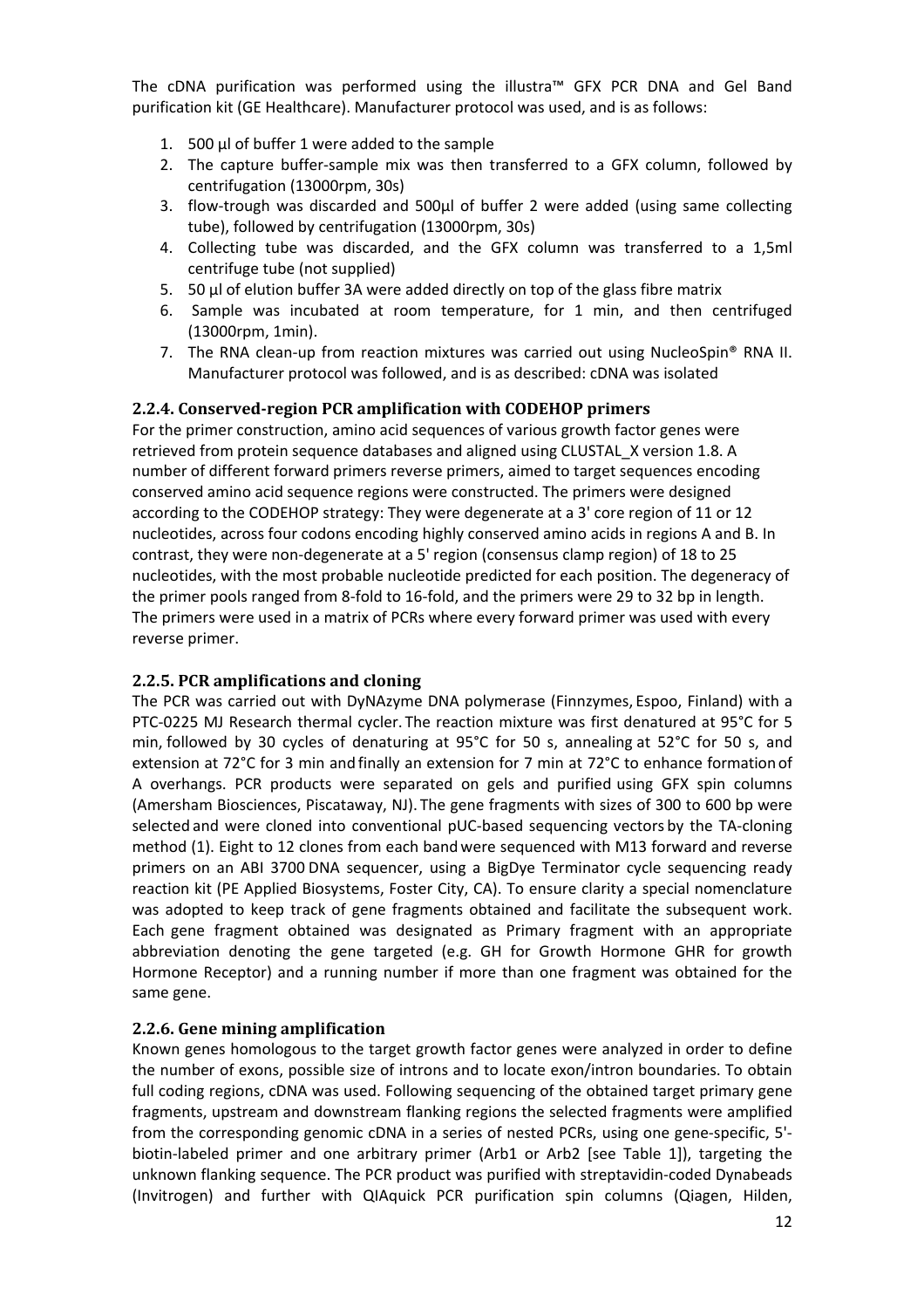Germany) prior to a second PCR with a nested gene‐specific primer upstream of the previous one and a primer targeting the 5' consensus sequence of the previously used arbitrary primer. The PCR product of the latter amplification was cloned and sequenced as described above, and the sequence information was used to make new gene‐specific primers for the next nested PCR amplification until the complete genes were obtained. Similarity searches by BLAST were performed on the NCBI server (http://www.ncbi.nlm.nih.gov). The ClustalW tool on the EBI server (http://www.ebi.ac.uk/clustalw) was used to create multiple sequence alignments which were displayed using Gene doc 2.6.02. Pair wise alignments were made using LALIGN (http://www.ch.embnet.org/software/LALIGN\_form.html). To obtain intron sequences long PCR was used with primers targeted to adjacent up- and downstream exons. Gene walking as described above was also used in introns could that could not be obtained by long PCR.

## **2.3. Methods used in expression studies of candidate genes**

#### **2.3.1. Sampling in hatchery:**

Samples were taken each month from November 2006 to April 2007. Each time 100 individuals were randomly netted from each tank and measured for length and weight. Of the 100 sampled, a total of 30 individuals from each treatment group were slaughtered and blood and tissue samples, (liver, brain, pituitary gland, muscle and gills) taken for hormonal measurements, beside sibling group assignment, and gene expression studies (At the 4 first sampling points from November 2007 to February 2008 10 individuals were taken from each tank). Three times in the period from January to April 2007 30 fish were tagged then captured again 8 weeks later for specific growth rate measurements (SGR). After transportation to sea cages samples were taken every second or third month until harvesting in January 2009. For the gene expression profiles analysis, tissue samples (liver and pituitary) were placed directly on dry ice after being collected, then stored at -80°C. Gill samples were extracted for genotyping purposes. Equipment was rinsed and sterilized between samples in order to avoid cross contamination. Gill samples were stored in 76‐80% ethanol. Figure 3. Shows the experimethal design.



**Figure 3: A basic schematic of the experimental design, representing the different rearing conditions and replicates. Green tanks and sea pens represent the light treatment, while blue represent the control.**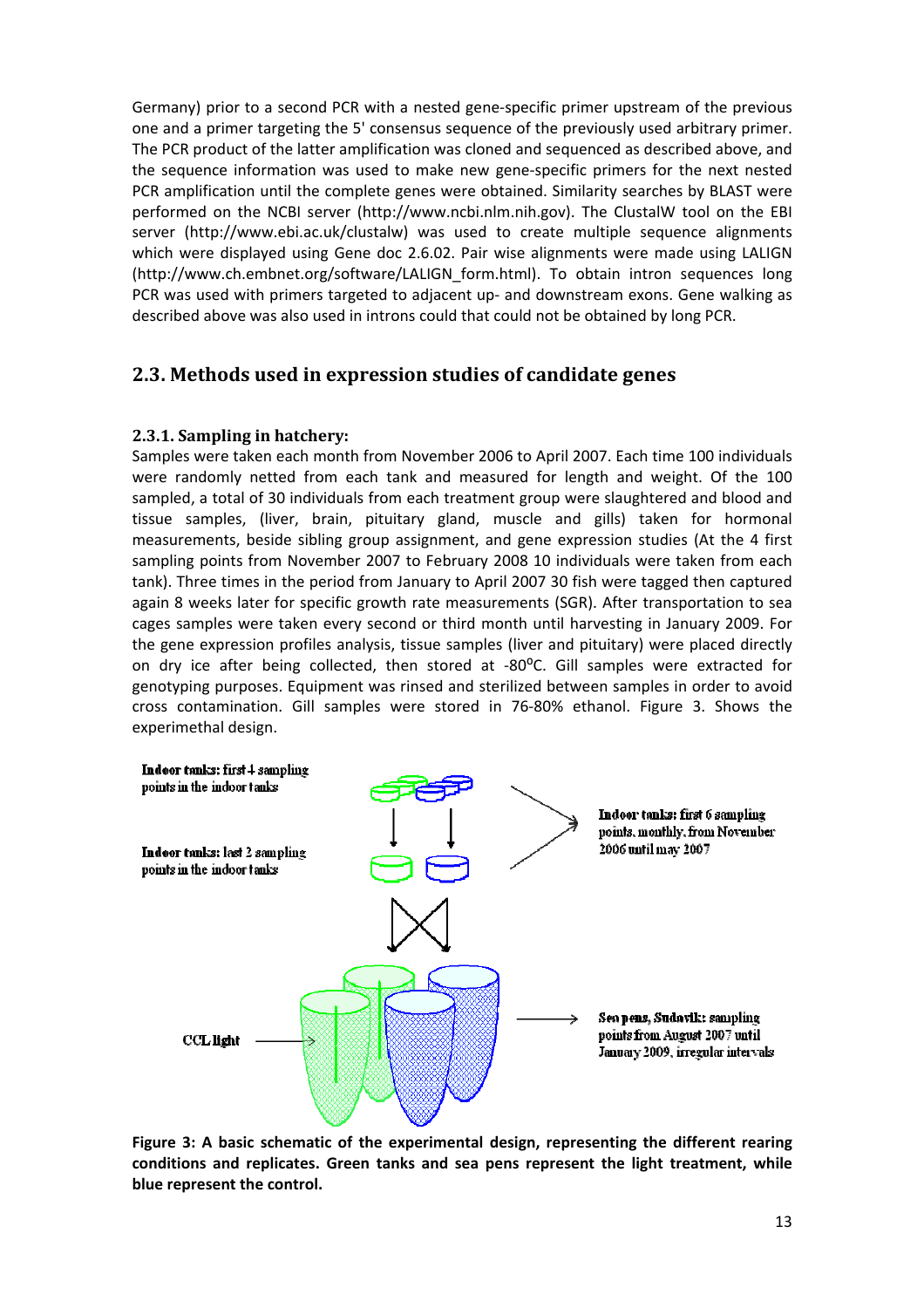#### **2.3.2. Phenotypic measurements and selection of samples for gene expression analysis**

For growth assessment, fish were weighed (to the nearest gram) and measured for length (to the nearest centimetre). Liver and gonads, when present, were weighed in order to calculate the gonadosomatic index (GSI), and the somatic weight (SW), which will be considered as the whole bodyweight (BW) minus the gonad and liver weight, GW and LW respectively.

The individuals at each sampling point were grouped into one of three groups with 10 individuals in each group as follows: large individuals, intermediate size individuals and small individuals. Gene expression profiles of Growth Hormone (GH) and hepatic Growth Hormone‐ Receptor (GHR) were investigated and compared between the groups of the largest 10 individuals and smallest 10 individuals at each sampling point. The 10 intermediate size fishes were not analyzed for gene expression.

#### **2.3.3. RNA extraction**

Extraction, purification and handling of RNA, was carried out in an RNAse free chamber, with exception of the centrifugations.

Trizol reagent (500 µl) was added to the tissue samples and the mixture homogenised by vortexing. Further 500 µl of Trizol were then added and the samples incubated for 5 min at room temperature. 200 µl of chloroform were added, and the liquid in the tubes mixed by hand. Samples were again incubated for 5 min, at room temperature, followed by a centrifugation for 15 min.

The aqueous phase was transferred to a new tube, and 500 µl of isopropyl alcohol added. Samples were incubated for 15 min, at room temperature, followed by a centrifugation for 10 min. The RNA formed a gel‐like pellet at this stage. The aqueous phase was now discarded and 1 ml of 75% ethanol added, followed by a short vortexing. Samples were centrifuged for 5 min, supernatant discarded, and the pellet dried in air for 5‐10 min. After air drying, the pellet was dissolved in 100  $\mu$ l RNase free water, and incubated for 10 min at 57ºC. All centrifugations at this stage were performed at 12000 g and 4ºC temperature. Final sample volumes were 100 µl.

The RNA clean-up from reaction mixtures was carried out using NucleoSpin<sup>®</sup> RNA II. Manufacturer protocol was followed, and is as described:

#### **2.3.4 Pituitary tissue**

- 1. 1 Buffer RA1 was added (3,5x sample volume)
- 2. 96% ethanol was added and mixed by vortexing (same volume as RA1 buffer)
- 3. The content was loaded into a NucleoSpin® RNA II column, followed by centrifugation (30 s, 11000g, 4ºC)
- 4. 350 µl of MDB were added, followed by centrifugation (30 s, 11000g, 4ºC)
- 5. 95 µl of DNAse reaction mixture were added, and samples were allowed to incubate at room temperature for 15 min (DNAse reaction mixture was prepared with 10 µl DNAse plus 90 µl reaction buffer for DNAse, provided with the kit)
- 6. 200 µl of RA2 buffer (DNAse inactivation) were added, and centrifuged (30s, 4ºC, 11000g)
- 7. 600 µl of RA3 buffer were added, followed by centrifugation (30s, 4ºC, 11000g)
- 8. 250 µl of RA3 buffer were added, followed by centrifugation (2min, 4ºC, 11000g)
- 9. RNA was eluted in 60 µl RNAse free water, and centrifuged (1min, 4ºC, 11000g)
- 10. Final sample volume of cleaned RNA was of 60 µl.

#### **2.3.5 Liver tissue**

- 1. Buffer RA1 was added (3,5x sample volume)
- 2. Sample was filtered through a filter column (violet) in a collecting tube (centrifuged for 1min, 4ºC, 11000g)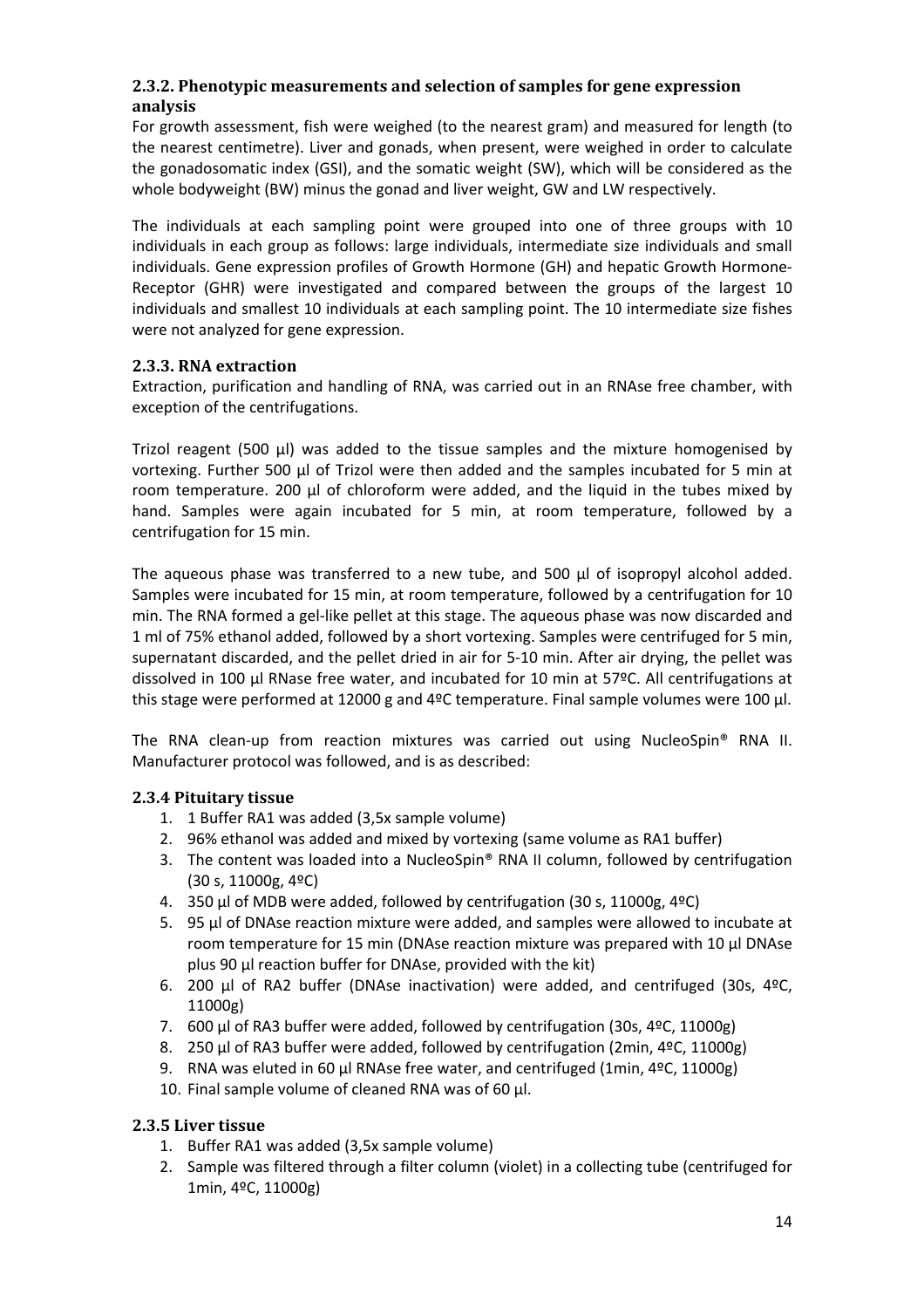- 3. 75% ethanol was added and mixed by vortexing (same volume as RA1 buffer)
- 4. The content was loaded into a NucleoSpin® RNA II column, followed by centrifugation (30 s, 11000g, 4ºC)
- 5. 350 µl of MDB were added, followed by centrifugation (30 s, 11000g, 4ºC)
- 6. 95 µl of DNAse reaction mixture were added, and samples were allowed to incubate at room temperature for 15 min (DNAse reaction mixture was prepared with 10 µl DNAse plus 90 µl reaction buffer for DNAse, provided with the kit)
- 7. 200 µl of RA2 buffer (DNAse inactivation) were added, and centrifuged (30s, 4ºC, 11000g)
- 8. 600 µl of RA3 buffer were added, followed by centrifugation (30s, 4ºC, 11000g)
- 9. 250 µl of RA3 buffer were added, followed by centrifugation (2min, 4ºC, 11000g)
- 10. RNA was eluted in 60 µl RNAse free water, and centrifuged (1min, 4ºC, 11000g)

#### **2.3.6 cDNA synthesis and purification**

cDNA was synthesized from the extracted RNA, using iScrip™t cDNA synthesis Kit (BioRad).

4 µl of 5x iScript™, 1 µl of iScript™ reverse‐transcriptase, RNA template contenting approximately 500 ng of template RNA, and RNAse free water were added, performing a total volume of 20 µl per well.

Thermo cycler protocol was as follows: 5 min at 25ºC, 30 min at 42ºC and 5 min at 85ºC (held at 4ºC after finished).

The cDNA purification was performed using the illustra™ GFX PCR DNA and Gel Band purification kit (GE Healthcare). Manufacturer protocol was used, and is as follows:

- 1. 500 µl of buffer 1 were added to the sample
- 2. The capture buffer‐sample mix was then transferred to a GFX column, followed by centrifugation (13000rpm, 30s)
- 3. flow-trough was discarded and 500µl of buffer 2 were added (using same collecting tube), followed by centrifugation (13000rpm, 30s)
- 4. Collecting tube was discarded, and the GFX column was transferred to a 1,5ml centrifuge tube (not supplied)
- 5. 50 µl of elution buffer 3A were added directly on top of the glass fibre matrix
- 6. Sample was incubated at room temperature, for 1 min, and then centrifuged (13000rpm, 1min)
- 7. cDNA was stored at ‐20ºC.

#### **2.3.7 Quantitative PCR**

The method used to profile both the hepatic GHR and the pituitary GH expression, was to calculate the relative quantity of a fragment of each gene mRNA, relative to a normaliser gene, also known as housekeeping gene. The housekeeping gene selected was β‐actin (reference).

Gene expression is given in "Fold Change" units. This fold change determined in relation to a calibrator sample, which was the same in ever qPCR run. This is necessary in order to be able to compare samples which run in different sets (maximum of 20 samples per qPCR run).

#### **2.3.8 Numerical and statistical analysis**

Statistical tests were chosen according to the data distribution. When the data met the requirements for a parametric test (normal distribution and equal variance), nested ANOVA were performed. When this test could not be performed, Krushkal‐Wallis test was performed. Statistical significant difference was not found between replicates for the same groups of treatments, and therefore all the replicates were treated together (different tanks and cages were run as a random factor).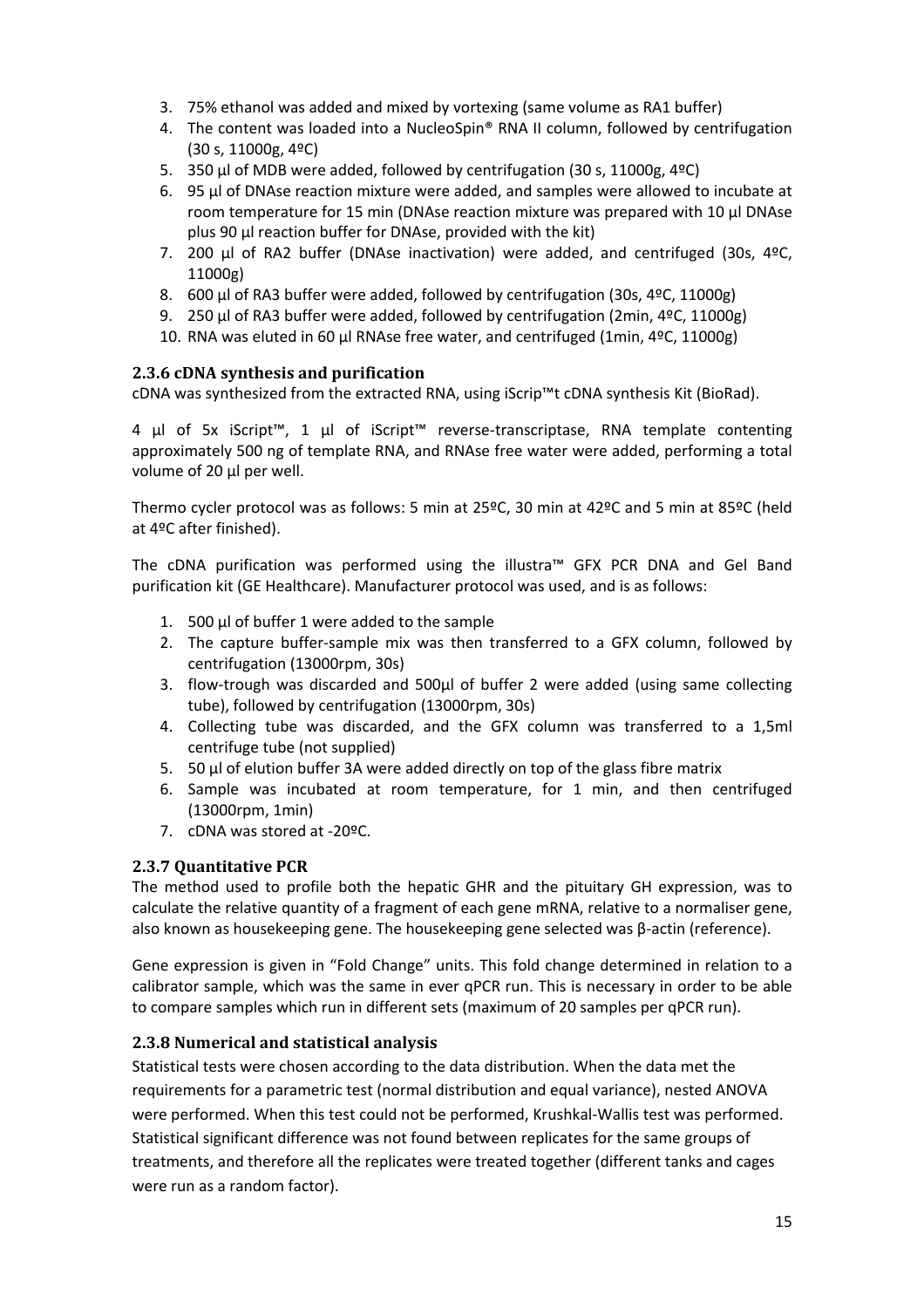## **2.4. Materials and methods used in genotypic and phenotypic analysis of cod families reared in sea cages under different light regimes**

#### **2.4.1 Sampling**

Approximately 2000 individuals, 1000 from each light treatment, were sampled for phenotypic and genotypic analysis in December 2008 and another 2000 individuals in January 2009. Weight and length measurements were taken for growth assessment. Liver and gonads were weighed in order to calculate the gonadosomatic index (GSI), and the somatic weight (SW), which defined as the whole bodyweight (BW) minus the gonad and liver weight (GW and LW respectively). Gill samples were taken for DNA isoaltina and subsequent sibling group assignment.

#### **2.4.2 DNA isolation and PCR**

Genomic DNA was isolated from gill tissue preserved in 90% ethanol using Puregene DNA isolation kit (Gentra). A total of 266 individuals were collected at two different spawning grounds located in Iceland (sampling sites 511, 911 and 931, see Pampoulie *et al*. 2006). DNA was isolated using Chelex 100 Resin (Walsh *et al*. 1991). Polymerase chain reactions (PCR) were performed in a 10-µL volume containing 3 µL of 1/10 diluted DNA, 200 µM of each dNTP, 1× Teg buffer (100 mM Tris-HCl, pH 8.8; 500 mM KCl; 15 mM MgCl<sub>2</sub>; 1% Triton X-100), 0.2 U Teg polymerase (Matis‐Prokaria, *Taq* comparable), 0.04–0.10 µL of the labelled forward (100 µM) and  $0.04-0.1 \,\mu$ L of the reverse primer (100  $\mu$ M). PCR were performed on GeneAmp2700 thermal blocks as follows: initial denaturation step of 4 min at 94 °C followed by 30 cycles of 50 s at 94 °C, 50 s at 55 °C (multiplex-1) or 58 °C (multiplex-2) and 2 min at 72 °C, final elongation step of 7 min at 72 °C .

#### **2.4.3 Genotyping**

Samples were analyzed on an ABI PRISM 3730 sequencer using the GeneScan‐500 LIZ size standard and genotyping performed with GeneMapper 4.0 (Applied Biosystems). Tissue samples from cod were genotyped at ten microsatellite loci (PGmo38, PGmo61, PGmo87, PGmo49, PGmo94, PGmo124, PGmo100, PGmo134, PGmo71, PGmo74). Samples were analyzed on an ABI PRISM 3730 sequencer using the GeneScan‐500 LIZ size standard and genotyping performed with GeneMapper 4.0 (AppliedBiosystems).

#### **2.4.4 Family analysis**

Levels of genetic relatedness were calculated for pairs of individuals within the group using the program Kinship 1.3.1 (Queller & Goodnight, 1989) method. The program was used to investigate possible sibling relationships between individuals in the population. This software carries out maximum likelihood tests of pedigree relationships between pairs of individuals in a population. It uses genotype information for single‐locus, codominant genetic markers (such as DNA microsatellite loci). Two hypothetical pedigree relationships are used, a primary hypothesis and a null hypothesis, and the program calculates likelihood ratios comparing the two hypotheses for all possible pairs in the data set.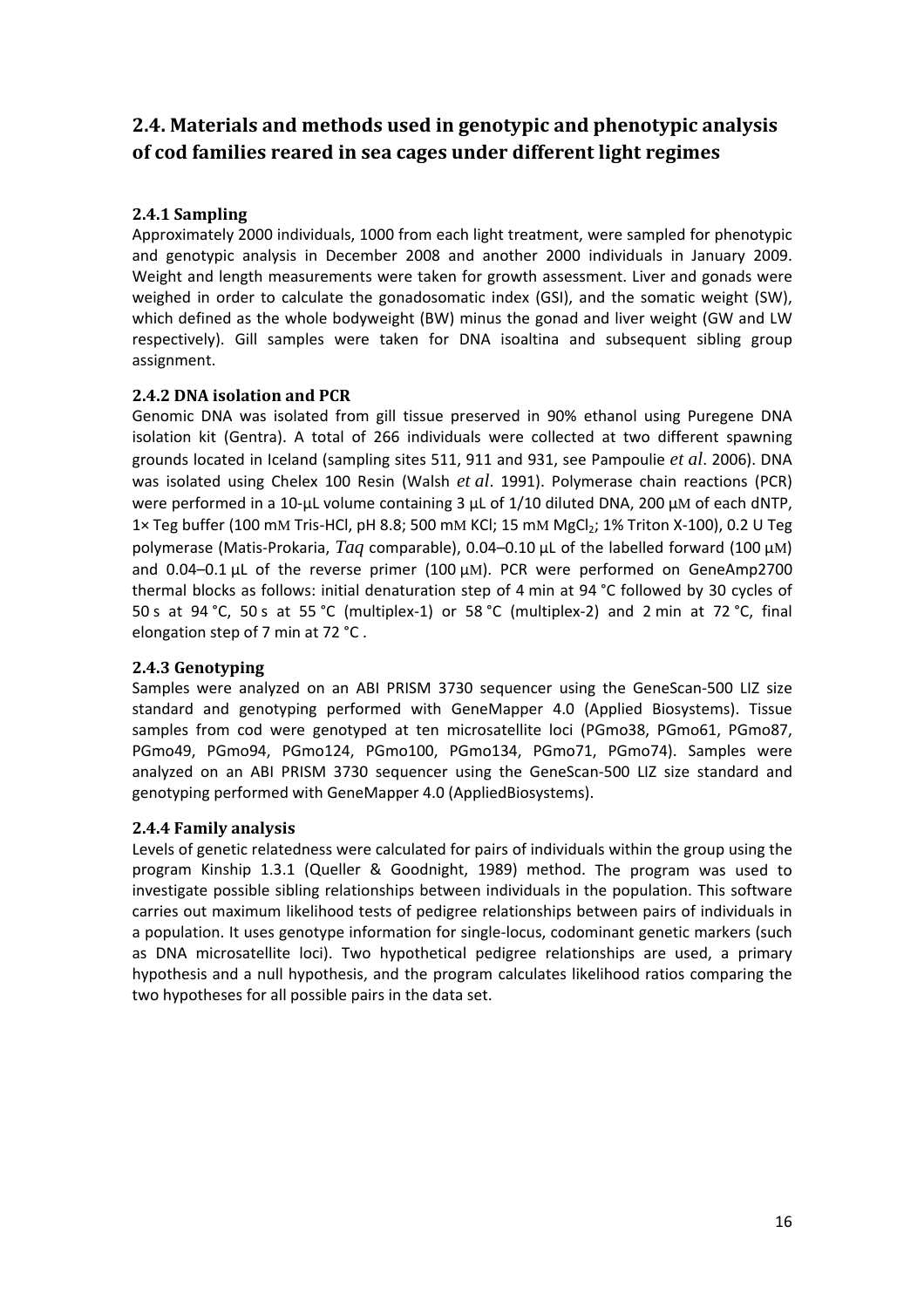## **3. Results**

## **3.1. Isolation and analysis of candidate genes associated with growth and maturity of** *Gadus morhua*

#### **3.1.1. Retrieval of genes**

Following genes were targeted for isolation, Insulin like Growth factor 1 (IGF1), Growth Hormone (GH), Growth Hormone Releasing Hormone (GHRH), Growth Hormone Receptor GHR and Insulin like Growth factor- Receptor 1 (IGF2R). The first four proteins are the main hormones of the somatropic axis. The growth hormone (GH) is secreted from the pituitary gland into the blood stream. One of the main target tissues of GH is the liver where GH binds to its receptor and induces the production of IGF‐I that in turn acts as a growth factor. In fish it is known that GH is regulated by both stimulatory factors, such as growth hormone releasing hormone (GHRH) as well as inhibitor factors such as somatomedin releasing inhibitory factor (SRIF) both of which are expressed in the brain (Agustsson *et al.* 2000) . Both GH and IGF‐I mediate their actions by binding to their membrane receptors, GHRs and IGFIRs, respectively. The role of IGF2‐ and its receptor is more unclear, but studies indicate thatIGF2 has a role in the autocrine/ paracrine regulation of growth and metabolism and responds to levels of GH (Shamblot *et al* 1995).

Varying amount of sequence information was available. No information was available for IGF1 and GHR. Sequence fragment was available for IGF2, and cDNA sequence for GHRH. Only the amino sequence existed for GH. Various gene mining techniques were used to retrieve missing sequences. Homologous sequences were aligned and PCR‐ primers designed in highly conserved regions and where amino acids of low redundancies, when DNA sequences fragments were known the primers were targeted outwards into flanking regions from the sequence ends. These gene specific primers were used singly for gene walking into adjacent flanking regions against arbitrary reverse primers (in both introns and exon regions (Figures 4 and 5). They were also used against each other as forward and reverse primers in a typical PCR of in‐between regions both in coding regions from cDNA and across introns from chromosomal DNA. Up to fifteen primer pairs were used for retrieval of a particular gene in a matrixof PCRs where every forward primer was used with every reverse primer (Figure 4. for GHR). When introns sequence was predicted to be very long on the basis of information on genes from other fish a long‐PCR was carried out.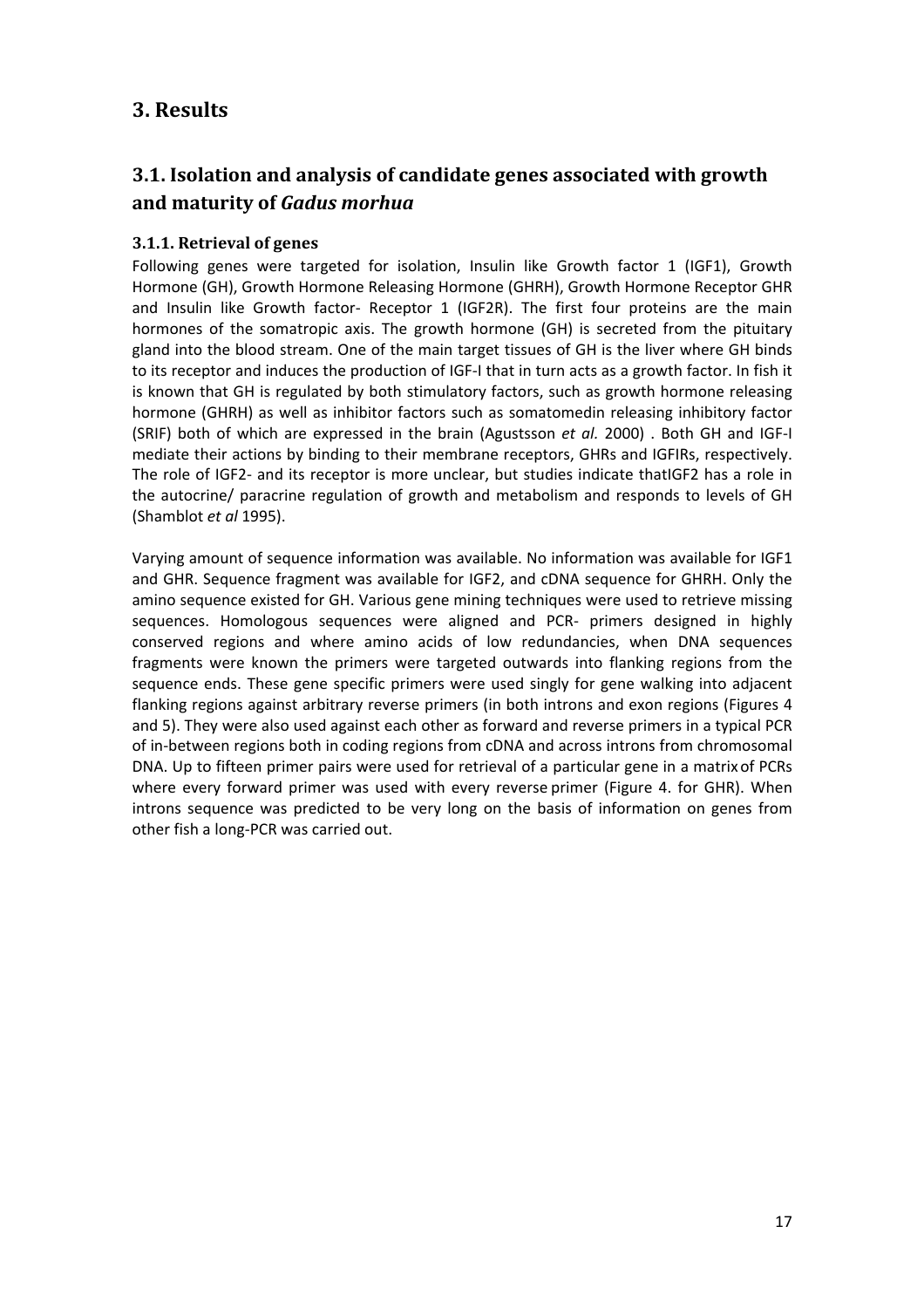

**Figure 4: Schematic overview of the gene amplification strategy for GHR gene.**

The figure shows the exons and introns of the gene and predicted length of the introns. The arrows show the sites of forward and reverse primers that were designed on the basis of protein alignments from related fish. The PCR amplifications were carried out on cDNA and also on chromosomal DNA in order to amplify across introns.





Primers to conserved regions were constructed and used in PCR amplifications with chromosomal DNA from od as a template. Resulting fragments in the size range 300–600 bp were selected and sequenced. Specific biotinylated primers were then constructed and used in PCR reactions together with an arbitrary primer and the same template as above. Resulting fragments were again sequenced, allowing construction of new specific primers.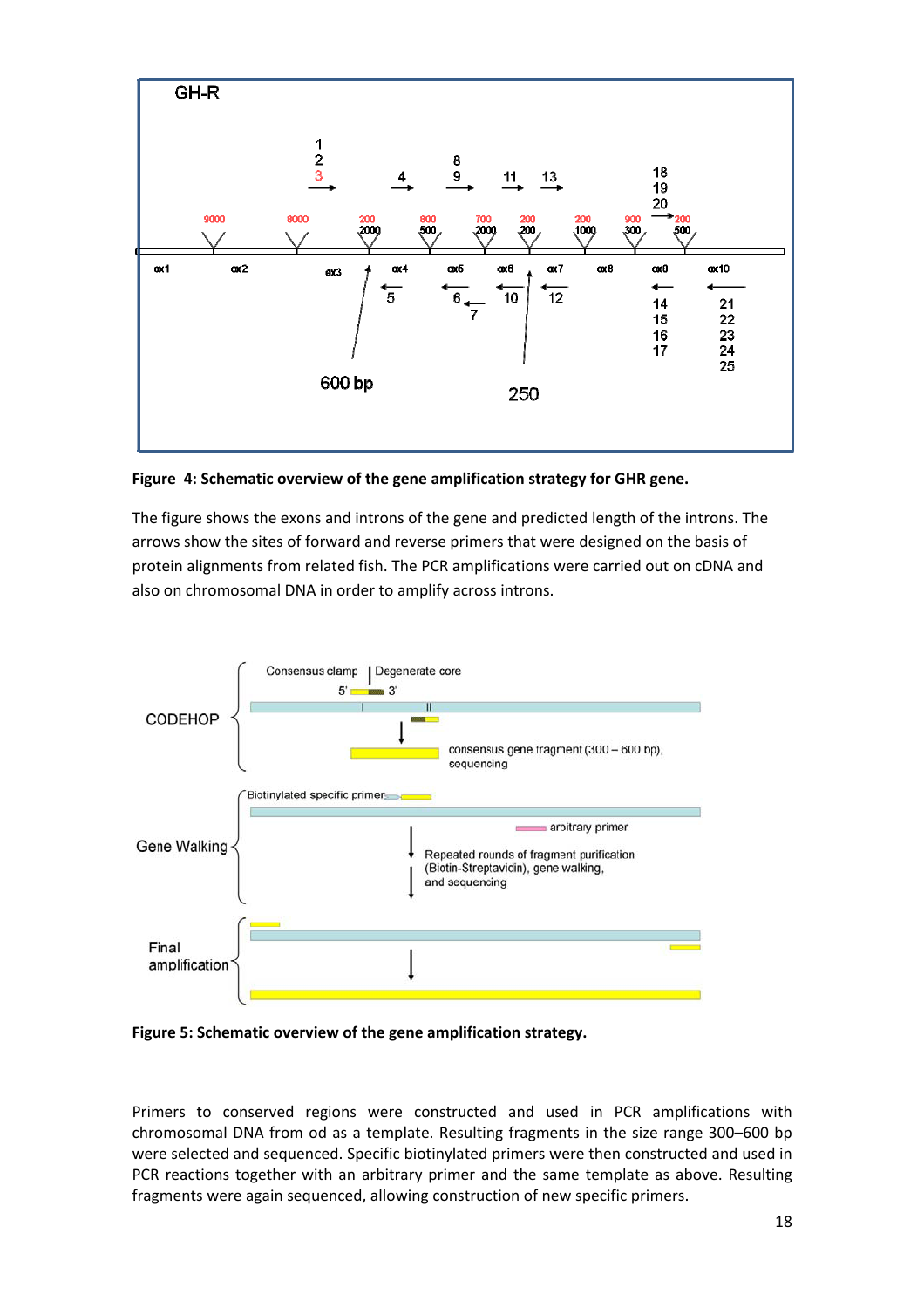#### *IGF1*

The IGF1 could not be retrieved despite number of attempts using a great number of primer pairs from the various sites in the genes, inter‐exon amplifications from either chromosomal DNA or exon independent amplifications using cDNA. The reason for this is unclear.

#### *GHRH*

The Growth hormone releasing hormone (GHRH) has only four exons and three introns. The cDNA sequence was known and we managed to obtain the sequence of the three missing introns.

#### *GH*

An amino acid sequence existed for Growth Hormone (GH) and a partial cDNA sequence. We managed to get the whole GH cDNA sequence and four of the five introns. Only intron 4 is missing.

#### *GHR*

The Growth hormone receptor (GHR) is a very large gene with a great number of introns. No sequence information was available. A few primary gene fragments were obtained by using primers designed on the basis of conserved regions in various exons. After subsequent gene mining, all the exons were obtained and 8 of the 9 introns by gene mining and by long‐PCR across intron regions.

#### *IGF2R*

A small partial cDNA sequence was available for Insulin like growth factor 2 receptor (IGF2R) This sequence was used to obtain two introns 42 and 44.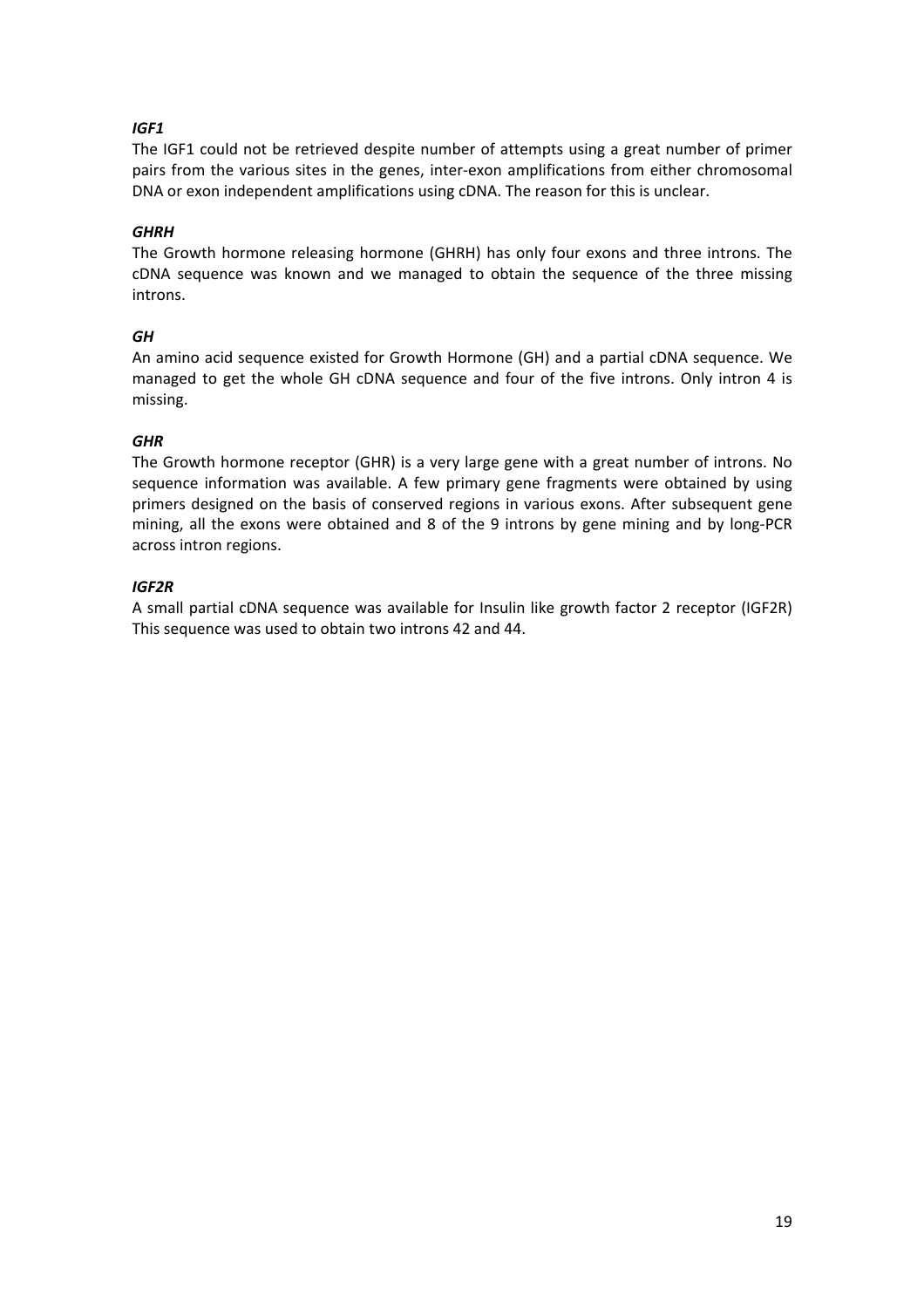#### **3.1.2. Tandem repeats**

The introns and flanking regions of obtained genes were analysed with the TANDEM Repeat software for repeats and microsatellite type sequences. A great number of tandem repeats were found in these regions. They were of all kinds, both simple and compound and from 2 to 194 bp long, Copy numbers also varied greatly.

For potential utilization for genotyping analysis of cod, six short promising microsatellite regions were selected for further analysis in the different genes (Table 1).

| Gene        | Intron         | <b>Type</b> | Copy      | Position |
|-------------|----------------|-------------|-----------|----------|
| <b>GHRH</b> | $\overline{2}$ | <b>GT</b>   | 50,5      | 1527     |
|             |                |             |           | 1278     |
| <b>GH</b>   | $\overline{2}$ | GT          | 10,5      | 1569     |
|             |                |             |           | 1702     |
| <b>GH</b>   | 3              | Compound    | $2,7-3,8$ | 17       |
|             |                |             |           | 294      |
| <b>GHR</b>  | 8              | <b>ATA</b>  | 7,7       | 1541     |
|             |                |             |           | 1696     |
| <b>GHR</b>  | $\overline{1}$ | GT          | 52        | 72       |
|             |                |             |           | 171      |
| IGF2R       | 42             | GT          | 8,5       | 20       |
|             |                |             |           | 230      |

#### **Table 1. Repeats selected for variability analysis.**

The table gives the name of the gene, intron location, type of repeat, the copy number and the repeat position.

These included a very long dinucleotide repeat, (GT) in50 copies in intron 2 of the GHRH, but none were found in introns 1 and 3. In GH two microsatellites were found in introns 2 and 3 One was a dinucleotide repeat, (GT) in 10 copies in intron 2 the other was a compound repeat ((ACCT)2(ACC))3 in intron 3. Despite a great number of introns in GHR only two microsatellites were found, a long dinucleotide repeat in intron 1, 52 copies long and a tri nucleotide (ATA) in 7 copies in intron 8. In intron 42 in IGF2R one long dinucleotide region was found, a GT repeat in 52 copies located in intron 42.

#### **3.1.3 Analysis of genetic variability of markers**

The sequence information obtained was used to design primer pairs complementary to the flanking regions of the repeats for PCR amplification of the microsatellites (See table 3). DNA was isolated from 24 cod individuals collected from a brood stock in Iceland and wild cod from far apart geographic locations in the North Atlantic Ocean.

Three of the repeat sequences showed variability and good readability on the ABI sequencer. The GH‐4 marker showed 4 alleles and The IGF2F showed six good alleles The GHRH‐1 marker gave high variability but some stutter was also observed. Table 2 gives detailed information on the primers used, including the sequence and the labeling of the primers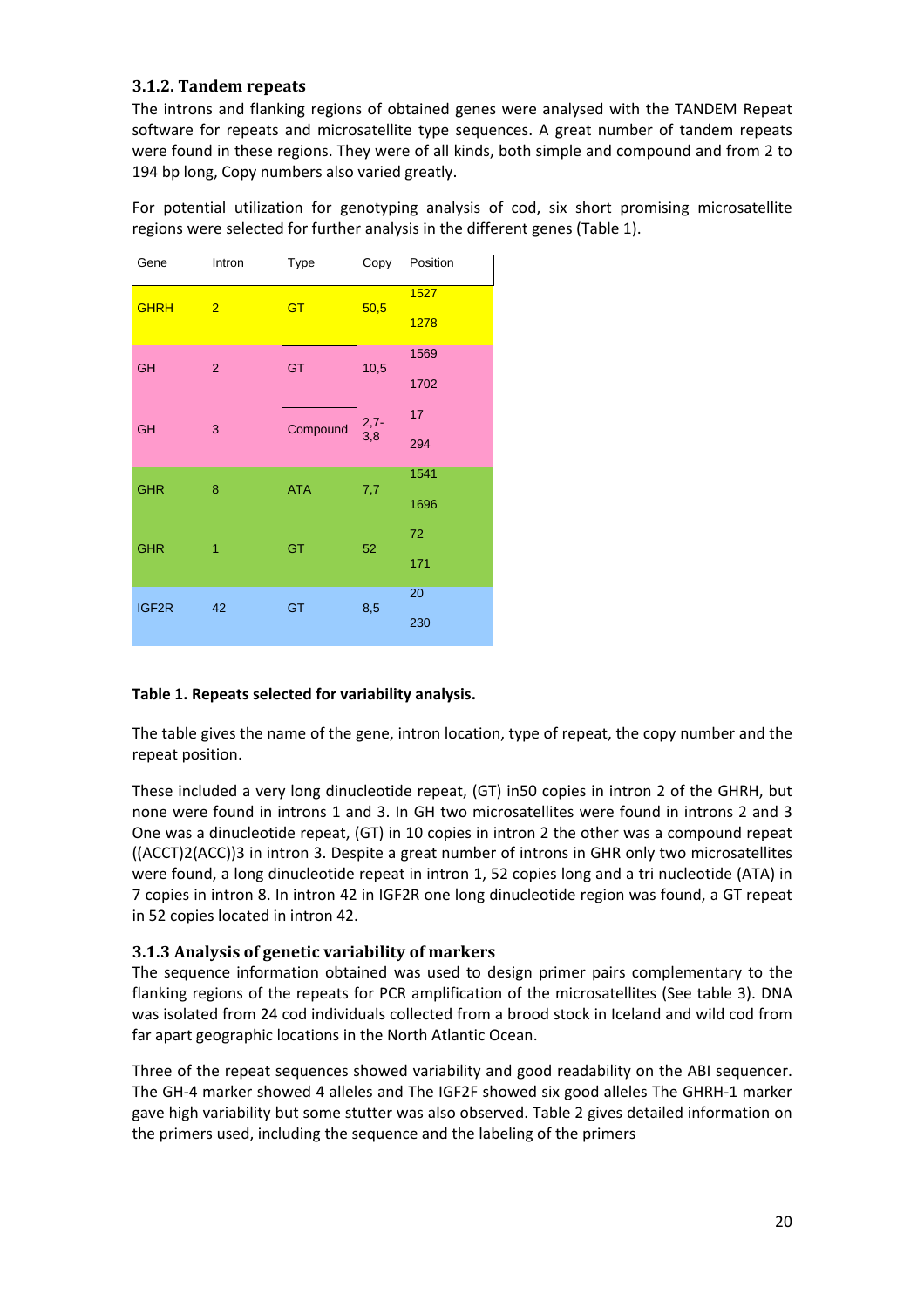| Marker   | Label      | Primer              | Lenath | Tm C° | <b>Posistion</b> | Marker size | Sequence |                      |                                        |                                            |
|----------|------------|---------------------|--------|-------|------------------|-------------|----------|----------------------|----------------------------------------|--------------------------------------------|
| GHRH-1   | Pet        | GHRH-Min2-f         | 32     | 64    | 1527             | 249         |          |                      | CATATCTAGTAGCCTAAAATGCTGATGTAAATTC     |                                            |
|          | pigtail    | GHRH-Min2-r         | 27     | 64    | 1278             |             |          |                      |                                        | GTTTCTTGAATGATCAGAAGTAGCCCAAAATGTG         |
| $GH-4$   | 6fam       | GH-Min2-f1          | 29     | 61    | 1569             | 133         |          |                      | CCTTGCCTAGATAGTTAATAGATAAAACG          |                                            |
|          |            | GH-Min2-r1          | 23     | 62    | 1702             |             |          |                      | <b>GTTTCTT</b> TCAGCTGTCTCTGTTCTTCAATC |                                            |
| $IGF2-2$ | <b>Ned</b> | <b>GF2r-M2in42-</b> | 20     | 62    | 460              | 125         |          | CCTTACTCAACGCAGTCAGG |                                        |                                            |
|          | pigtail    | <b>GF2r-M2in42-</b> | -28    | 60    | 585              |             |          |                      |                                        | <b>GTTTCTTAAATATATAGATAGGTTGTGCGTAGATC</b> |

**Table 2. Primers and conditions for amplification of candidate gene markers**

#### **3.1.4 Discussion**

The aim of the study was to isolate and obtain markers that could be associated with two particular genes GHR and IGF1 of which noting was known at the start of project. We obtained the whole GHR gene and most of its introns, but IGF1 could not be isolated despite an intensive effort. We therefore targeted three additional genes belonging to the somatropic axes to the original two. These were: the growth hormone gene (GH), the GH-releasing hormone gene (GHRH) and the insulin like growth factor 2 receptor gene (IGF2R) . The growth hormone gene (GH) is the central growth factor in the somatotropic axis and is secreted from the pituitary gland. Only the amino acid sequence was known. The complete cDNA sequence for the gene was obtained and 4 of 5 introns. The IGF2R, responds to level of IGF2 and plays a role in the autocrine/ paracrine regulation of growth and metabolism. A fragment of the gene was known, but this is a very large gene with more than 40 introns. Two introns were isolated with clear microsatellite sequences. The third gene was the growth hormone releasing hormone (GHRH), expressed in the brain. The GHRH stimulates expression of GH. The complete cDNA was known for GHRH, but none of the introns. We isolated all 3 introns and identified one microsatellite region.

Six microsatellite type repeats were analysed in these 5 genes and variability was observed in three of them: IGF2R, GH and GHRH.

The sequence information of GHR and GH was used in making primers for real time PCR to measure levels of expression during growth under different light regimes from juvenile stage to slaughter size two years later.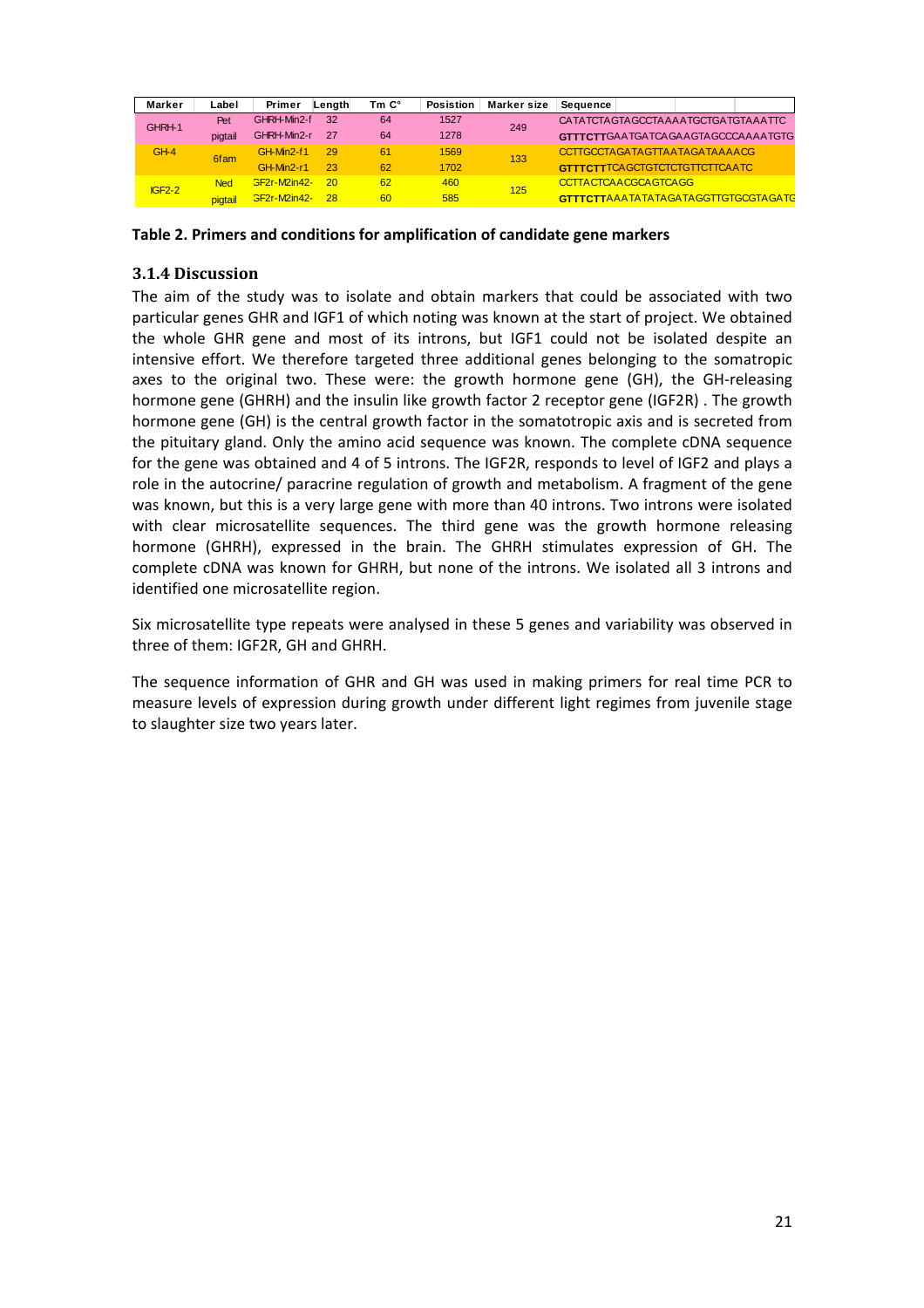## **3.2 Analysis of candidate gene expression of selected candidate genes under different light regimes (with and without CCL).**

The goal of this part of the study was to assess if there was any significant differences in the expression of growth hormone (GH) and hepatic growth hormone receptor (GHR) in juvenile development that could be related to size, maturity, light regime, light imprinting or to more specific family differences in response to light treatment.

#### **3.2.1. Indoor tanks juvenile fish**

The effect of CCL light regime on juvenile Atlantic cod was investigated in indoor tanks.

The fish was reared for 6 months at this stage under two different light regimes. One group was held under continuous CCL and therefore receiving imprinting for CCL regime at the following sea cage stage. The other group, the control, was held under regular hatchery conditions for the same period of time receiving standard hatchery ambient light (white). Both treatment groups were held under 24 hours light photoperiod during this stage. 30 fish were sampled randomly each month during the first 6 months in the indoor tanks. The fish at every sampling point from each treatment were classified into three groups. Group I, with the 10 heaviest fishes, Group II, with the 10 intermediate sized fishes and Group III, with the 10 lightest fish. Gene expression profiles of Growth Hormone (GH) and hepatic Growth Hormone ‐ Receptor (GHR) were investigated and compared between the groups of the largest 10 individuals (Group I) and smallest 10 individuals (Group III) at each sampling point. The intermediate 10 fishes (Group II) were not analyzed for gene expression.

#### **3.2.2. Growth**

The length and weight of individuals from each treatment were measured at every samplings point. As can be seen in Figure 6 A &B no significant difference was observed between the treatment groups. Figure 7shows the weight distribution of the fish in Group I and Group II the largest and smallest fish respectively that were used for gene the expression profiling. It may be noteworthy that greater variation in both weight and length was observed in the control than in the group that received only ambient light.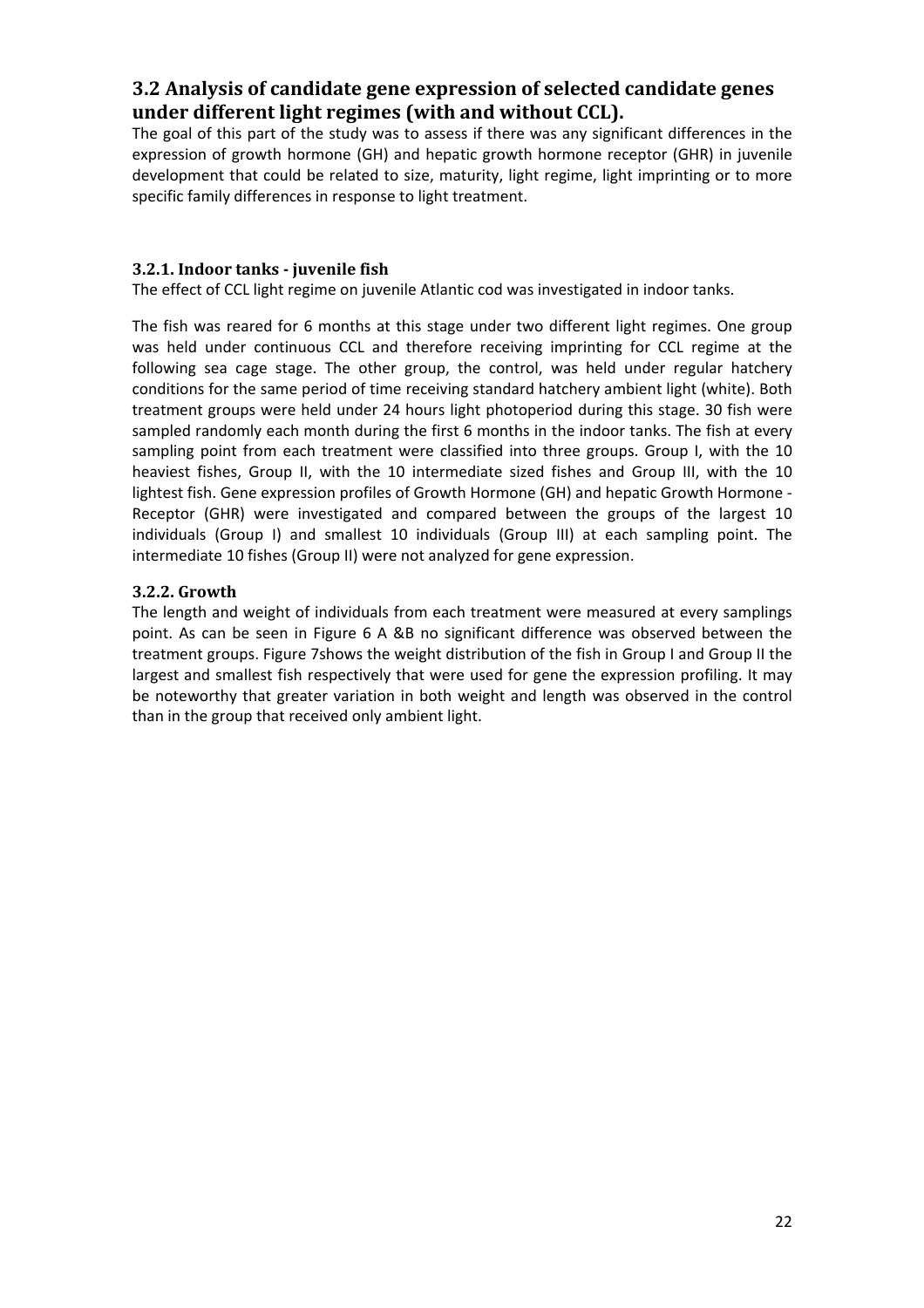

**Figure 6: Weight (A) and length (B) for the juvenile fish held in the indoor tanks.** First sampling point is set as day 0 in the time scale. Black circles represent the average values (+/-SEM) for the light treatment while the empty triangles represent the average values (+/‐ SEM) for the control treatment.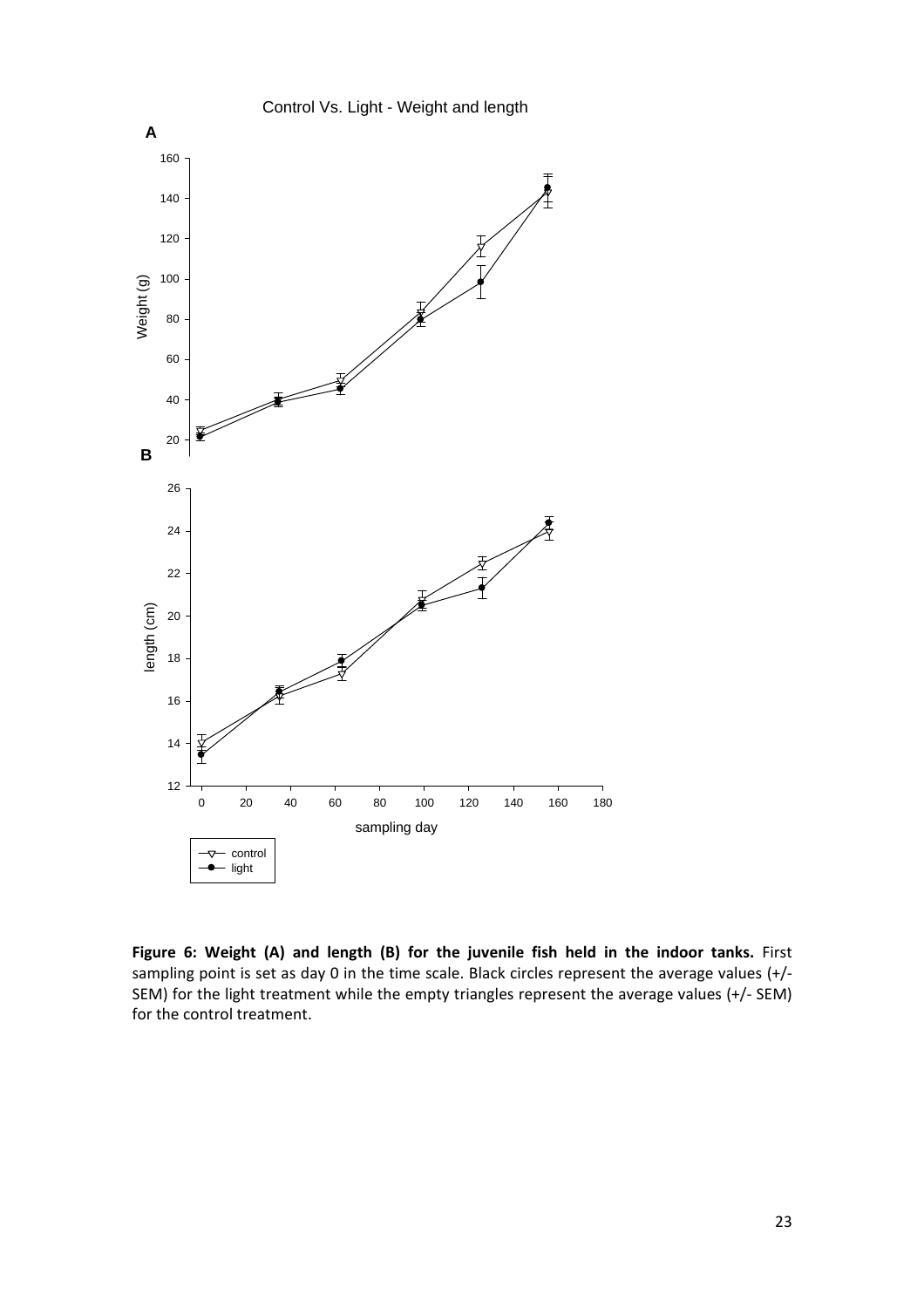**Weight and length distribution**



**Figure 7: Weight (A,C) and length (B,D) distribution for the small (Group III) and large subgroups at different sampling points (Group I).** The error bars represent the standard error. Control fish are represented in graphics A (weight) and B (length), while the fish reared under the CCL light treatment are represented in graphics C (weight) and D (length). Each symbol represents one sample.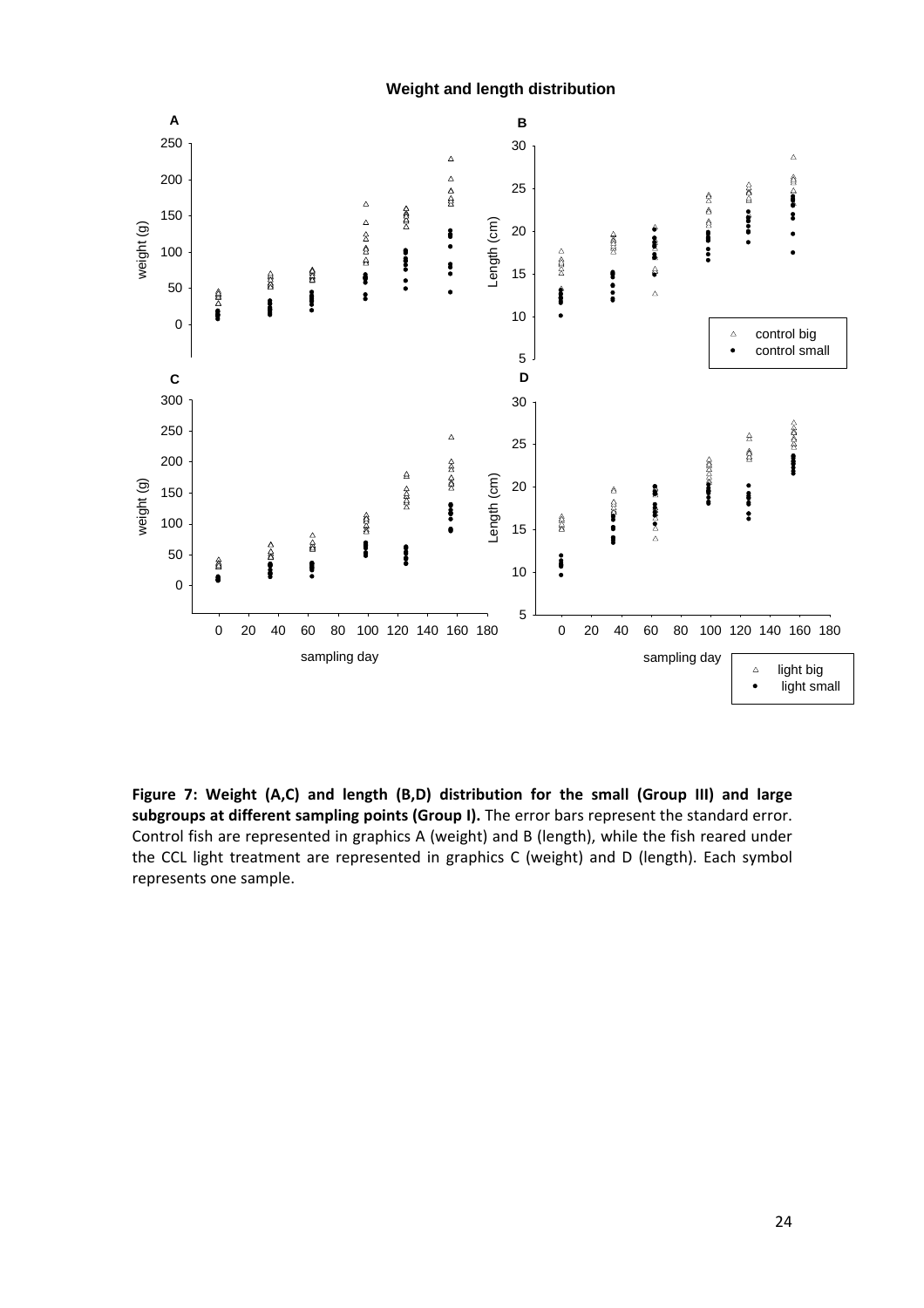#### **3.2.3. GHR expression between light treatment and control**

The differences in the hepatic growth hormone receptor (GHR) gene expression in different fish groups were assessed. The comparisons were made between the different treatment groups and different size classes within the same treatment. Figure 8 shows the mean GHR expression at the different sample points for the different light treatments and Figure 9 shows the mean GHR expression in the two different sizes groups at the different sample points. Difference in GHR expression levels between fish receiving different light treatments was only observed at the very early sampling points. This difference evened out towards the end of the indoor stage. When different size groups were compared (Figure 10 clear difference in level of GHR was seen towards the end of the indoor period, with apparent higher levels in the small size group receiving CCL treatment. The relative expression was however similar in the control group.

#### **GHr gene expression between treatments**



**Figure 8: GHR expression in fold change (in relation to the calibrator sample).** for the control treatment (full line) and for the light treatment (broken line). 2.1.3 GHR expression between different size grades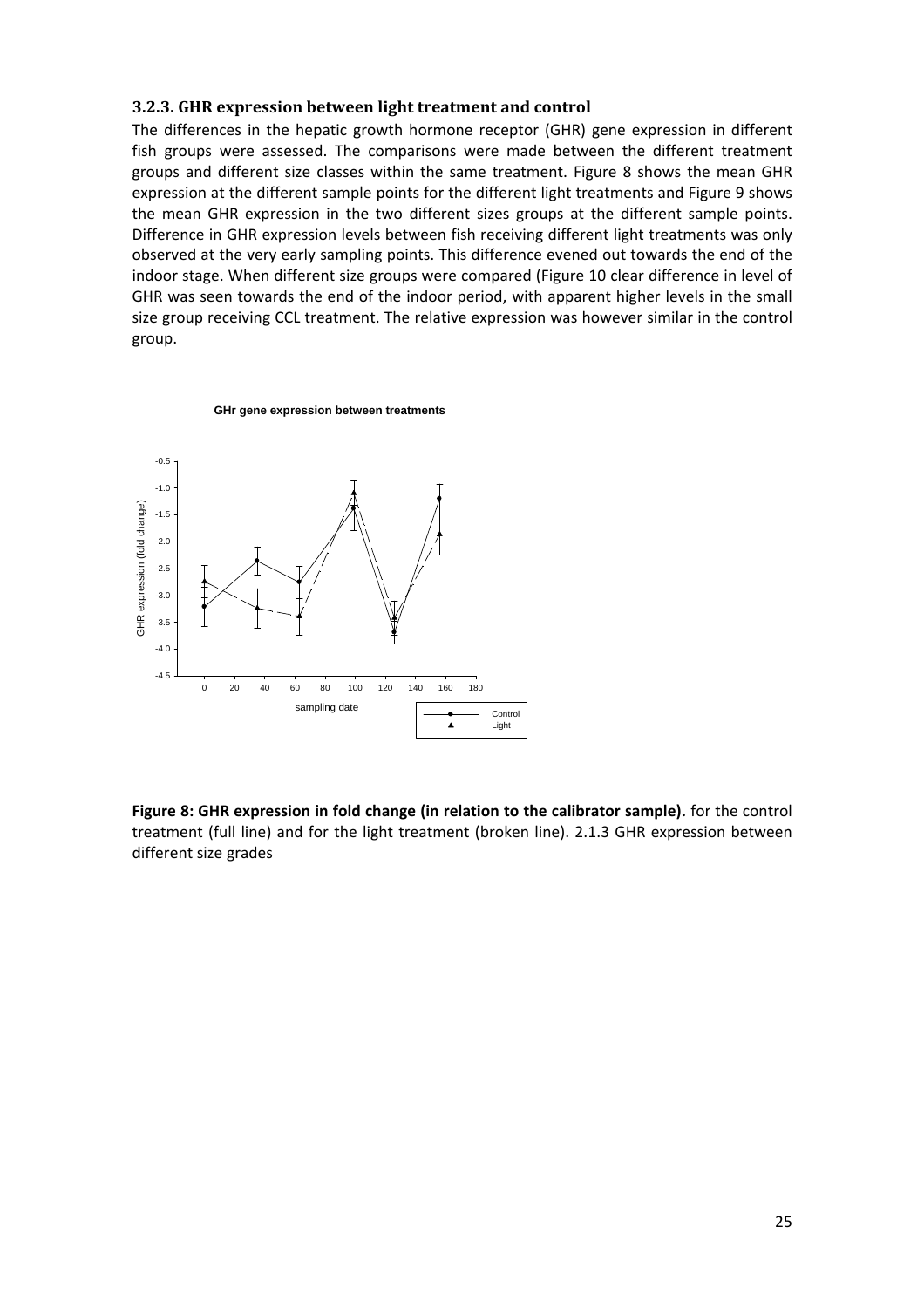**Large Vs Small - GHR**



**Figure 9: GHR expression, in fold change.** Broken line, small fish, Full line large fish (in each treatment ‐ A) control treatment (black symbols) and B) light treatment (empty symbols).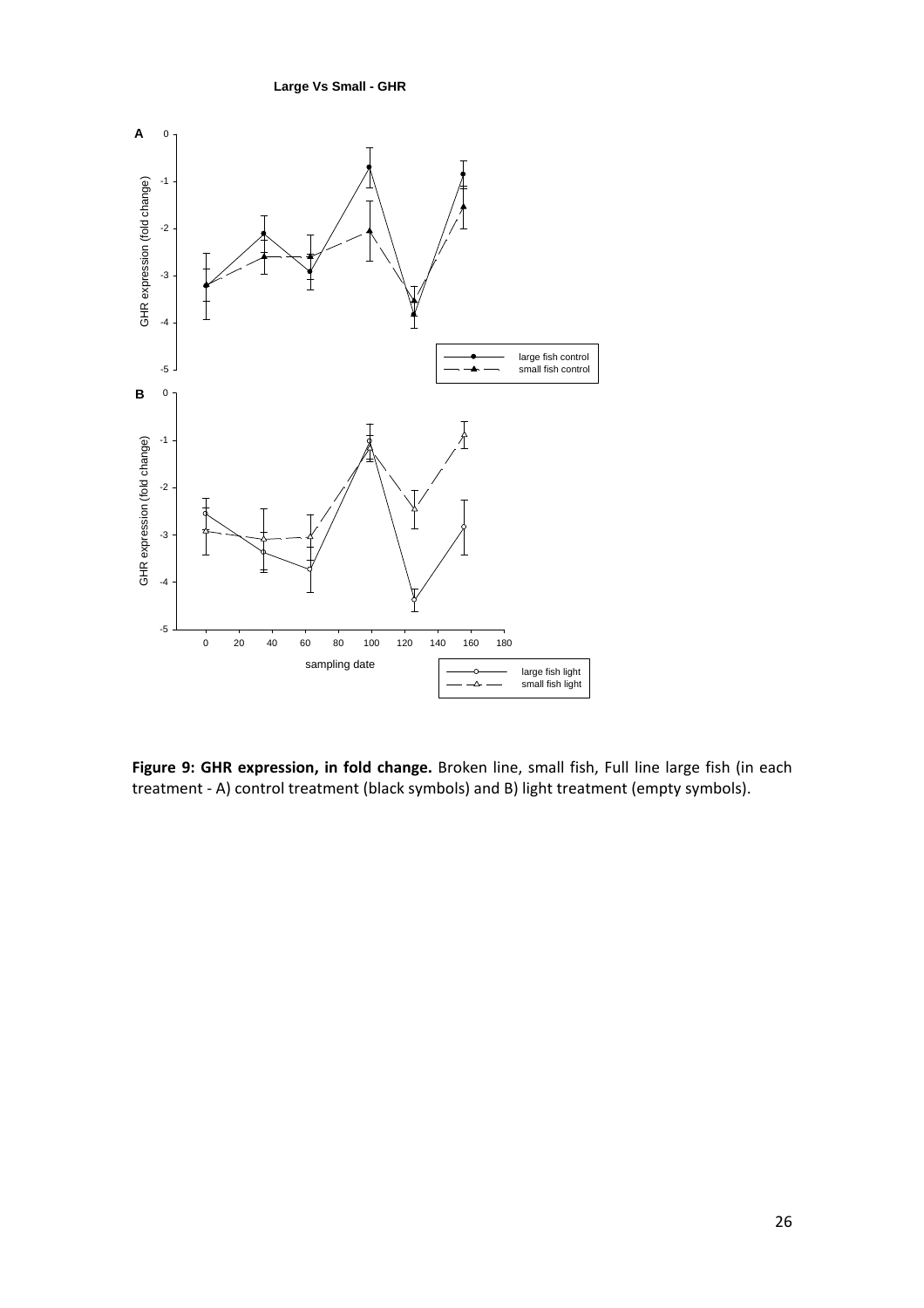#### **3.2.4 Outdoor sea cages**

After being held in the indoor tanks, fish were transferred to four outdoor sea cages. Two tanks were subjected to natural light and the other two for CCL light treatment under 24 hour photoperiod. To be able to assess the effect of an early light imprinting, the fish from each of the two indoor light regimes were distributed evenly into all four cages.

Fish held under CCL light treatment at the indoor stage were marked by a fin cut on the rear dorsal fin – (referred as cut fish from now on), while fish held under ambient light regime at the indoor stage (without the CCL lights) were not marked ( referred to as uncut fish). From this set up four treatment groups were formed.

- 1. Group that received natural light only.
- 2. Group that received CCL light during the indoor stage and natural light during the sea cage stage
- 3. Group that received natural light during the indoor tank stage and CCL light during the sea cage stage
- 4. Group that received continuous CCL treatment during both the indoor tank stage and the outdoor sea cage stage.

Phenotypic traits and gene expression profiles of Growth Hormone (GH) and hepatic Growth Hormone -Receptor (GHR) were investigated and compared between the two light regimes and whether they had received CCL imprinting or not.

The fish was transported to sea cages in May 2007 and samples were taken every second or third month until harvesting in January 2009. Figure 10 shows the distribution of weight at the different sampling points during this period.



**Figure 10: Weight ( g+/‐ SEM) distribution throughout the experimental time. A) control B) light**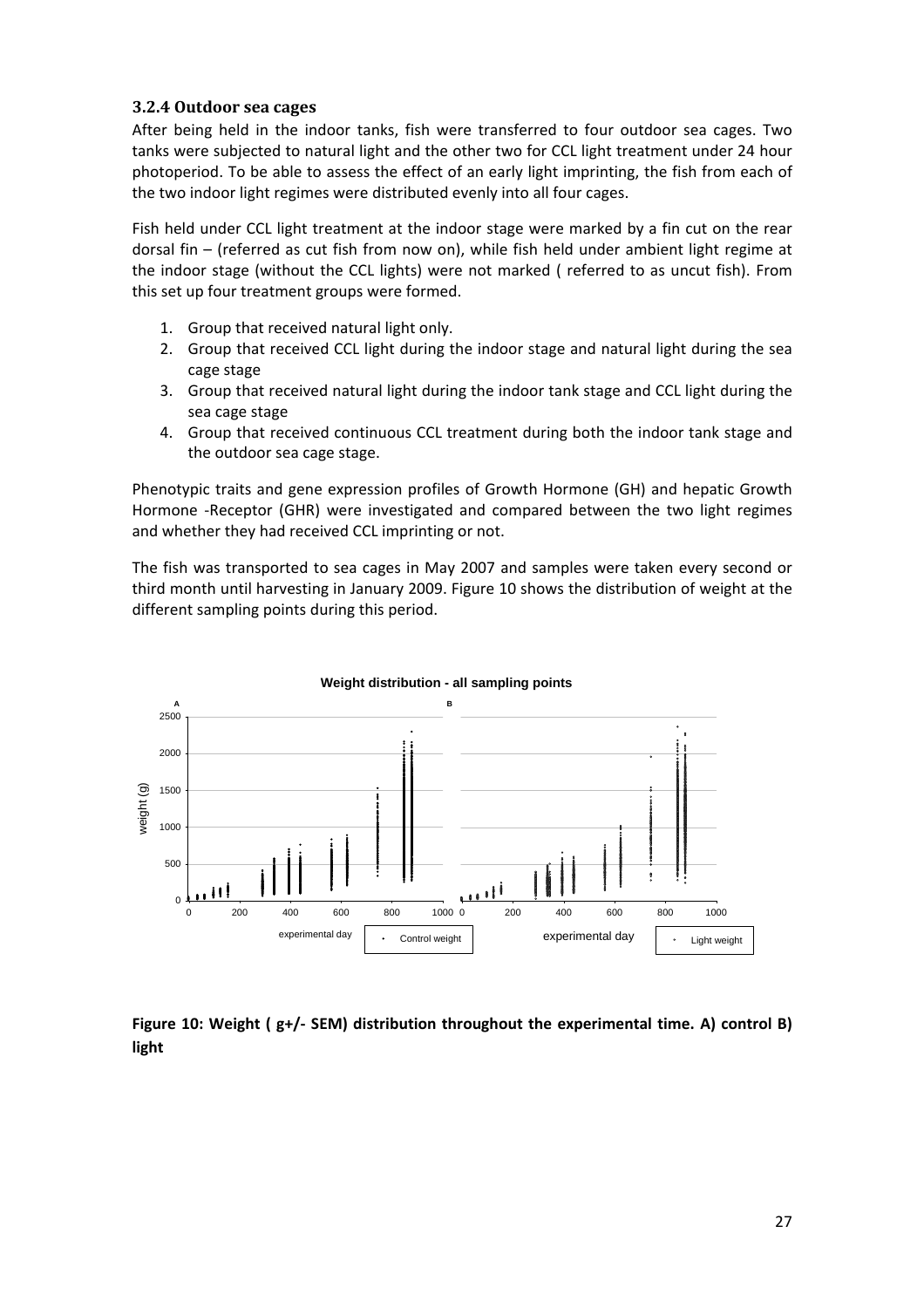Body and gonadal weight of individuals from each treatment were measured at every samplings point and compared between treatments. Figure 12a and 12b compare the effect of hatchery CCL imprinting on response to subsequent CCL light and natural light treatments in sea cages. No significant difference could be seen in both body and gonadal weight between imprinted and non‐imprinted fish. They were therefore treated as one and same group in following analyses.

When the effect of natural light and CCL is compared (Figure 11a) no significant difference was found between the treatment groups in body weight. However, significant gonad weight differences were found in March 2008 (p=0.005), December 2008 (p<0.001) and January 2009 (p<0.001), with the average gonad weight being significantly higher in fish receiving natural light treatment. It was also evident that the responses of the sexes were different; with the effect of CCL treatment having much more pronounced effect in males (Figure 13). Significant differences between males and females held under the control treatment were found in March 2008 (p=0.004), September 2008 (p=0.001) December 2008 (p<0.001) and January 2009 (p<0.001).

In contrast, the only significant differences found between males and females, held under the natural light treatment, were found in December 2008.

\*



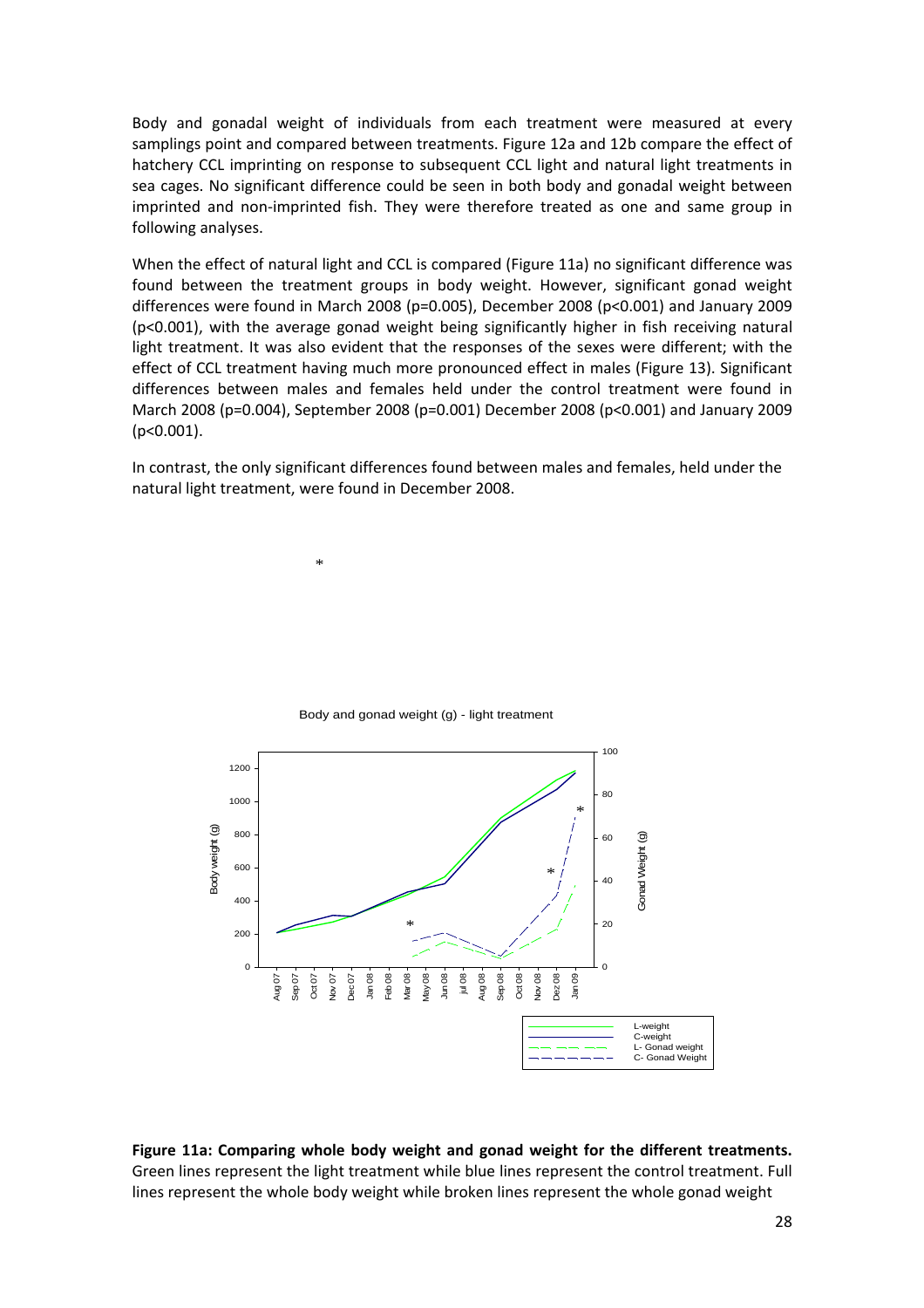Body and gonad weight (g) - light treatment



**Figure 12a: Comparing whole body and gonad weight, between trained fish (cut fish) and non‐trained fish (uncut) reared under the light treatment.** 



Body and gonad weight (g) - control treatment

**Figure 12b: Comparing whole body and gonad weight, between trained fish (cut fish) and non‐trained fish (uncut) reared under the control treatment (natural light).**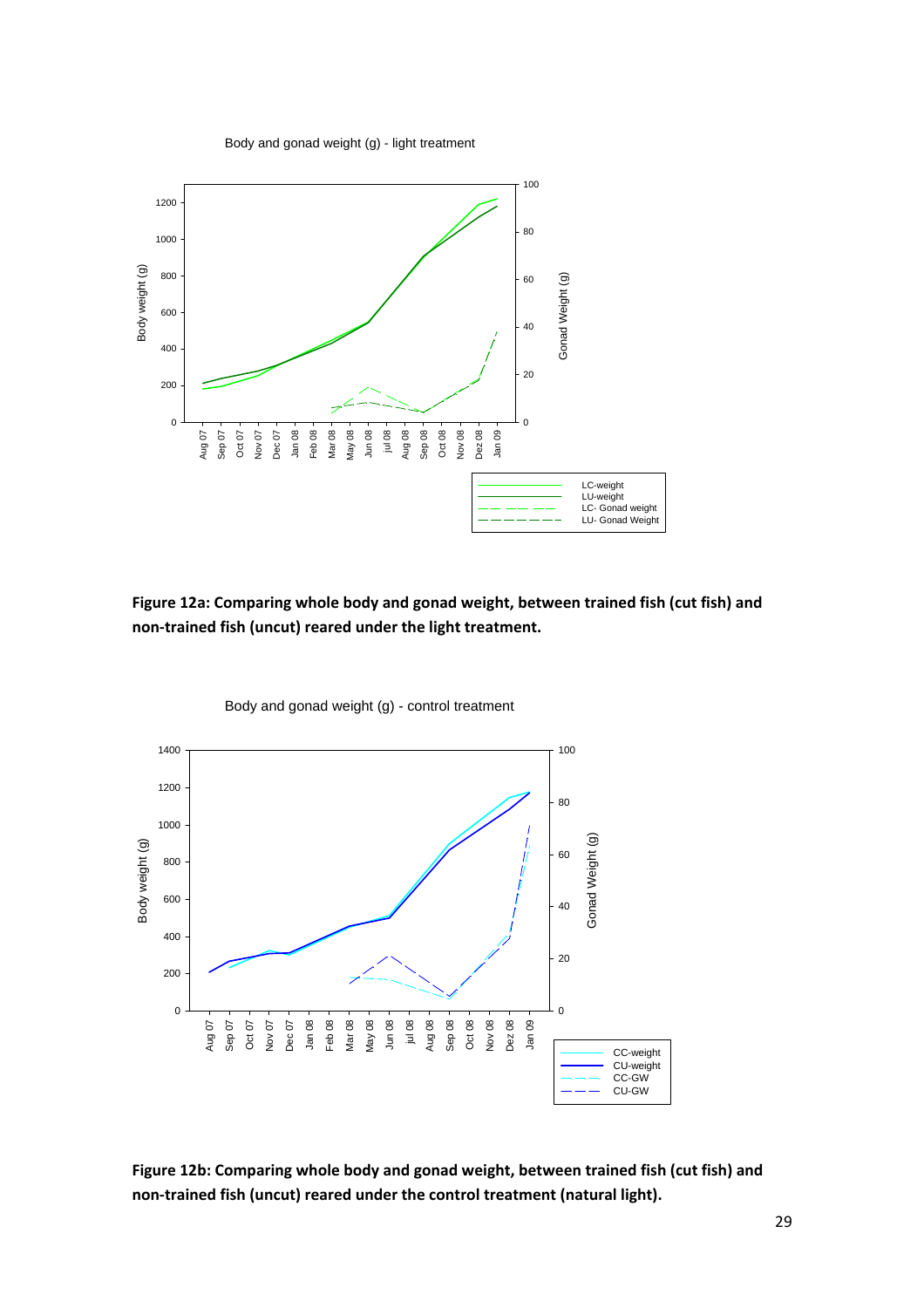#### Gonad weight by sex and treatment



**Figure 13: Comparing gonad weight between sexes.** "C" denotes significant differences between sexes under the control treatment while "M" denotes significant differences between males held under the different treatments. On December 2008 ("\*"), significant differences were found at every levels with p<0.001 - same sexes between treatments, and between sexes in each treatment.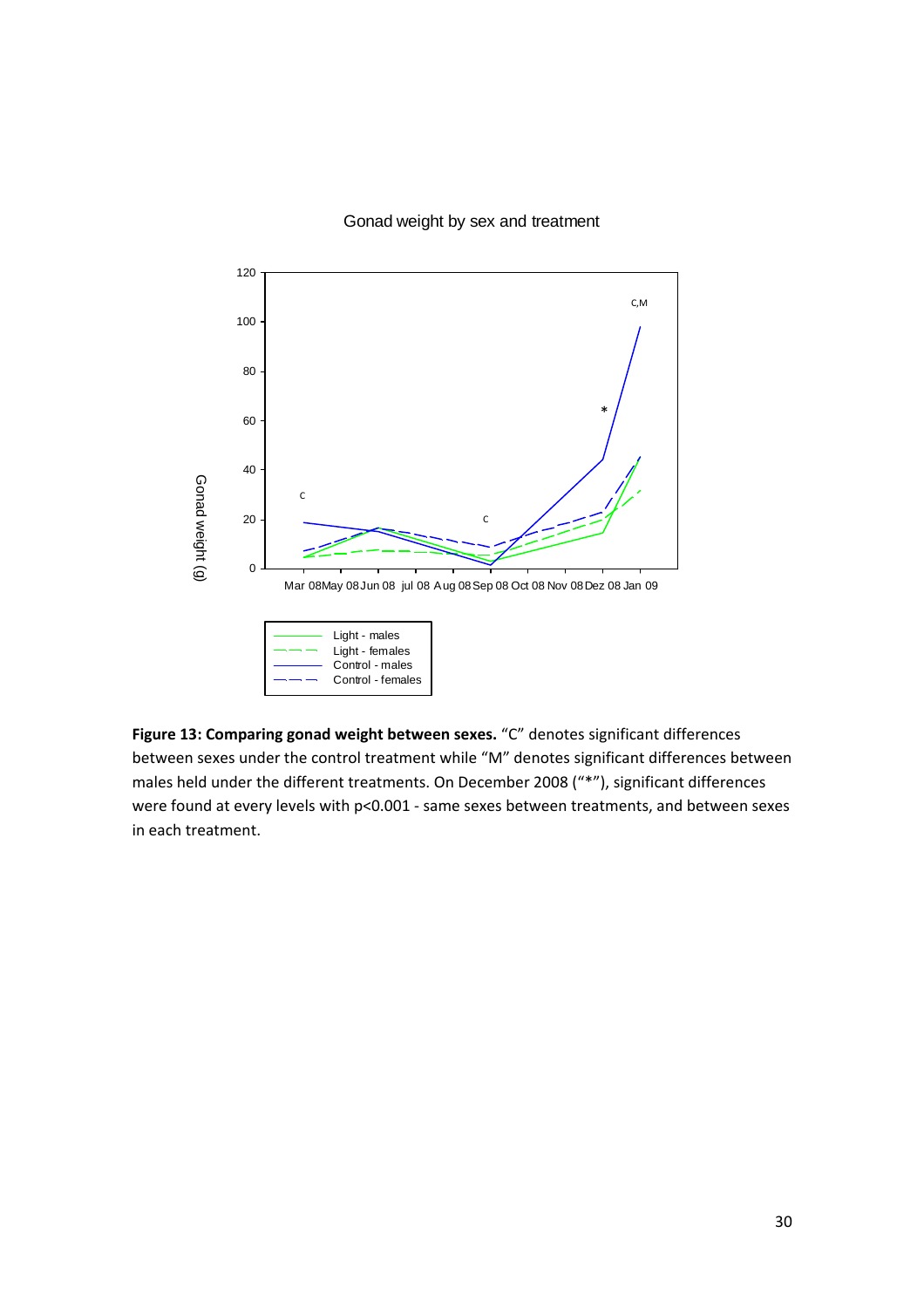#### **3.2.5 GH and GHR expression levels**

The differences in the hepatic growth hormone receptor (GHR) and growth hormone GH gene expression were also assessed during the sea cage stage. The comparisons were made between the two different treatment groups: The CCL treatment group and the control group that was held under natural light. As no phenotypic differences either in weight or gonadal development could be observed between imprinted or non‐imprinted fish they were treated as one and the same group.. Figure 14 shows the mean and GH and GHR expression levels at the different sample points for the different light treatments. Significant difference was only found on the first time point, between the light and control treatment GH expression (p=0.007), denoted by the "\*".



GH and GHR expression in control and light treatment

**Figure 14: GH and GHR expression levels on control and light treatment**. Error bars represent the SEM. Significant difference was only found on the first time point, between the light and control treatment GH expression (p=0.007), denoted by the "\*".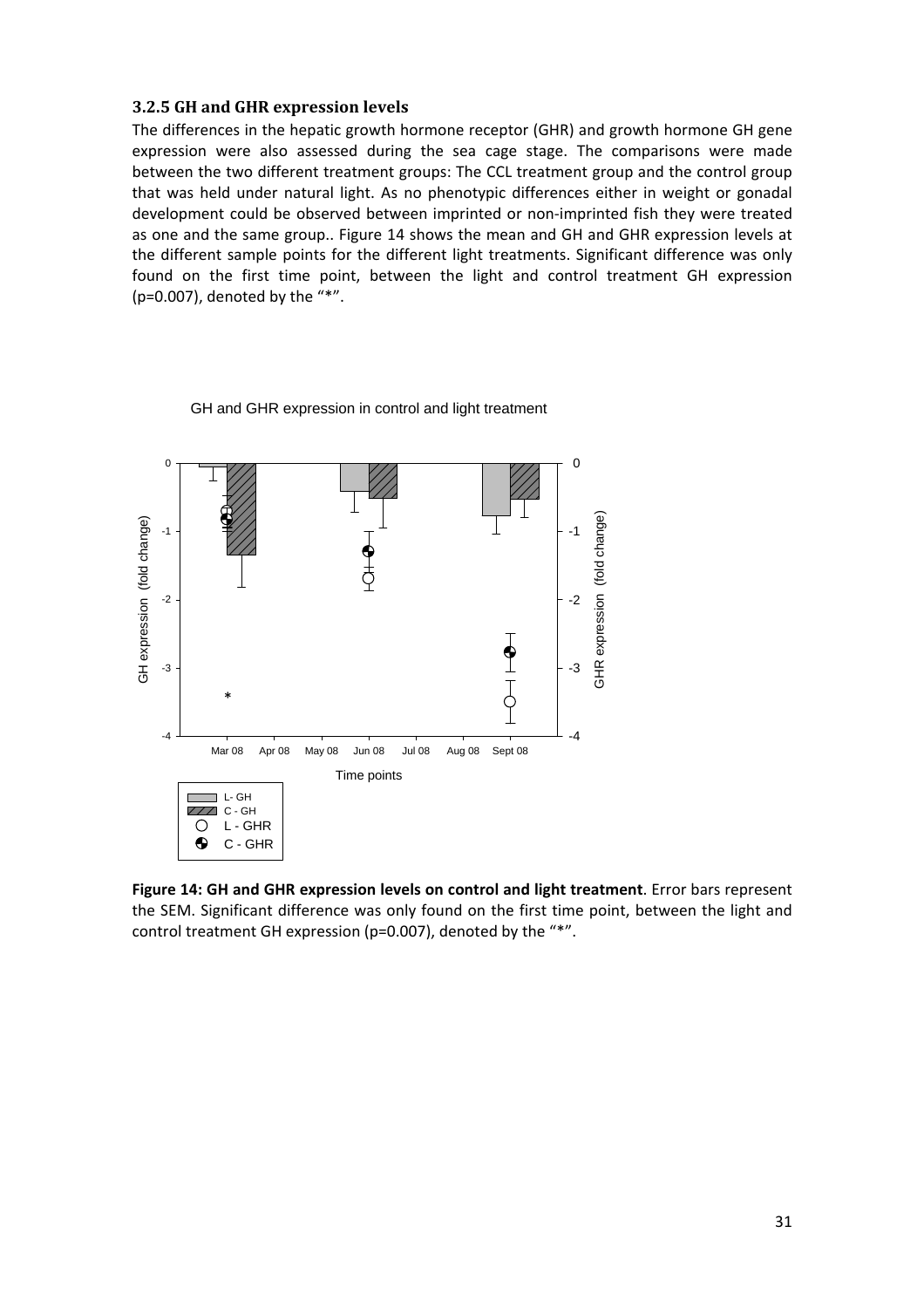#### **3.2.6 Discussion**

The CCL light treatment has an effect on the fish development. This is however, only visible in the gonadal development and GH gene expression. However, instead of completely arresting the gonadal development, CCL treatment appears to delay it and is most clearly visible in the last two sampling points during the outdoor rearing stage.

The hypothesis is that differences in development especially in growth related traits might be the result of differences in GHR expression levels in the liver. This, however, could not be verified. GHR expression levels were measured at different sampling points both during the indoor stage where different size groups and treatments were compared and at the outdoor stage where different light treatments were mainly compared. No significant differences were observed at all sampling points both during the indoor and outdoor levels, except, at the point just before the transportation to sea cages. This defies interpretation and is likely an experimental error as the high level of GHR expression is observed in fish group with the smallest fish. Furthermore, this appears to be not an effect of CCL light treatment as the control group receiving natural light has similar levels of expression as well as control group for the Group of the largest individuals.

A major concern regarding the use of photoperiod manipulation in outdoor cages is that fish development may still be regulated by the natural photoperiod. The CCL (Cold‐Cathode Light) has a single green wavelength that diffuses more effectively throughout the water column than white light. It may therefore mask natural light more efficiently. Still it may be necessary to train fish for the CCL lights at the indoor stage before transportation to the sea cages. In this part of the study the effect of juvenile imprinting was examined. Fish imprinted for CCL light were expected to be less affected by natural light photoperiod when receiving CCL treatment in the outdoor sea cages. The effect of CCL light was observed in gonadal development but none were observed in the growth related traits, body weight and length. When imprinted and not imprinted were compared negligible difference in gonadal development were, however, observed strongly indicating that prior imprinting to sea cage rearing had no effect.

The growth effects of GH are indirect, through the insulin like growth‐factor produced in the liver, the most important one being Insulin like growth‐factor 1 (IGF‐1). Greater quantity of IGF‐1 is produced when higher levels of GH are released to the blood by the pituitary. This response is mediated by the Growth hormone receptor in the liver. The greater the concentration of receptors the more sensitive is the systems to increases in GH concentration. The light influence is on the GH gene expression, is only observed in the beginning of March. and is apparently not associated with growth increase. The effects are probably being applied in other physiological processes than growth. GH is known to influence varied physiological processes, the fat metabolism (Norbeck et al, 2007) protein metabolism (Mauras et al, 2005) and the fish immune system as an example (Yada et al, 2007).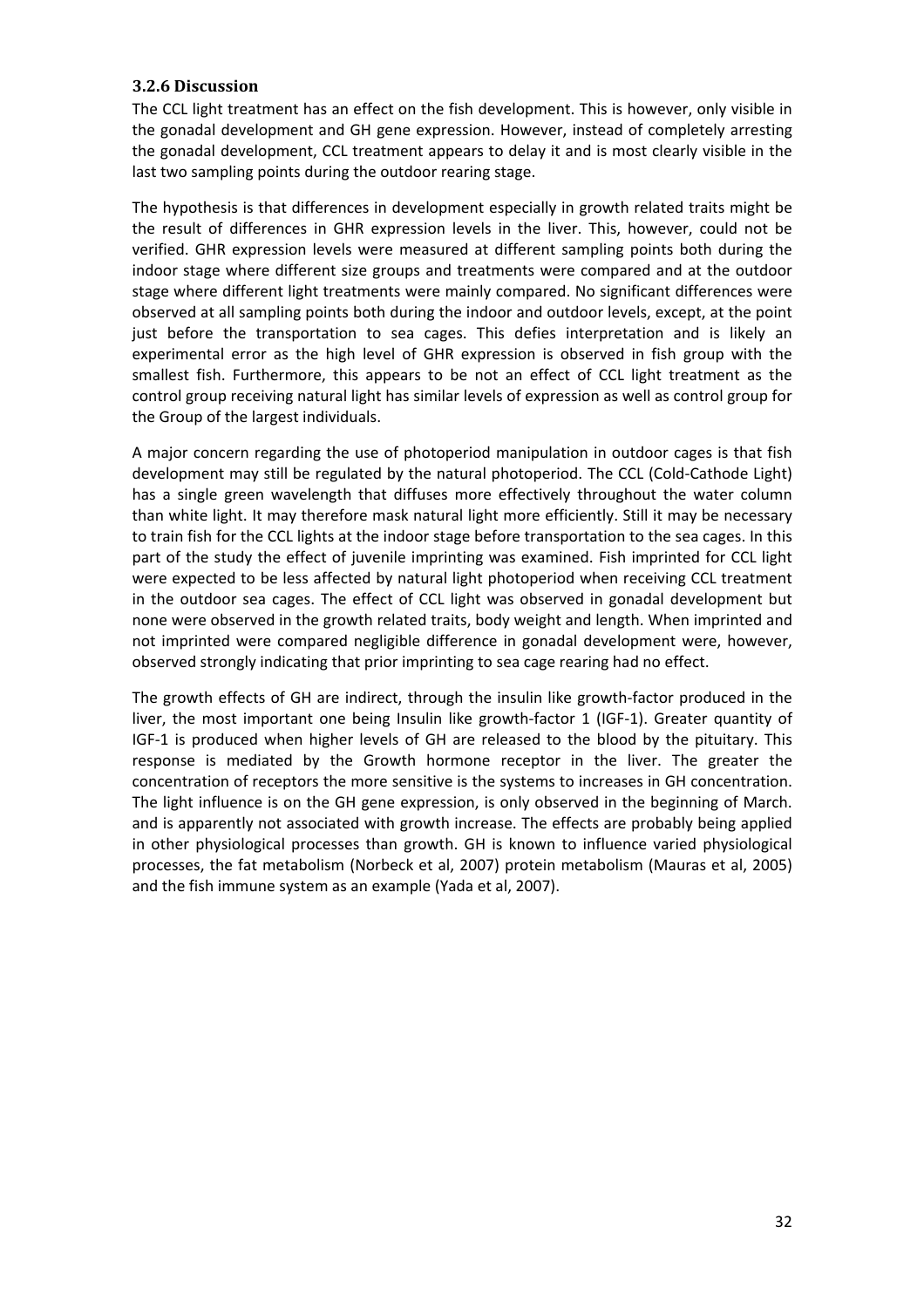## **3.3. Genotypic and phenotypic analysis of cod families reared under different light regimes in sea cages**

The aim was to i) Evaluate the effect of CCL on sexual maturation of cod in sea cage cod farming ii) Evaluate the effect of CCL on growth in sea cage cod farming. iii) Investigate if significant variation could be observed between families regarding growth traits indicating genetically based differences iv) Investigate if significant variation could be observed between families regarding onset of sexual maturity indicating genetically based differences v) Investigate if differences could be observed between families in response to light treatment (e.g. delay of sexual maturity or direct effect on growth traits independent of the onset of sexual maturity or "inherent" family growth-phenotype).

In this last part of the study - family trait association analysis - all the fish in the experiment was harvested and approximately 4000 individuals geno- and phenotyped from all 4 groups. Growth performance and maturity were compared between the groups receiving different light treatments as well as between within and between families receiving different light regimes.

The fish was transported from indoor rearing to sea cages on 6 May 2007. The average weight was 166 g (150±30g). A total of 19.880 fish were transported to Álftafjörður in Westfjords and placed in four circular sea cages, (each 155 m<sup>3</sup>, 6 meters in diameter and 5-6 meters deep). In two of the cages was natural light but the other two were under CCL illumination, each with 2 x 3 CCL tubes (a total of 6 lights) from Intravision (263W cage<sup>-1</sup>). The fish was randomly distributed into the sea cages (approximately 5 000 juveniles per cage. The fish that had been reared under CCL from hatching was fin‐clipped to distinguish it from fish that had been reared under white light. Density was rather low or 5 kg  $m<sup>-3</sup>$ .

The sea cages in Álftafjöður were located 200 m offshore in two separated places (N 66°01.522' ‐ W22° 58.906' and 66°01.519' ‐ W 22°58.776') at the depth below the cages were 40‐50 meters.

#### **3.3.1. Sampling**

Samples were taken every second and third month during the sea cage stage. Growth and maturity related traits were measured and gene expression profiles of two candidate genes, GH and GHR, evaluated at each sampling point. The results of these studies are recounted in part 2. In short the results showed that a CCL regime affected first and foremost development of gonads by delaying it. This delay was not reflected in overall growth. Furthermore training of juveniles for CCL in the indoor tanks did not appear to affect subsequent response to CCL in sea cages.

#### **3.3.2 Pheno and Genotyping**

At total of 4000 individuals were sampled in December 2008 and January 2009. Growth and maturity related traits were evaluated. Length and weight were measured and liver and gonads were weighed in order to calculate the gonadosomatic index (GSI), and the somatic weight (SW), which was defined as the whole bodyweight (BW) minus the gonad and liver weight (GW and LW respectively). Gill samples were taken for DNA isolation and subsequent microsatellite genotyping and family group assignments.

10 microsatellite markers were used and approximately 3517 individual were scored in all loci. Of the 33 families that were initially used members of only 13 could be detected. Family is defined as offsprings of one male and two females, or two full sib groups sharing a father. The number of individuals in the different families ranged from 50 to approximately 1000 and some families were only represented by one full sib group. The distribution of individual between treatments within families was also sometimes unequal.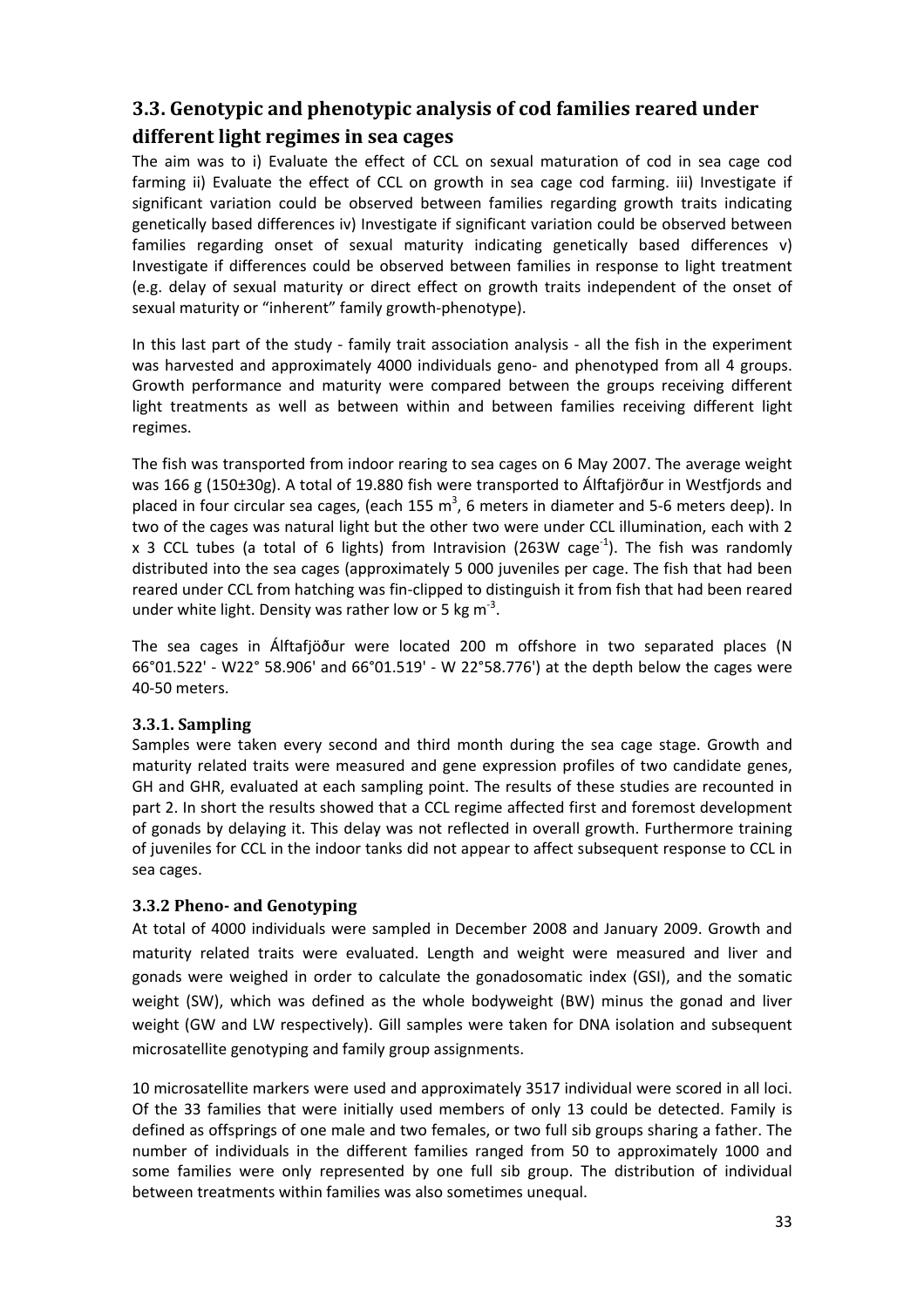#### **3.3.3 Family comparisons**

The genotyping revealed 13 families in the population. The families consisted often of only one full sib group with the other completely missing. The number of individuals in the groups also varied greatly, from below 100 to approx. 1000. One family, F15 that consisted of one full ‐sib group (H01) dominated the population (approx.30% of all fish, Figures 15 and 16). Proportional representation of families at the two sampling points, December 2009 and January 2010, were similar (see Figures 15 and 16).

Those groups that had fewer members than 100 were excluded from the analysis giving a total 9 full‐sib groups used. These were the following: Group F01H16 with 282 members (Family01 and Full sib group H16), group F02H19 with 156 members, group F03H02 with 164 members, group F06H05 with 194 members, group F08H09 with 105 members, group F10H04 with 306 members, group F11H07 with 171 members, group F15H01 with 1065 members and group F20H03 with 164 members. This gave a total of 2067 sampled fish for analysis. The data from December and the January samplings were treated separately (see Table 3 for details).



**Figure 15: Number of individuals sampled in each family in December.**



**Figure 16: Number of individuals sampled in each family in January**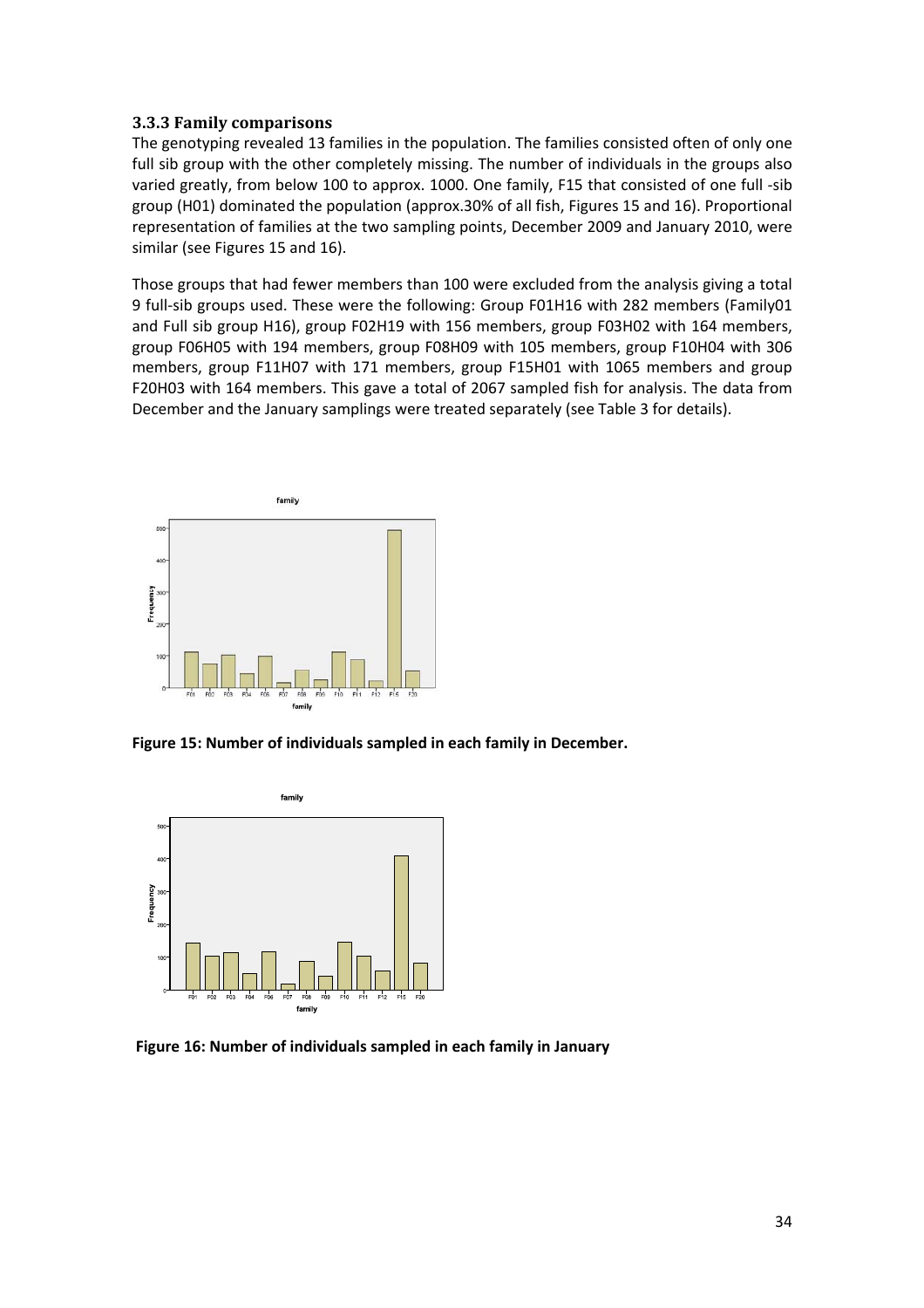|                 | Sib-group                      |        |     |       |        |      |              |              |            |
|-----------------|--------------------------------|--------|-----|-------|--------|------|--------------|--------------|------------|
|                 | $+$<br><b>Family treatment</b> |        |     | sm    | gr     | hold | sex          | G.weight GSI |            |
|                 |                                |        |     |       |        |      |              |              |            |
| F01             | H16 Nat                        | male   | 55  | 46,55 | 1054,3 | 1,05 | $\mathbf{1}$ | 50           | 4,74       |
| F01             | H16 Nat                        | female | 33  | 46,48 | 1046,0 | 1,04 | 9            | 26           | 2,49       |
| F01             | H <sub>16</sub> CCL            | male   | 35  | 44,51 | 946,9  | 1,07 | $\mathbf{1}$ | 13,4         | 1,42       |
| F01             | H <sub>16</sub> CCL            | female | 30  | 45,43 | 965,5  | 1,03 | 9            | 24           | 2,49       |
| F01             | H16 Nat                        | male   | 39  | 46,90 | 1117,6 | 1,08 | $\mathbf 1$  | 97,4         | 8,72       |
| F01             | H16 Nat                        | female | 36  | 47,17 | 1063,4 | 1,01 | 9            | 39,8         | 3,74       |
| F01             | H <sub>16</sub> CCL            | male   | 29  | 46,55 | 1071,6 | 1,06 | $\mathbf 1$  | 50,9         | 4,75       |
| F01             | H <sub>16</sub> CCL            | female | 25  | 47,28 | 1105,5 | 1,05 | 9            | 35,2         | 3,18       |
| Family          |                                |        | 282 | sm    | gr     | hold | sex          | G.weight GSI |            |
| F <sub>02</sub> | H19 Nat                        | male   | 18  | 43,4  | 936,7  | 1,15 | $\mathbf{1}$ | 32           | 3,42       |
| F <sub>02</sub> | H19 Nat                        | female | 22  | 43,5  | 991,6  | 1,20 | 9            | 22           | 2,22       |
| F <sub>02</sub> | H <sub>19</sub> CCL            | male   | 17  | 45,4  | 1127,7 | 1,21 | $\mathbf{1}$ | 13,1         | 1,16       |
| F <sub>02</sub> | H <sub>19</sub> CCL            | female | 27  | 42,7  | 955    | 1,23 | 9            | 22,7         | 2,38       |
| F <sub>02</sub> | H19 Nat                        | male   | 13  | 44,1  | 990,9  | 1,16 | $\mathbf 1$  | 76,2         | 7,69       |
| F <sub>02</sub> | H19 Nat                        | female | 24  | 44,5  | 1013,4 | 1,15 | 9            | 36,9         | 3,64       |
| F <sub>02</sub> | H <sub>19</sub> CCL            | male   | 15  | 45,6  | 1090,7 | 1,15 | $\mathbf 1$  | 36,86        | 3,38       |
| F <sub>02</sub> | H <sub>19</sub> CCL            | female | 20  | 46,5  | 1169,7 | 1,16 | 9            | 31,2         | 2,67       |
| Family          |                                |        | 156 | sm    | gr     | hold | sex          | G.weight     | <b>GSI</b> |
| F03             | H02 Nat                        | male   | 21  | 46,7  | 1190,9 | 1,17 | $\mathbf{1}$ | 54           | 4,53       |
| F03             | H02 Nat                        | female | 17  | 47,3  | 1240,9 | 1,17 | 9            | 20           | 1,61       |
| F03             | H <sub>02</sub> CCL            | male   | 26  | 47,2  | 1181,7 | 1,12 | $\mathbf 1$  | 19,4         | 1,64       |
| F03             | H <sub>02</sub> CCL            | female | 27  | 45,9  | 1170,9 | 1,21 | 9            | 19,2         | 1,64       |
| F03             | H02 Nat                        | male   | 24  | 48,1  | 1268,1 | 1,14 | $\mathbf 1$  | 80,2         | 6,32       |
| F03             | H02 Nat                        | female | 21  | 48,8  | 1305,6 | 1,12 | 9            | 50,6         | 3,88       |
| F <sub>03</sub> | H <sub>02</sub> CCL            | male   | 11  | 47,9  | 1328,9 | 1,21 | $\mathbf 1$  | 51,5         | 3,88       |
| F <sub>03</sub> | H <sub>02</sub> CCL            | female | 17  | 48,4  | 1344,1 | 1,19 | 9            | 38,2         | 2,84       |
| Family          |                                |        | 164 | sm    | gr     | hold | sex          | G.weight GSI |            |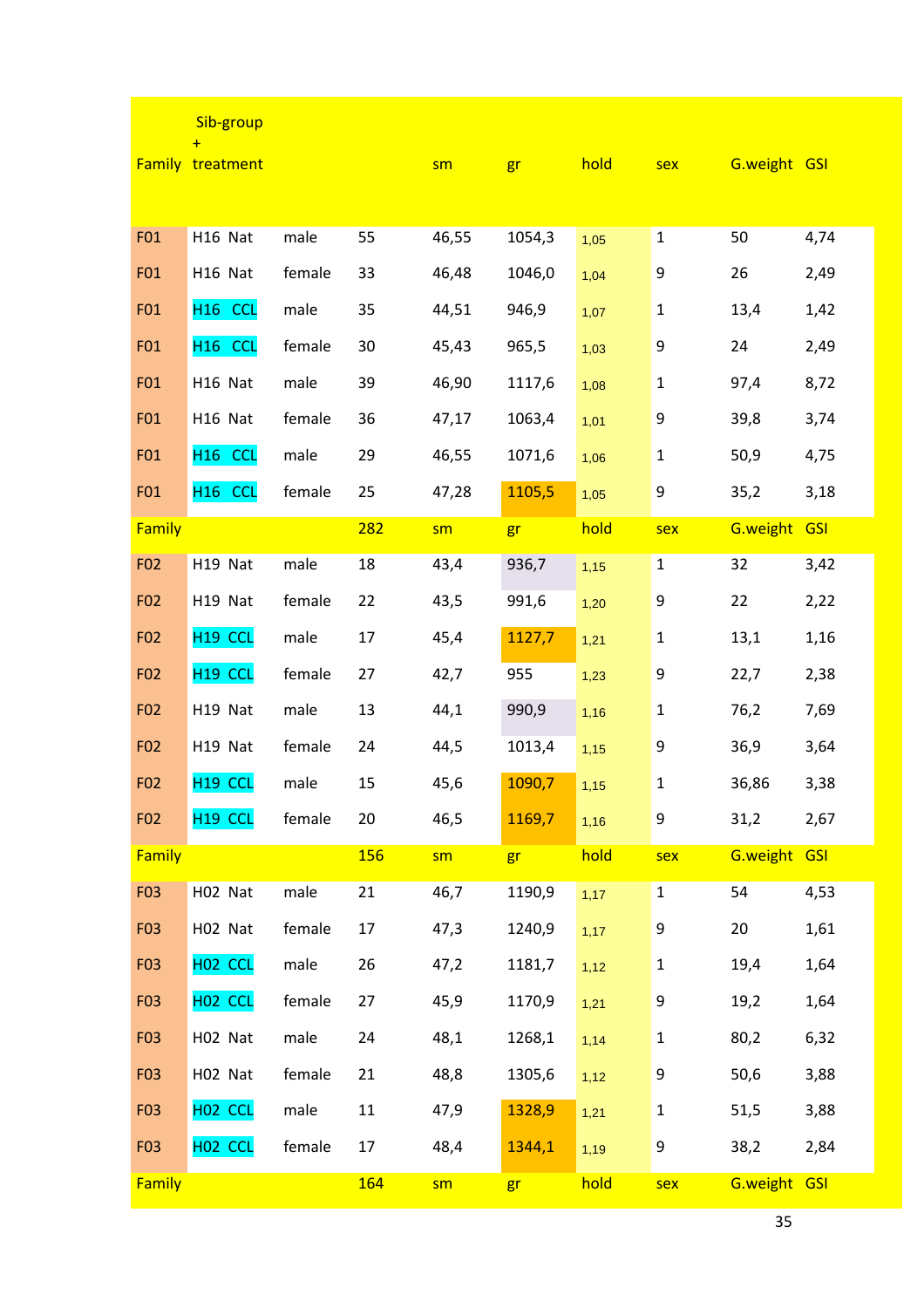| <b>F06</b>    | H05 Nat             | male   | 18         | 45,6 | 1146,3 | 1,21 | $\mathbf 1$      | 57           | 4,97  |
|---------------|---------------------|--------|------------|------|--------|------|------------------|--------------|-------|
| <b>F06</b>    | H05 Nat             | female | 34         | 46,4 | 1062,8 | 1,06 | 9                | 16           | 1,51  |
| <b>F06</b>    | H05 CCL             | male   | 24         | 46,2 | 1092,3 | 1,11 | $\mathbf 1$      | 8,4          | 0,77  |
| <b>F06</b>    | H05 CCL             | female | 25         | 45,2 | 1149,6 | 1,24 | 9                | 13,4         | 1,17  |
| <b>F06</b>    | H05 Nat             | male   | 24         | 45,7 | 1106,1 | 1,16 | $\mathbf 1$      | 74,3         | 6,72  |
| <b>F06</b>    | H05 Nat             | female | 17         | 46,2 | 1065,4 | 1,08 | $\boldsymbol{9}$ | 23,4         | 2,20  |
| <b>F06</b>    | H05 CCL             | male   | 23         | 48,7 | 1271,8 | 1,10 | $\mathbf{1}$     | 42,1         | 3,31  |
| <b>F06</b>    | H05 CCL             | female | 29         | 47,9 | 1217,1 | 1,11 | 9                | 22,5         | 1,85  |
| Family        |                     |        | 194        | sm   | gr     | hold | sex              | G.weight GSI |       |
| <b>F08</b>    | H09 Nat             | male   | 14         | 46,8 | 1349,9 | 1,32 | $\mathbf{1}$     | 78           | 5,78  |
| <b>F08</b>    | H09 Nat             | female | 18         | 47,6 | 1363,6 | 1,26 | 9                | 37           | 2,71  |
| <b>F08</b>    | H09 CCL             | male   | 15         | 46,5 | 1255,5 | 1,25 | $\mathbf 1$      | 18,5         | 1,47  |
| <b>F08</b>    | H <sub>09</sub> CCL | female | 9          | 47,6 | 1429,4 | 1,33 | 9                | 23           | 1,61  |
| <b>F08</b>    | H09 Nat             | male   | 9          | 44,8 | 1207,4 | 1,34 | $\mathbf 1$      | 149,1        | 12,35 |
| <b>F08</b>    | H09 Nat             | female | 17         | 48,5 | 1389,2 | 1,22 | 9                | 64,1         | 4,61  |
| <b>F08</b>    | H <sub>09</sub> CCL | male   | 5          | 47,6 | 1242,6 | 1,15 | $\mathbf 1$      | 43           | 3,46  |
|               |                     |        |            |      |        |      |                  |              |       |
|               |                     |        |            |      |        |      |                  |              |       |
| <b>F08</b>    | H09 CCL             | female | 18         | 48,3 | 1298,5 | 1,15 | 9                | 38,4         | 2,96  |
| <b>Family</b> |                     |        | <b>105</b> | sm   | gr     | hold | sex              | G.weight GSI |       |
| F10           | H04 Nat             | male   | 31         | 47   | 1198,5 | 1,15 | $\mathbf{1}$     | 55           | 4,59  |
| F10           | H04 Nat             | female | 41         | 48,2 | 1307,1 | 1,17 | $\boldsymbol{9}$ | 32           | 2,45  |
| F10           | H04 CCL             | male   | 42         | 48   | 1292   | 1,17 | $\mathbf 1$      | 20,3         | 1,57  |
| F10           | H04 CCL             | female | 46         | 48,7 | 1410,3 | 1,22 | 9                | 29,4         | 2,08  |
| F10           | H04 Nat             | male   | 38         | 48,8 | 1337,4 | 1,15 | $\mathbf 1$      | 125          | 9,35  |
| F10           | H04 Nat             | female | 46         | 49   | 1368,5 | 1,16 | 9                | 60,1         | 4,39  |
| F10           | H04 CCL             | male   | 17         | 48,4 | 1269,1 | 1,12 | $\mathbf 1$      | 66,3         | 5,22  |
| F10           | H04 CCL             | female | 45         | 49,7 | 1444,7 | 1,18 | $\boldsymbol{9}$ | 43,8         | 3,03  |
| Family        |                     |        | 306        | sm   | gr     | hold | sex              | G.weight GSI |       |
| F11           | H07 Nat             | male   | 24         | 44,3 | 828,2  | 0,95 | $1\,$            | 35           | 4,23  |
| F11           | H07 Nat             | female | 21         | 46,1 | 1011,6 | 1,03 | 9                | 21           | 2,08  |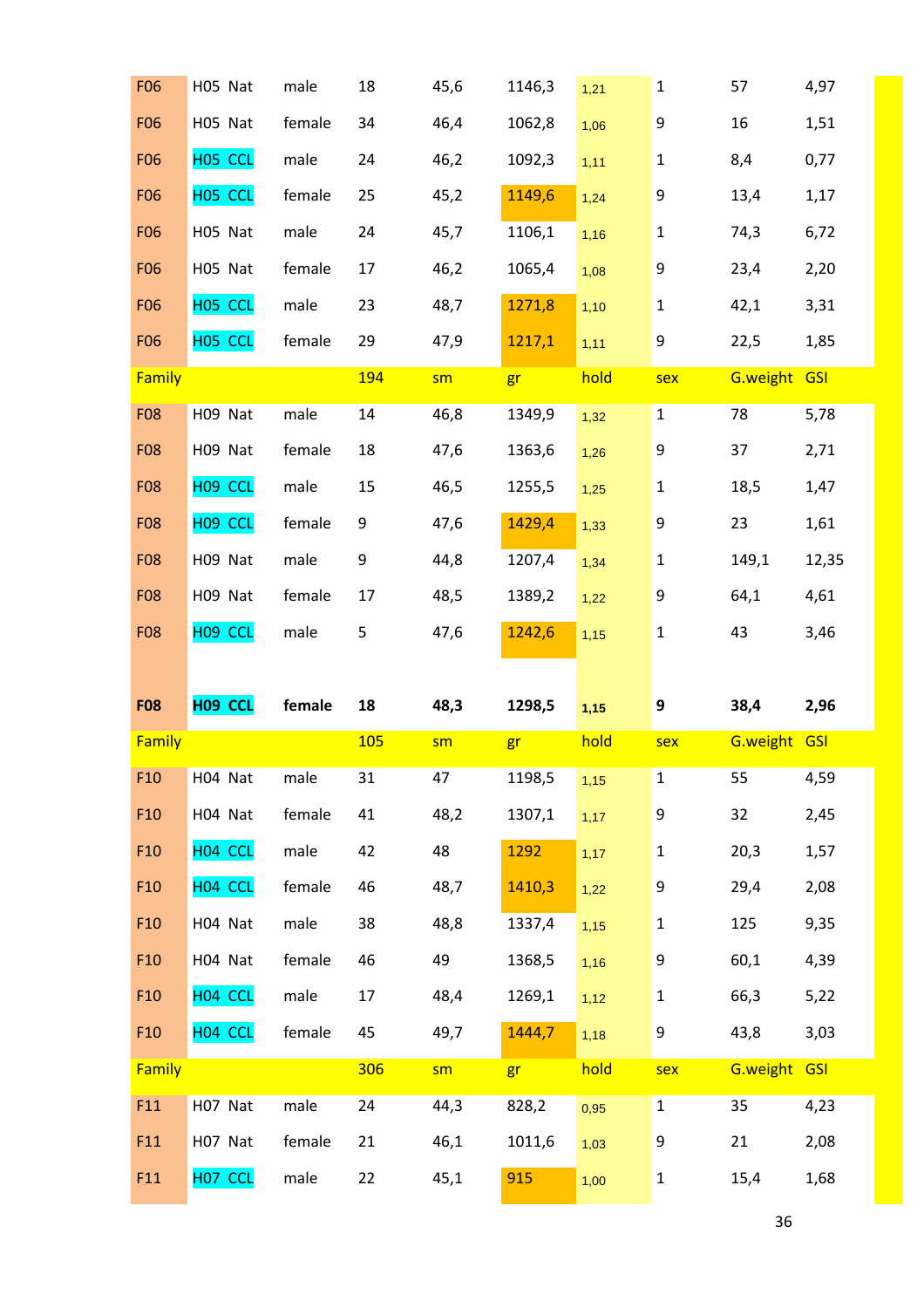| F11             | H <sub>07</sub> CCL | female | 30   | 45,5 | 1009,9 | 1,07 | 9                | 19,2         | 1,90       |
|-----------------|---------------------|--------|------|------|--------|------|------------------|--------------|------------|
| F11             | H07 Nat             | male   | 20   | 46,2 | 999,1  | 1,01 | $\mathbf 1$      | 95,1         | 9,52       |
| F11             | H07 Nat             | female | 23   | 46,7 | 1076,9 | 1,06 | 9                | 41,1         | 3,82       |
| F11             | H <sub>07</sub> CCL | male   | 17   | 47,4 | 1112,3 | 1,04 | $\mathbf 1$      | 53,5         | 4,81       |
| F11             | H <sub>07</sub> CCL | female | 14   | 48,4 | 1162,1 | 1,02 | 9                | 28,6         | 2,46       |
| Family          |                     |        | 171  | sm   | gr     | hold | sex              | G.weight     | <b>GSI</b> |
| F <sub>15</sub> | H01 Nat             | male   | 155  | 46,8 | 1107   | 1,08 | $\mathbf{1}$     | 40           | 3,61       |
| F <sub>15</sub> | H01 Nat             | female | 161  | 47,1 | 1133,1 | 1,08 | 9                | 21           | 1,85       |
| F15             | H <sub>01</sub> CCL | male   | 170  | 47   | 1146,1 | 1,10 | $\mathbf 1$      | 13,9         | 1,21       |
| F <sub>15</sub> | H01 CCL             | female | 169  | 47,9 | 1240,9 | 1,13 | 9                | 18,8         | 1,52       |
| F <sub>15</sub> | H01 Nat             | male   | 124  | 48,5 | 1204,3 | 1,06 | $\mathbf{1}$     | 124          | 10,30      |
| F15             | H01 Nat             | female | 131  | 49,8 | 1321,5 | 1,07 | 9                | 44,5         | 3,37       |
| F <sub>15</sub> | H <sub>01</sub> CCL | male   | 76   | 48,6 | 1238   | 1,08 | $\mathbf{1}$     | 45,8         | 3,70       |
|                 |                     |        |      |      |        |      |                  |              |            |
| F <sub>15</sub> | H <sub>01</sub> CCL | female | 79   | 49,1 | 1251,3 | 1,06 | 9                | 29,9         | 2,39       |
| Family          |                     |        | 1065 | sm   | gr     | hold | sex              | G.weight GSI |            |
| F20             | H03 Nat             | male   | 23   | 48,1 | 1210,5 | 1,09 | $\mathbf{1}$     | 43           | 3,55       |
| F20             | H03 Nat             | female | 19   | 48,3 | 1178,1 | 1,05 | 9                | 27           | 2,29       |
| F20             | H <sub>03</sub> CCL | male   | 13   | 45,9 | 1021,9 | 1,06 | $\mathbf{1}$     | 16,9         | 1,65       |
| F20             | H03 CCL             | female | 26   | 48,2 | 1199,9 | 1,07 | 9                | 21,6         | 1,80       |
| F20             | H03 Nat             | male   | 14   | 47,9 | 1144,4 | 1,04 | $\mathbf{1}$     | 90,8         | 7,93       |
| F20             | H03 Nat             | female | 26   | 49,8 | 1278,7 | 1,04 | 9                | 51,8         | 4,05       |
| F <sub>20</sub> | H03 CCL             | male   | 17   | 46,7 | 1054,8 | 1,04 | 1                | 46,1         | 4,37       |
| F20             | H03 CCL             | female | 26   | 49,7 | 1335,1 | 1,09 | $\boldsymbol{9}$ | 39,6         | 2,97       |

**Table 3. Full sib groups with more than 100 members classified in groups of sex and treatment.** Average, length, body and gonadal weight, GSI are given for the different groups.

#### **3.3.4 Growth related traits**

The two sampling points December 2009 and January 2010 were treated separately and average growth increase of approximately 6 % was observed in the period (Figure 17). Significant differences in mean weights (up to 40% between families F08 and F11 in December) could be observed between the different families and the same pattern was observed at the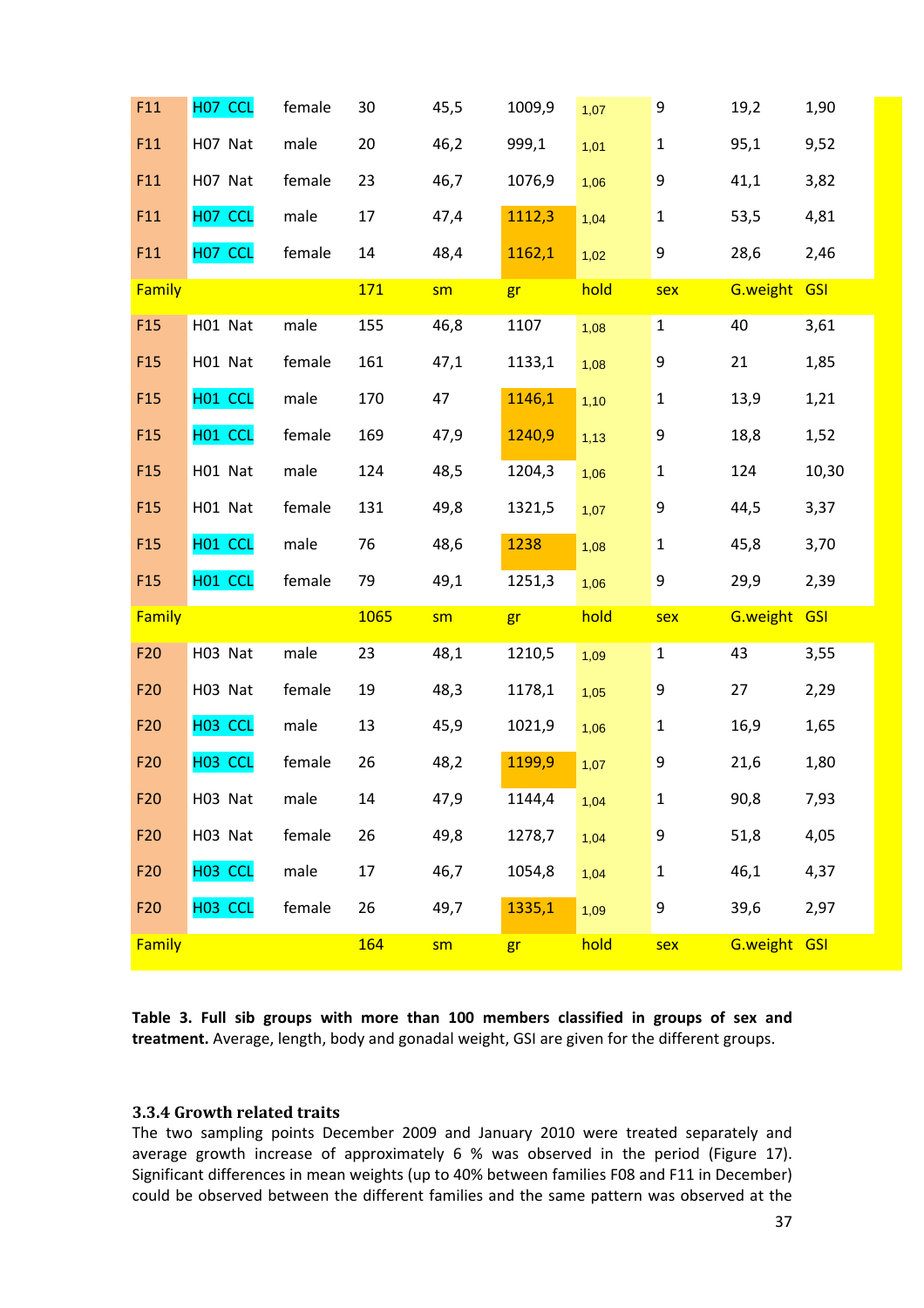two harvesting time points in January and in December (Figure 17). The effect of CCL on the weight and length size is contradictory. In some families the light seemed to have negative effect and sometimes positive. Sometimes the effect was only observed at one of the sampling points and sometimes only in one sex. The apparent responses of the families are so different that it cannot be state unequivocally if CCL is beneficial or not to growth. However, the differences between treatments are relatively large in some families, up to +20 % and – 14%, which indicates different responses to CCL light in different families (Table 3). These responses may have an underlying genetic basis.



**Figure 17: Average weights in full sib groups sampled in December 2009 and January 2010.**

#### **3.3.5 Maturity related traits**

Increase in gonadal development between the different sampling points, December and January, was substantial. The gain in gonadal weight in fish under natural light treatment amounted to 105% for males and 85% for females. Furthermore, in contrast to the effect of growth related traits, CCL treatment had a clear and consistent effect on the maturity related traits, gonad development and GSI. The effect was much more pronounced in males than in females. Thus, the average gonadal weight of males in December under natural light was 49,3g whereas the average gonadal weight of the male fish receiving CCL treatment was only 14,1 g or 71 % less. At the later sampling point, in January, the average gonad weight of males receiving CCL treatment was 48% less than that of males under natural light conditions (Table 3). The effect on female gonad weight was less, at the December sampling point the average weight of gonads of females receiving CCL treatment was in comparisons only 14% less compared to that of males that were 71 % less. The decrease in weight of female gonads compared with natural light treated females was, however, greater at the later sampling point in January. In Figure 18 and 20, comparisons are made between treatments at the December and January sampling points respectively. It can clearly be seen that the mean gonad weight is much lower in the group that received CCL treatment than in the group reared under natural light. This difference is clearly significant. Similar results were obtained with GSI (Figure 19 and 21). There are clear differences between families in gonadal weight under CCL treatment. This could be genetically based, but needs further studies.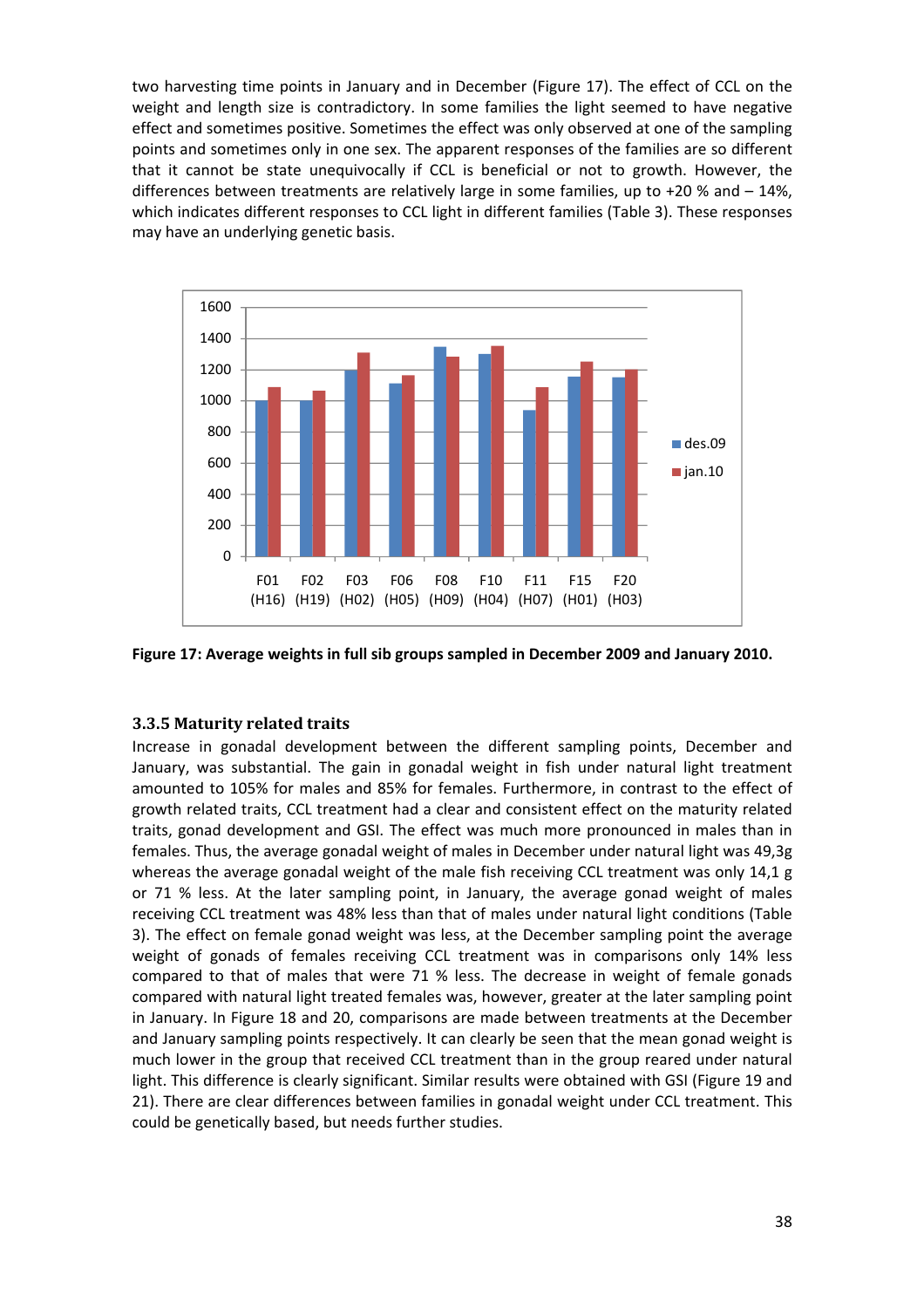

**Figure 18: Mean gonad weight in the different treatments.** (c – Control; l – Light) in December sampling



**Figure 19: Mean GSI in the different treatments. (**c – Control; l – Light) in December sampling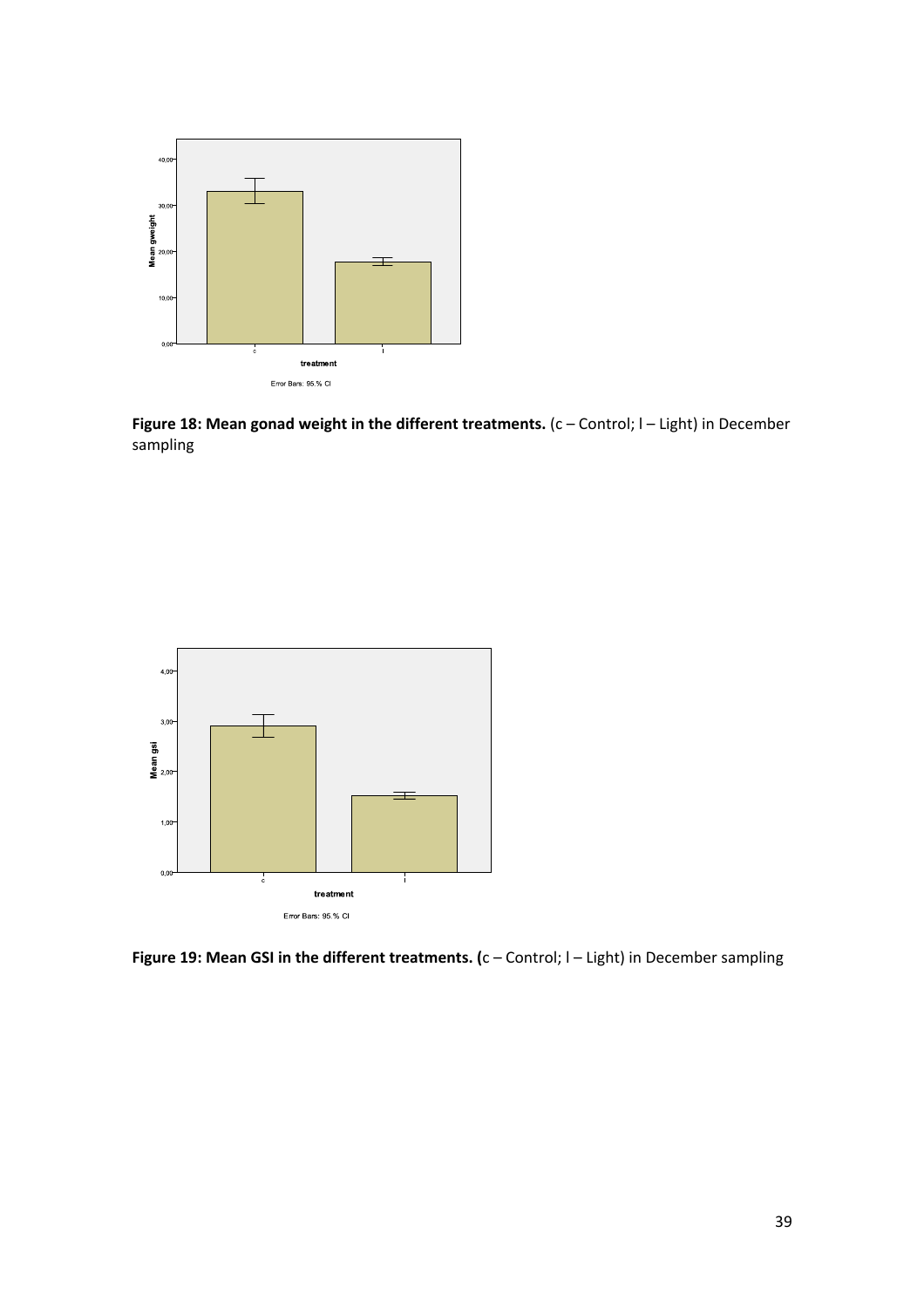

**Figure 20: Mean gonad weight in the different treatments**. (c – Control; l – Light) in January sampling



**Figure 21: Mean GSI in the different treatments**. (c – Control; l – Light) in January sampling.

#### **3.3.6 Discussion**

The same families are consistently larger, both in length and weight at the different sampling points indicating clear genetic differences between them.

Physiologically, the fish responds clearly to CCL treatment regarding maturity related traits, with less gonadal development in the CCL treated fish. It was substantial and the same trend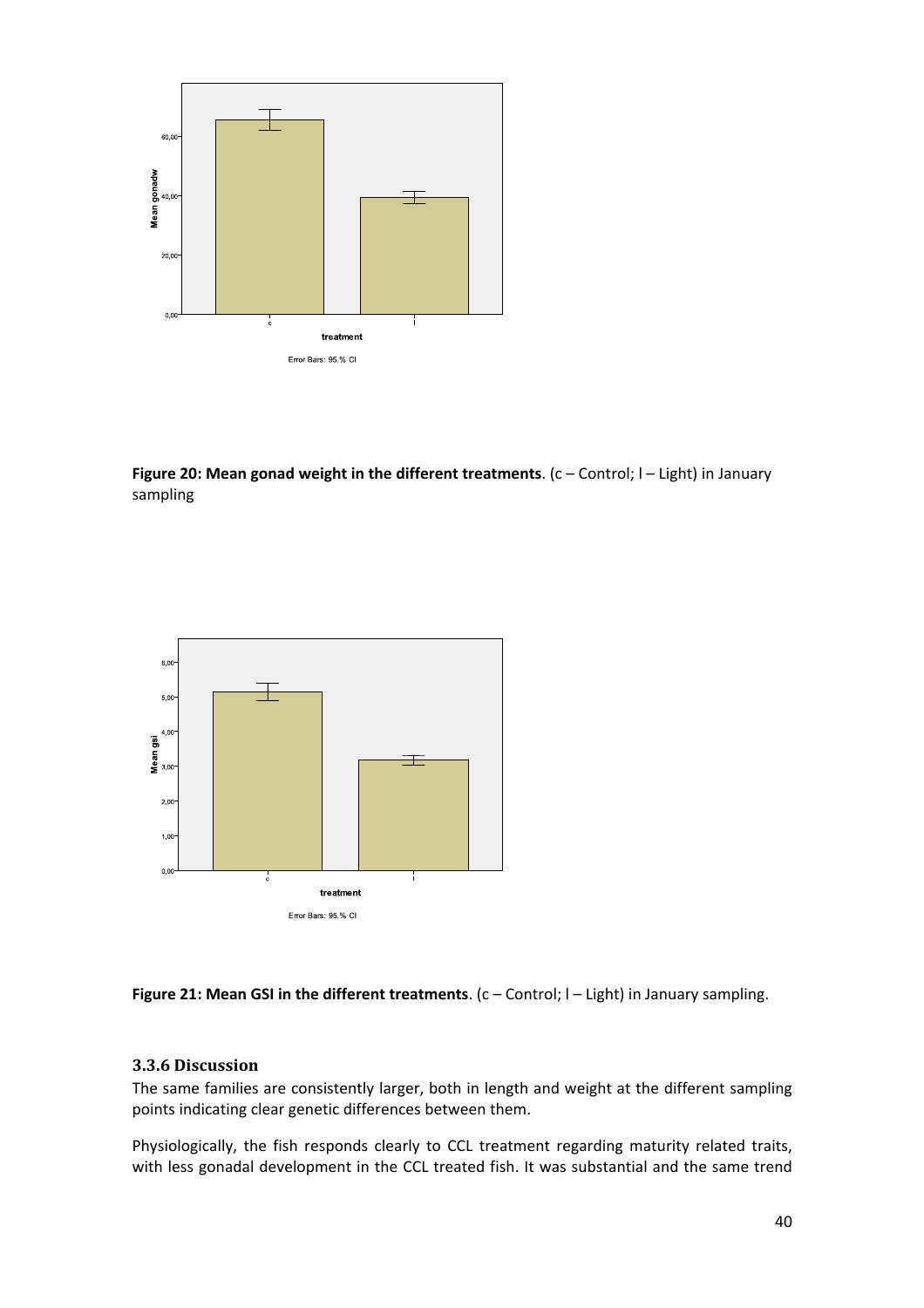could be observed in all families. The degree of response however differed between families to some extent which may signify underlying genetic differences.

The effect of CCL treatment on growth related traits was less clear. Apparent growth responses to CCL treatment varied greatly between families and they appeared to be either negative or positive, depending on family and sex. Opposite effect were even observed within families on different sexes. Furthermore, the same trend was not observed in all families at both sampling points. This makes interpretation difficult and while these responses may have an underlying genetic basis the genetic background is quite complex.

The less gonadal growth in CCL treated fish is not clearly reflected in increased weight (or length) as might have been expected. The overall weight is more or less the same between the treatments.

The mapping of the three candidate related markers obtained in the project onto the complex phenotypic family pattern observed is not expected give any additional information.

More detailed statistical analysis will be given in the masters theses of Kjell.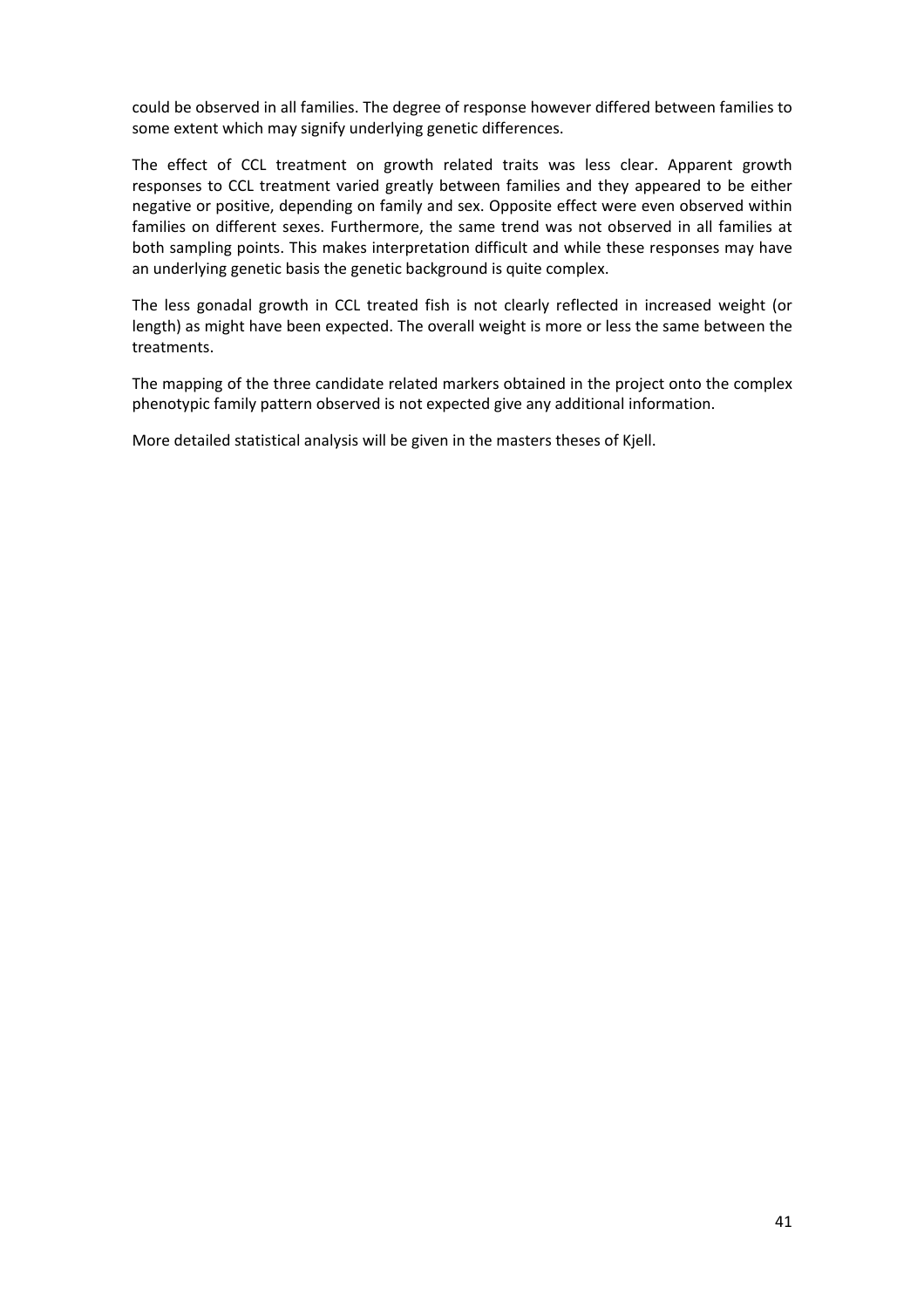## **4. Bibliographical references**

Ágústsson T., Ebbeson L.O.E., Björnsson B.T. 200. Dopaminergic innervation of the rainbow trout pituitary and stimulatory effect of dopamine on growth hormone secretion *in vitro*. Comparative Physiology and Biochemistry Part A 127, 355‐364.

Almuly, R., Poleg‐Danin, Y., Gorshkov, S., Gorshkova, G., Rapoport, B., Soller, M., Kashi, Y., Funkenstein, B. 2005. Characterization of the 5' flanking region of the growth hormone gene of the marine teleost, gilthead sea bream *Sparus aurata*: analysis of a polymorphic microsatellite in the proximal promoter. Fisheries Science 71, 479–490.

Bayarri M.J., Madrid J.A. and Sánchez‐Vázquez F.J. 2002 . Influence of light intensity, spectrum and orientation on sea bass plasma and ocular melatonin *Journal of Pineal Research*, 32, 34‐40.

Björnsson BTh, Johansson V, Benedet S, Einarsdottir IE, Hildahl J, Agustsson T and Jönsson E. 2002. Growth hormone endocrinology of salmonids: regulatory mechanisms and mode of action. *Fish Physiol Biochem* 27, 227‐242*.* Special Issue: "Fish Growth and Metabolism. Environmental, Nutritional and Hormonal regulation." E.M. Plisetskaya, Ed., (published in 2004).

Davie A., Porter M.J.R., Bromage N.R., Migaud H. 2007. The role of seasonally altering photoperiod in regulating physiology in Atlantic cod (*Gadus morhua*). Part I. Sexual maturation, Journal of Fish and Aquatic Sciences 64:84‐97 ‐ A

Davie A., Porter M.J.R., Bromage N.R., Migaud H. 2007. The role of seasonally altering photoperiod in regulating physiology in Atlantic cod (*Gadus morhua*). Part II. Somatic growth, Journal of Fish and Aquatic Sciences 64:84‐97 ‐ B

De-Santis C., Jerry D.R. 2007. Candidate growth genes in finfish - Where should we be looking? In press. Aquaculture

Filby, A.L, Ronny van Aerle1, JanWillem Duitman, and Charles R Tyler. 2006. The Kisspeptin/Gonadotropin‐Releasing Hormone Pathway and Molecular Signalling of Puberty in Fish. Biol Reprod, 2008; 78278 – 289

Gross, R., Nilsson, J. 1999. Restriction fragment length polymorphism at the growth hormone 1 gene in Atlantic salmon (*Salmo salar* L.) and its association with weight among the offspring of a hatchery stock. Aquaculture 173, 73–80.

Kang, J.H., Lee, S.J., Park, S.R., Ryu, H.Y. 2002. DNA polymorphism in the growth hormone gene and its association with weight in olive flounder Paralichthys olivaceus. Fisheries Science 68, 494–498.

Leo T. O. Lee, Francis K. Y. Siu, Janice K. V. Tam, Ivy T. Y. Lau, Anderson O. L. Wong, Marie C. M. Lin, Hubert Vaudry, and Billy K. C. Chow. 2007. Discovery of growth hormone-releasing hormones and receptors in nonmammalian vertebrates. PNAS, 140: 2133‐2138

Mauras N., Haymond M.W. 2005. Are the metabolic effects of GH and IGF‐1 separable? Review, Growth hormone & IGF‐1 research 15, 19‐27

Norbeck L.A., Kittilson J.D., Sheridan M.A. 2007. Resolving the growth‐promoting and metabolic effects of growth hormone: Differential regulation of GH–IGF‐I system components, General and Comparative Endocrinology 151, 332–341